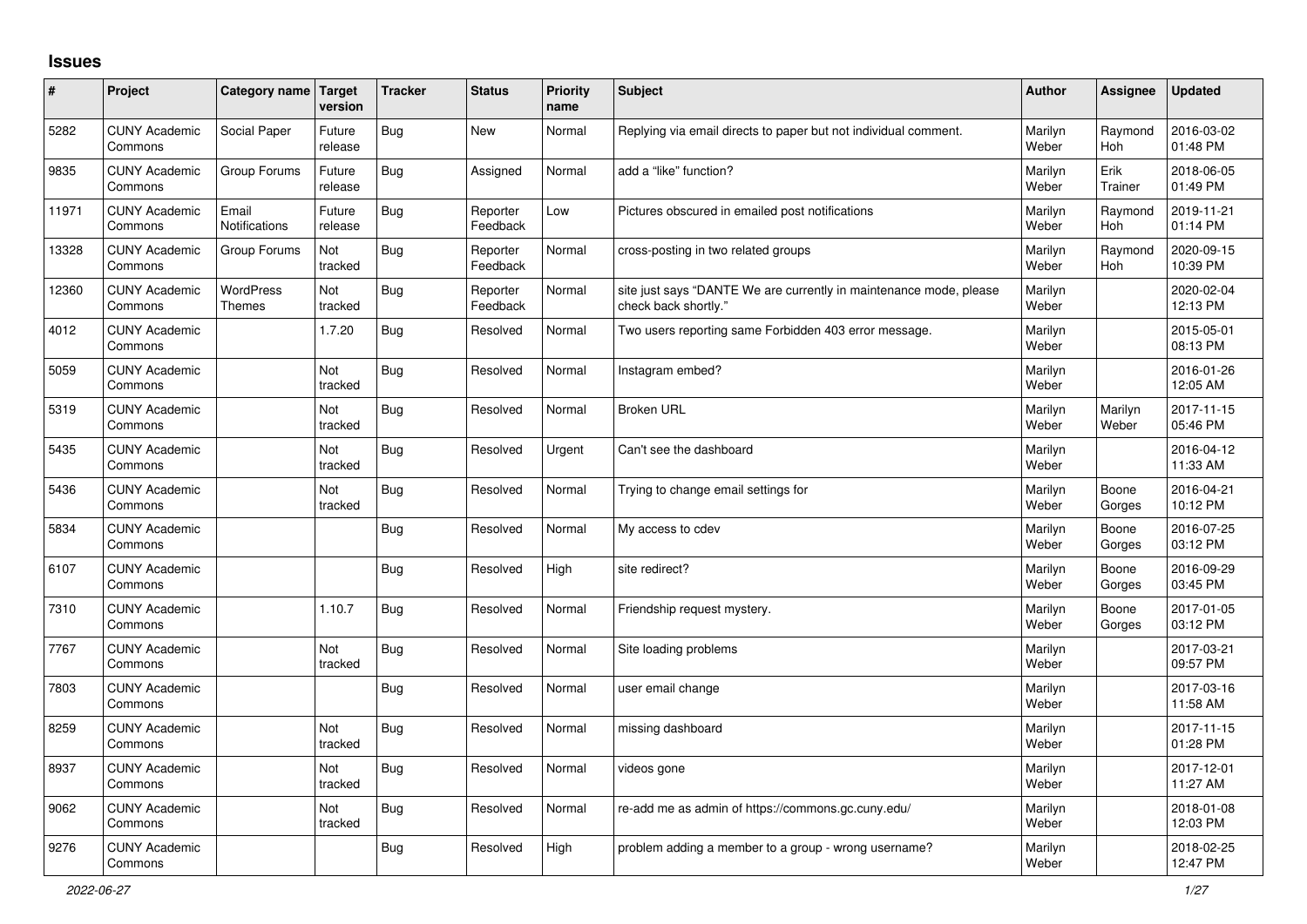| $\vert$ # | Project                         | Category name Target | version        | <b>Tracker</b> | <b>Status</b> | <b>Priority</b><br>name | <b>Subject</b>                                             | <b>Author</b>    | <b>Assignee</b> | <b>Updated</b>         |
|-----------|---------------------------------|----------------------|----------------|----------------|---------------|-------------------------|------------------------------------------------------------|------------------|-----------------|------------------------|
| 9470      | <b>CUNY Academic</b><br>Commons |                      |                | Bug            | Resolved      | Normal                  | Users not appearing via "Add New"                          | Marilyn<br>Weber |                 | 2018-03-22<br>07:44 PM |
| 9768      | <b>CUNY Academic</b><br>Commons |                      | 1.13.2         | Bug            | Resolved      | High                    | search function on the Directory page                      | Marilyn<br>Weber | Boone<br>Gorges | 2018-05-14<br>08:45 PM |
| 9919      | <b>CUNY Academic</b><br>Commons |                      | Not<br>tracked | <b>Bug</b>     | Resolved      | Normal                  | admin of https://sphcurriculum.commons.gc.cuny.edu         | Marilyn<br>Weber |                 | 2018-06-12<br>09:37 PM |
| 9992      | <b>CUNY Academic</b><br>Commons |                      | 1.13.6         | <b>Bug</b>     | Resolved      | Normal                  | ACERT website down again                                   | Marilyn<br>Weber |                 | 2018-07-10<br>12:15 PM |
| 10035     | <b>CUNY Academic</b><br>Commons |                      | Not<br>tracked | <b>Bug</b>     | Resolved      | Normal                  | Reconnecting user to site                                  | Marilyn<br>Weber |                 | 2018-07-23<br>11:55 AM |
| 10101     | <b>CUNY Academic</b><br>Commons |                      | 1.13.7         | <b>Bug</b>     | Resolved      | Normal                  | URL changes within Manage section of groups                | Marilyn<br>Weber |                 | 2018-08-03<br>01:54 PM |
| 10537     | <b>CUNY Academic</b><br>Commons |                      | Not<br>tracked | <b>Bug</b>     | Resolved      | Normal                  | jpegs not showing                                          | Marilyn<br>Weber |                 | 2018-10-23<br>10:51 AM |
| 11483     | <b>CUNY Academic</b><br>Commons |                      | 1.15.2         | Bug            | Resolved      | Normal                  | "Add New user" not working                                 | Marilyn<br>Weber |                 | 2019-05-21<br>02:26 PM |
| 12038     | <b>CUNY Academic</b><br>Commons |                      | 1.15.13        | Bug            | Resolved      | Normal                  | admin visibility problem at careerplan.commons.gc.cuny.edu | Marilyn<br>Weber |                 | 2019-11-12<br>10:20 AM |
| 12483     | <b>CUNY Academic</b><br>Commons |                      | 1.16.7         | <b>Bug</b>     | Resolved      | High                    | post error                                                 | Marilyn<br>Weber |                 | 2020-02-28<br>02:44 PM |
| 12584     | <b>CUNY Academic</b><br>Commons |                      | Not<br>tracked | <b>Bug</b>     | Resolved      | Urgent                  | No way to register                                         | Marilyn<br>Weber |                 | 2020-03-27<br>02:38 PM |
| 13013     | <b>CUNY Academic</b><br>Commons |                      | Not<br>tracked | <b>Bug</b>     | Resolved      | Normal                  | an invite to Group Admins from Brian Foote?!               | Marilyn<br>Weber |                 | 2020-07-07<br>02:36 PM |
| 13378     | <b>CUNY Academic</b><br>Commons |                      | 1.17.5         | <b>Bug</b>     | Resolved      | Normal                  | problem on one of my sites                                 | Marilyn<br>Weber |                 | 2020-09-24<br>05:27 PM |
| 13633     | <b>CUNY Academic</b><br>Commons |                      | Not<br>tracked | <b>Bug</b>     | Resolved      | High                    | PublicsLab site down                                       | Marilyn<br>Weber |                 | 2020-11-30<br>02:01 PM |
| 13656     | <b>CUNY Academic</b><br>Commons |                      |                | <b>Bug</b>     | Resolved      | High                    | site down                                                  | Marilyn<br>Weber |                 | 2020-12-11<br>12:50 PM |
| 13715     | <b>CUNY Academic</b><br>Commons |                      | Not<br>tracked | <b>Bug</b>     | Resolved      | High                    | https://ulysses.commons.gc.cuny.edu down                   | Marilyn<br>Weber |                 | 2020-12-22<br>03:02 PM |
| 14008     | <b>CUNY Academic</b><br>Commons |                      |                | Bug            | Resolved      | High                    | invisible user                                             | Marilyn<br>Weber |                 | 2021-02-18<br>05:53 PM |
| 14410     | <b>CUNY Academic</b><br>Commons |                      | 1.18.10        | Bug            | Resolved      | Normal                  | events calendar problem?                                   | Marilyn<br>Weber |                 | 2021-05-10<br>04:45 PM |
| 16198     | <b>CUNY Academic</b><br>Commons |                      | 2.0.1          | Bug            | Resolved      | Normal                  | Change role to                                             | Marilyn<br>Weber | Boone<br>Gorges | 2022-06-14<br>11:35 AM |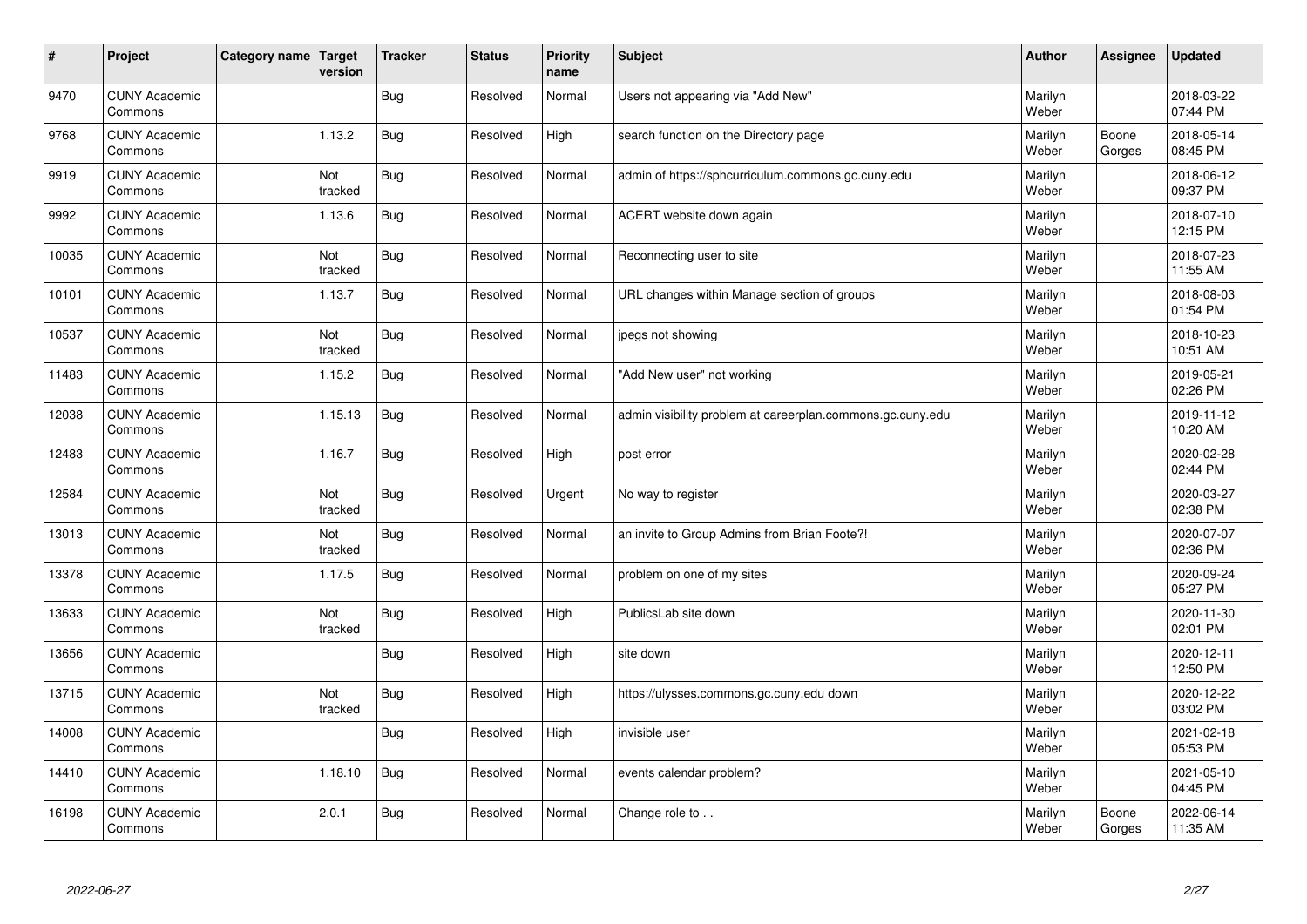| $\vert$ # | Project                         | Category name   Target           | version        | <b>Tracker</b> | <b>Status</b> | <b>Priority</b><br>name | <b>Subject</b>                                          | <b>Author</b>    | Assignee              | <b>Updated</b>         |
|-----------|---------------------------------|----------------------------------|----------------|----------------|---------------|-------------------------|---------------------------------------------------------|------------------|-----------------------|------------------------|
| 4834      | <b>CUNY Academic</b><br>Commons | <b>Blogs</b><br>(BuddyPress)     |                | <b>Bug</b>     | Resolved      | Normal                  | Admin invite problem                                    | Marilyn<br>Weber | Boone<br>Gorges       | 2015-11-13<br>12:25 PM |
| 2994      | <b>CUNY Academic</b><br>Commons | <b>BuddyPress</b><br>(misc)      | 1.5.16         | Bug            | Resolved      | High                    | "My forums" link gives "page not found" error           | Marilyn<br>Weber | Boone<br>Gorges       | 2014-01-29<br>03:44 PM |
| 4734      | <b>CUNY Academic</b><br>Commons | <b>BuddyPress</b><br><b>Docs</b> | 1.8.13         | <b>Bug</b>     | Resolved      | High                    | Problems with "Create New Doc"                          | Marilyn<br>Weber | Boone<br>Gorges       | 2015-10-09<br>07:53 AM |
| 4496      | <b>CUNY Academic</b><br>Commons | cuny.is                          | 1.8.9          | <b>Bug</b>     | Resolved      | Normal                  | Quick links broken?                                     | Marilyn<br>Weber | Boone<br>Gorges       | 2015-08-28<br>10:39 AM |
| 8878      | <b>CUNY Academic</b><br>Commons | cuny.is                          | Not<br>tracked | <b>Bug</b>     | Resolved      | Urgent                  | cuny.is site link won't work                            | Marilyn<br>Weber | Boone<br>Gorges       | 2017-11-01<br>03:06 PM |
| 3138      | <b>CUNY Academic</b><br>Commons | Documentation                    | Not<br>tracked | Bug            | Resolved      | Normal                  | Codex documentation                                     | Marilyn<br>Weber | scott voth            | 2016-03-04<br>08:49 AM |
| 10176     | <b>CUNY Academic</b><br>Commons | Documentation                    | Not<br>tracked | <b>Bug</b>     | Resolved      | Normal                  | domain mapping requests                                 | Marilyn<br>Weber | scott voth            | 2018-08-29<br>05:30 PM |
| 7995      | <b>CUNY Academic</b><br>Commons | Domain<br>Mapping                | Not<br>tracked | Bug            | Resolved      | Urgent                  | http://on.socialpaper.gc.cuny.edu down?                 | Marilyn<br>Weber |                       | 2017-04-21<br>11:07 AM |
| 9828      | <b>CUNY Academic</b><br>Commons | Domain<br>Mapping                | 1.13.3         | Bug            | Resolved      | High                    | redirecting problem                                     | Marilyn<br>Weber | Raymond<br>Hoh        | 2018-05-24<br>02:39 PM |
| 13768     | <b>CUNY Academic</b><br>Commons | Domain<br>Mapping                | Not<br>tracked | Bug            | Resolved      | Normal                  | patricksweeney.commons.gc.cuny.edu down                 | Marilyn<br>Weber | Raymond<br>Hoh        | 2021-01-12<br>10:47 AM |
| 4962      | <b>CUNY Academic</b><br>Commons | Events                           | 1.8.18         | <b>Bug</b>     | Resolved      | High                    | Problems with text entry field in the Events Calendar   | Marilyn<br>Weber | Raymond<br><b>Hoh</b> | 2015-12-01<br>06:57 PM |
| 9154      | <b>CUNY Academic</b><br>Commons | Events                           | 1.12.8         | Bug            | Resolved      | Normal                  | problem with group calendar                             | Marilyn<br>Weber | Raymond<br>Hoh        | 2018-02-13<br>10:49 AM |
| 8638      | <b>CUNY Academic</b><br>Commons | Group Blogs                      | 1.11.11        | <b>Bug</b>     | Resolved      | Normal                  | members not syncing from group to site                  | Marilyn<br>Weber |                       | 2017-09-01<br>03:50 PM |
| 8661      | <b>CUNY Academic</b><br>Commons | Group Blogs                      | Not<br>tracked | <b>Bug</b>     | Resolved      | Normal                  | new group, old site, can't link?                        | Marilyn<br>Weber |                       | 2017-11-15<br>01:26 PM |
| 11088     | <b>CUNY Academic</b><br>Commons | Group Blogs                      | Not<br>tracked | <b>Bug</b>     | Resolved      | Normal                  | no notification for comments                            | Marilyn<br>Weber |                       | 2019-02-15<br>03:30 PM |
| 5684      | <b>CUNY Academic</b><br>Commons | <b>Group Files</b>               | Not<br>tracked | <b>Bug</b>     | Resolved      | Normal                  | Making Group files appear as Blog entries               | Marilyn<br>Weber | Boone<br>Gorges       | 2017-11-20<br>03:28 PM |
| 6626      | <b>CUNY Academic</b><br>Commons | <b>Group Files</b>               | 1.10.1         | Bug            | Resolved      | Normal                  | Files from non-member showing up in private group       | Marilyn<br>Weber | Boone<br>Gorges       | 2016-11-07<br>03:54 PM |
| 8917      | <b>CUNY Academic</b><br>Commons | Group Files                      | 1.12.3         | <b>Bug</b>     | Resolved      | High                    | Files not downloading from Groups properly              | Marilyn<br>Weber | Boone<br>Gorges       | 2017-11-29<br>10:04 PM |
| 11567     | <b>CUNY Academic</b><br>Commons | Group Files                      | 1.15.4         | Bug            | Resolved      | Normal                  | Group files pagination doesn't work properly in folders | Marilyn<br>Weber | Boone<br>Gorges       | 2019-06-25<br>04:22 PM |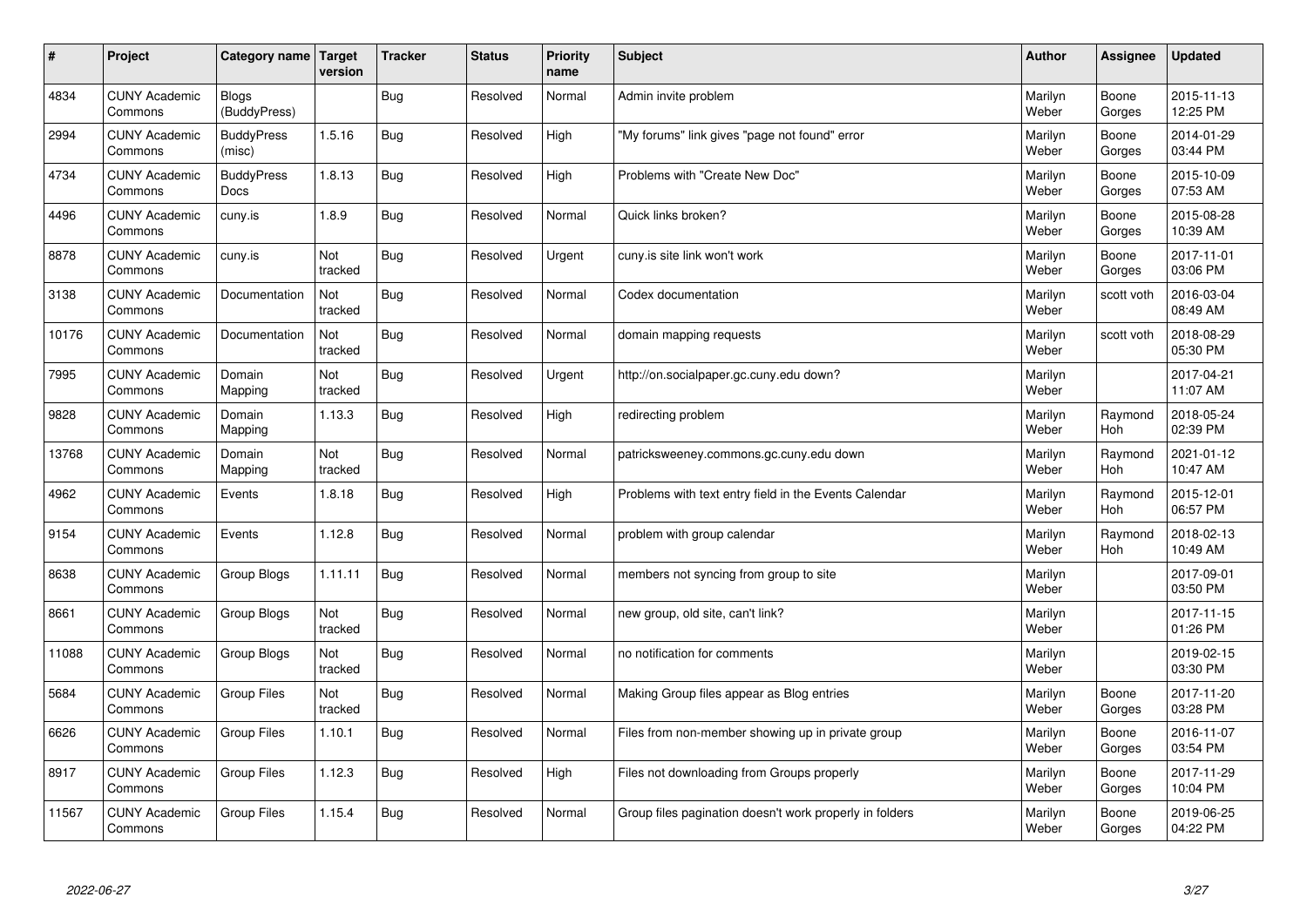| $\sharp$ | Project                         | Category name   Target | version        | <b>Tracker</b> | <b>Status</b> | <b>Priority</b><br>name | <b>Subject</b>                                                              | <b>Author</b>    | Assignee        | <b>Updated</b>         |
|----------|---------------------------------|------------------------|----------------|----------------|---------------|-------------------------|-----------------------------------------------------------------------------|------------------|-----------------|------------------------|
| 4657     | <b>CUNY Academic</b><br>Commons | Group Forums           | 1.8.18         | Bug            | Resolved      | High                    | Submit button disappears in new post mode in forum                          | Marilyn<br>Weber | Raymond<br>Hoh  | 2015-12-01<br>11:15 PM |
| 6893     | <b>CUNY Academic</b><br>Commons | Group Forums           |                | Bug            | Resolved      | Normal                  | Forum for CUNY Academic Commons Team is gone                                | Marilyn<br>Weber | Boone<br>Gorges | 2016-12-01<br>08:08 AM |
| 9282     | <b>CUNY Academic</b><br>Commons | Group Forums           | 1.12.9         | Bug            | Resolved      | Normal                  | 'Forum ID is missing" error?                                                | Marilyn<br>Weber |                 | 2018-02-27<br>10:32 AM |
| 10361    | <b>CUNY Academic</b><br>Commons | Group Forums           | 1.13.10        | Bug            | Resolved      | Normal                  | forum post pending oddity                                                   | Marilyn<br>Weber |                 | 2018-09-25<br>10:45 AM |
| 12487    | <b>CUNY Academic</b><br>Commons | Group Forums           | 1.16.7         | Bug            | Resolved      | Normal                  | group posting problems?                                                     | Marilyn<br>Weber | Raymond<br>Hoh  | 2020-03-10<br>11:40 AM |
| 13341    | <b>CUNY Academic</b><br>Commons | Group Forums           | 1.17.4         | Bug            | Resolved      | Normal                  | Forum reply problems                                                        | Marilyn<br>Weber | Raymond<br>Hoh  | 2020-09-22<br>12:08 PM |
| 13827    | <b>CUNY Academic</b><br>Commons | Group Forums           | 1.18.3         | <b>Bug</b>     | Resolved      | Normal                  | more forum post problems                                                    | Marilyn<br>Weber | Raymond<br>Hoh  | 2021-01-22<br>08:19 PM |
| 3533     | <b>CUNY Academic</b><br>Commons | Group<br>Invitations   | 1.7.8          | Bug            | Resolved      | Low                     | Trying to invite member to a new group                                      | Marilyn<br>Weber | Boone<br>Gorges | 2015-04-01<br>09:13 PM |
| 6091     | <b>CUNY Academic</b><br>Commons | Group<br>Invitations   | Not<br>tracked | Bug            | Resolved      | Normal                  | User cannot re-join a group                                                 | Marilyn<br>Weber | Boone<br>Gorges | 2016-09-28<br>01:47 PM |
| 12006    | <b>CUNY Academic</b><br>Commons | Group<br>Invitations   | 1.15.13        | Bug            | Resolved      | Immediate               | Invite system is broken.                                                    | Marilyn<br>Weber | Boone<br>Gorges | 2019-10-23<br>10:16 AM |
| 13227    | <b>CUNY Academic</b><br>Commons | Group Library          | 1.17.2         | Bug            | Resolved      | High                    | folder not appearing in library                                             | Marilyn<br>Weber |                 | 2020-08-21<br>04:22 PM |
| 13675    | <b>CUNY Academic</b><br>Commons | Group Library          | 1.18.1         | <b>Bug</b>     | Resolved      | High                    | broken Library                                                              | Marilyn<br>Weber |                 | 2020-12-09<br>05:02 PM |
| 14304    | <b>CUNY Academic</b><br>Commons | Group Library          | 1.18.8         | Bug            | Resolved      | Normal                  | Library items change folders when adding subsequent items in new<br>folders | Marilyn<br>Weber | Boone<br>Gorges | 2021-04-13<br>11:21 AM |
| 3197     | <b>CUNY Academic</b><br>Commons | Groups (misc)          | 1.6.4          | Bug            | Resolved      | Normal                  | trying to set up a hidden group blog with no RSS feed                       | Marilyn<br>Weber | Boone<br>Gorges | 2014-05-21<br>09:39 PM |
| 3620     | <b>CUNY Academic</b><br>Commons | Groups (misc)          | Not<br>tracked | Bug            | Resolved      | Normal                  | admins of The Group for Group Admins                                        | Marilyn<br>Weber |                 | 2014-11-03<br>08:38 AM |
| 6286     | <b>CUNY Academic</b><br>Commons | Groups (misc)          | Not<br>tracked | Bug            | Resolved      | Immediate               | Groups pages not displaying at all!                                         | Marilyn<br>Weber | Boone<br>Gorges | 2017-11-15<br>10:57 AM |
| 8200     | <b>CUNY Academic</b><br>Commons | Groups (misc)          | Not<br>tracked | Bug            | Resolved      | Normal                  | Announcements has disappeared                                               | Marilyn<br>Weber | Boone<br>Gorges | 2017-05-26<br>04:04 PM |
| 10772    | <b>CUNY Academic</b><br>Commons | Groups (misc)          | 1.14.2         | Bug            | Resolved      | Normal                  | can't create groups                                                         | Marilyn<br>Weber |                 | 2018-12-04<br>10:42 AM |
| 9130     | <b>CUNY Academic</b><br>Commons | Homepage<br>Slides     | Not<br>tracked | Bug            | Resolved      | Normal                  | too many redirects                                                          | Marilyn<br>Weber |                 | 2018-01-29<br>10:27 AM |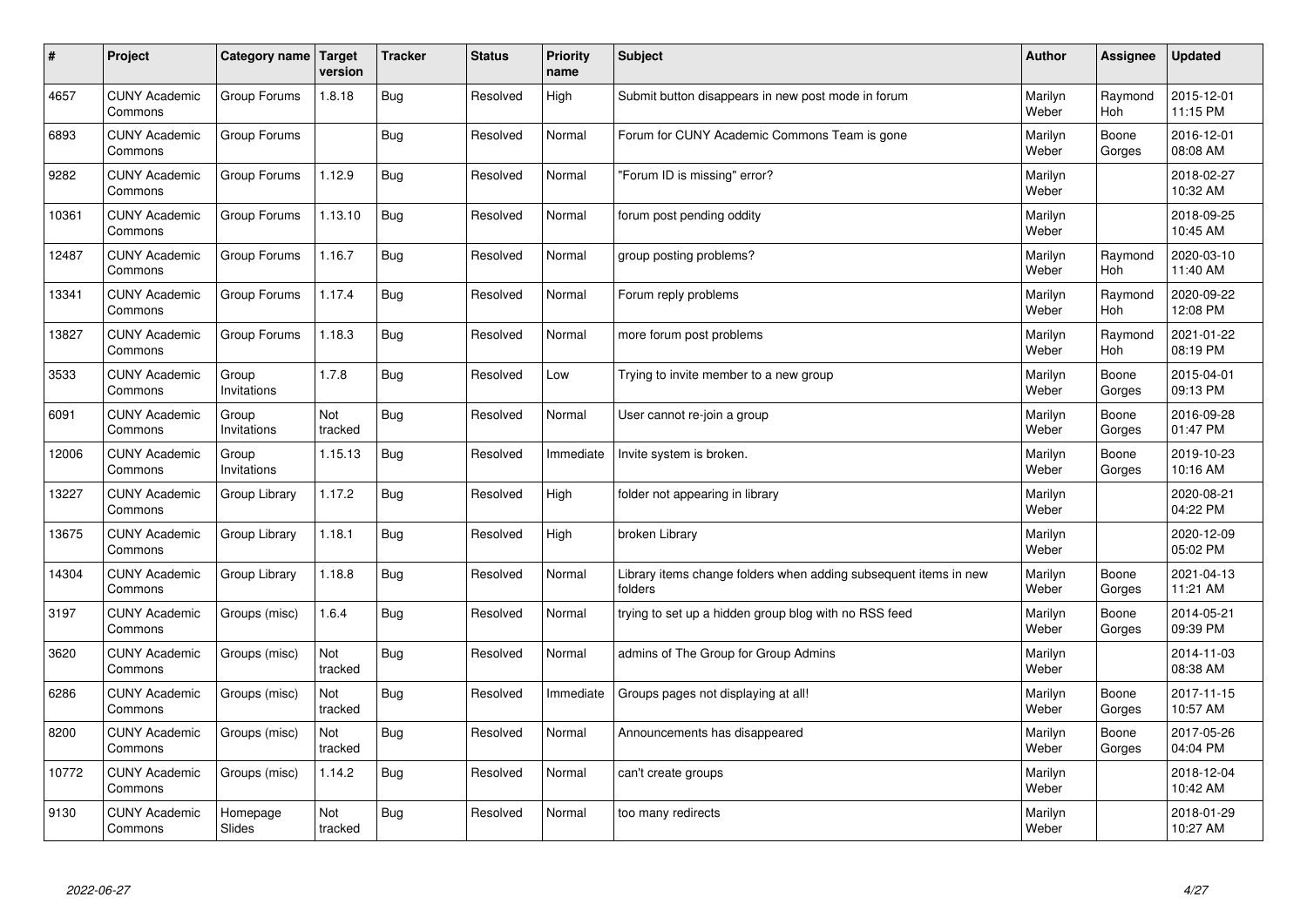| $\sharp$ | Project                         | Category name   Target  | version        | <b>Tracker</b> | <b>Status</b> | Priority<br>name | <b>Subject</b>                                                       | <b>Author</b>    | <b>Assignee</b>       | <b>Updated</b>         |
|----------|---------------------------------|-------------------------|----------------|----------------|---------------|------------------|----------------------------------------------------------------------|------------------|-----------------------|------------------------|
| 11964    | <b>CUNY Academic</b><br>Commons | Layout                  | 1.15.12        | <b>Bug</b>     | Resolved      | Normal           | https://commons.gc.cuny.edu/create/ not displaying correctly in Edge | Marilyn<br>Weber | Raymond<br><b>Hoh</b> | 2019-10-22<br>11:54 AM |
| 15252    | <b>CUNY Academic</b><br>Commons | Layout                  | Not<br>tracked | <b>Bug</b>     | Resolved      | Normal           | visual glitch with the Segal Center webpage                          | Marilyn<br>Weber | Raymond<br>Hoh        | 2022-02-03<br>04:56 PM |
| 5968     | <b>CUNY Academic</b><br>Commons | Membership              | Not<br>tracked | Bug            | Resolved      | Normal           | Deleting account without knowing password                            | Marilyn<br>Weber | <b>Matt Gold</b>      | 2017-11-15<br>06:19 PM |
| 6039     | <b>CUNY Academic</b><br>Commons | Membership              | 1.9.28         | Bug            | Resolved      | High             | User cannot change her email                                         | Marilyn<br>Weber |                       | 2016-09-19<br>03:03 PM |
| 7223     | <b>CUNY Academic</b><br>Commons | Membership              | Not<br>tracked | Bug            | Resolved      | Normal           | User with two profiles would like to merge them                      | Marilyn<br>Weber | Boone<br>Gorges       | 2017-01-10<br>02:07 PM |
| 7337     | <b>CUNY Academic</b><br>Commons | Membership              | Not<br>tracked | Bug            | Resolved      | Normal           | User with new email                                                  | Marilyn<br>Weber |                       | 2017-01-06<br>11:05 AM |
| 7349     | <b>CUNY Academic</b><br>Commons | Membership              | Not<br>tracked | Bug            | Resolved      | Normal           | <b>LACUNY</b> Institute website                                      | Marilyn<br>Weber | Boone<br>Gorges       | 2017-01-11<br>04:26 PM |
| 11865    | <b>CUNY Academic</b><br>Commons | Onboarding              | 1.15.10        | <b>Bug</b>     | Resolved      | Normal           | Site name not appearing in "Membership" lists of Invitation modal    | Marilyn<br>Weber | Boone<br>Gorges       | 2019-09-24<br>11:09 AM |
| 4831     | <b>CUNY Academic</b><br>Commons | <b>Public Portfolio</b> | 1.9.4          | Bug            | Resolved      | Normal           | User cannot update profile                                           | Marilyn<br>Weber | Boone<br>Gorges       | 2016-01-11<br>10:46 PM |
| 5176     | <b>CUNY Academic</b><br>Commons | <b>Public Portfolio</b> | 1.9.6          | Bug            | Resolved      | Normal           | Widgets in Profile not saving                                        | Marilyn<br>Weber | Boone<br>Gorges       | 2016-02-01<br>11:07 AM |
| 5667     | <b>CUNY Academic</b><br>Commons | <b>Public Portfolio</b> | 1.9.18         | Bug            | Resolved      | Normal           | publication section on my public portfolio won't update              | Marilyn<br>Weber | Boone<br>Gorges       | 2016-06-12<br>10:19 AM |
| 6101     | <b>CUNY Academic</b><br>Commons | <b>Public Portfolio</b> |                | Bug            | Resolved      | High             | Profile update problems                                              | Marilyn<br>Weber | Boone<br>Gorges       | 2016-12-01<br>03:50 PM |
| 3593     | <b>CUNY Academic</b><br>Commons | Registration            | 1.7.2          | <b>Bug</b>     | Resolved      | High             | registration problems                                                | Marilyn<br>Weber | Boone<br>Gorges       | 2014-11-01<br>02:57 PM |
| 4577     | <b>CUNY Academic</b><br>Commons | Registration            | Not<br>tracked | <b>Bug</b>     | Resolved      | Normal           | New users are not getting their email verification                   | Marilyn<br>Weber | Boone<br>Gorges       | 2016-01-26<br>03:30 PM |
| 4649     | <b>CUNY Academic</b><br>Commons | Registration            | Not<br>tracked | Bug            | Resolved      | Urgent           | Submit button has disappeared                                        | Marilyn<br>Weber | Boone<br>Gorges       | 2015-09-22<br>11:47 AM |
| 5969     | <b>CUNY Academic</b><br>Commons | Registration            | 1.9.27         | <b>Bug</b>     | Resolved      | Normal           | Queens students unable to join                                       | Marilyn<br>Weber | Boone<br>Gorges       | 2016-09-04<br>09:41 PM |
| 14526    | <b>CUNY Academic</b><br>Commons | Registration            | 1.18.12        | Bug            | Resolved      | High             | registration interface won't show a space to enter nonCUNY code      | Marilyn<br>Weber |                       | 2021-06-03<br>04:02 PM |
| 7684     | <b>CUNY Academic</b><br>Commons | Reply By Email          | 1.10.12        | Bug            | Resolved      | High             | trying to post too often error                                       | Marilyn<br>Weber | Raymond<br>Hoh        | 2017-02-28<br>12:43 PM |
| 6025     | <b>CUNY Academic</b><br>Commons | Search                  | Not<br>tracked | Bug            | Resolved      | Normal           | Search function not working                                          | Marilyn<br>Weber | Boone<br>Gorges       | 2016-10-12<br>09:41 AM |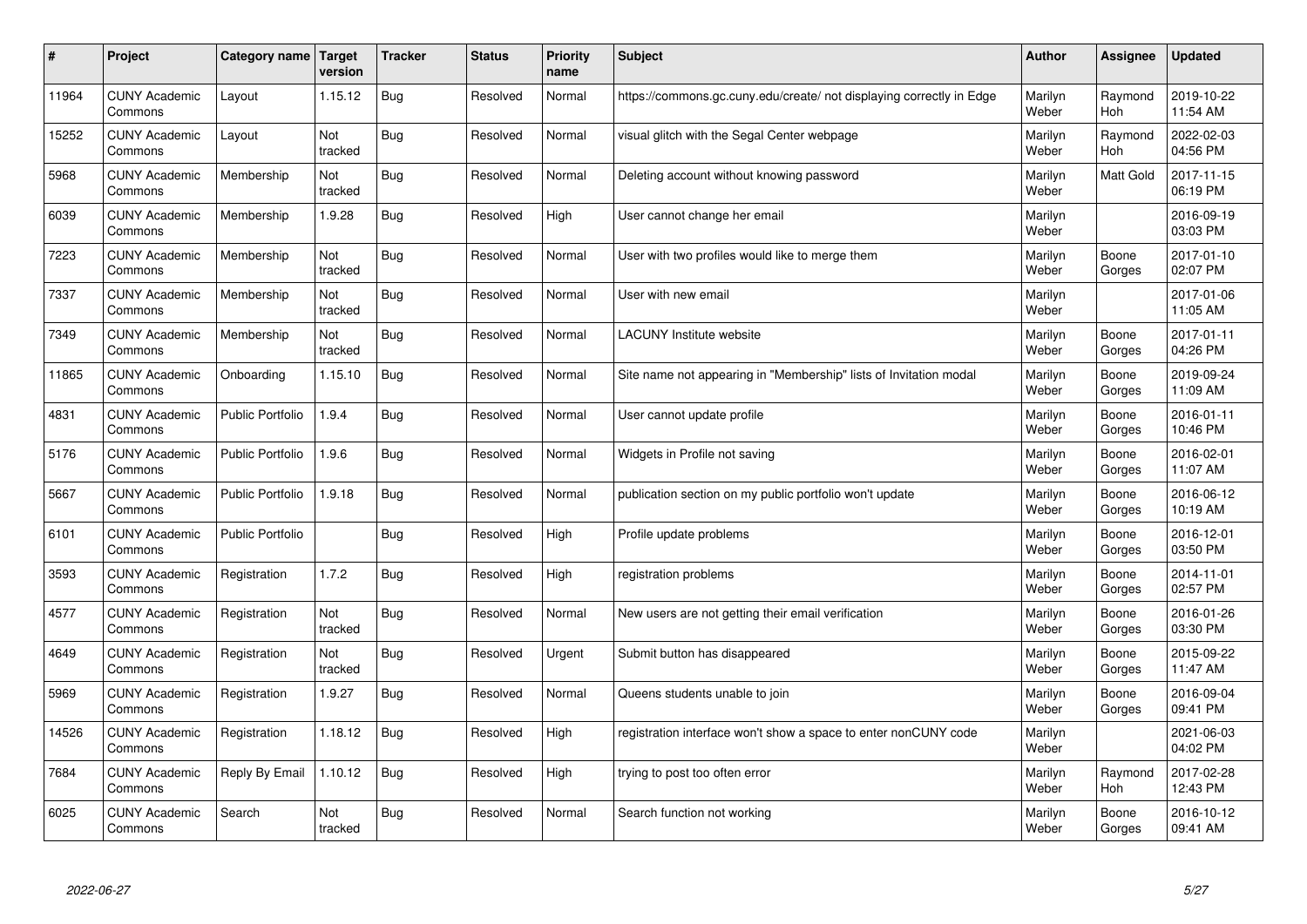| $\vert$ # | Project                         | Category name   Target            | version        | <b>Tracker</b> | <b>Status</b> | Priority<br>name | <b>Subject</b>                                                              | <b>Author</b>    | Assignee              | <b>Updated</b>         |
|-----------|---------------------------------|-----------------------------------|----------------|----------------|---------------|------------------|-----------------------------------------------------------------------------|------------------|-----------------------|------------------------|
| 3530      | <b>CUNY Academic</b><br>Commons | Server                            | Not<br>tracked | Bug            | Resolved      | High             | Commons running very slowly/ "connection lost"                              | Marilyn<br>Weber | <b>Matt Gold</b>      | 2014-10-08<br>09:34 AM |
| 5872      | <b>CUNY Academic</b><br>Commons | Server                            | Not<br>tracked | Bug            | Resolved      | Immediate        | Whole Commons is down                                                       | Marilyn<br>Weber | Boone<br>Gorges       | 2016-08-12<br>12:04 AM |
| 6106      | <b>CUNY Academic</b><br>Commons | Server                            | Not<br>tracked | Bug            | Resolved      | Normal           | 504 error                                                                   | Marilyn<br>Weber |                       | 2017-11-15<br>01:55 PM |
| 5177      | <b>CUNY Academic</b><br>Commons | Toolbar                           | 1.9.6          | Bug            | Resolved      | Normal           | No "My Papers" tab                                                          | Marilyn<br>Weber | Raymond<br><b>Hoh</b> | 2016-01-29<br>08:37 AM |
| 5346      | <b>CUNY Academic</b><br>Commons | Toolbar                           | 1.9.11         | Bug            | Resolved      | Normal           | possible dynamic HTML code bug?                                             | Marilyn<br>Weber | Boone<br>Gorges       | 2016-03-22<br>10:53 AM |
| 6860      | <b>CUNY Academic</b><br>Commons | User<br>Onboarding                | 1.12           | Bug            | Resolved      | Normal           | Invitation to join a group is appearing as an invitiation to join the site! | Marilyn<br>Weber | Boone<br>Gorges       | 2017-10-30<br>10:03 AM |
| 2777      | <b>CUNY Academic</b><br>Commons | <b>WordPress</b><br>(misc)        | Not<br>tracked | Bug            | Resolved      | Normal           | Hero slide access                                                           | Marilyn<br>Weber | Boone<br>Gorges       | 2013-09-07<br>12:26 PM |
| 7994      | <b>CUNY Academic</b><br>Commons | WordPress<br>(misc)               | 1.10.17        | Bug            | Resolved      | Urgent           | Comments not appearing                                                      | Marilyn<br>Weber |                       | 2017-04-20<br>11:16 AM |
| 10810     | <b>CUNY Academic</b><br>Commons | <b>WordPress</b><br>(misc)        | 1.14.2         | Bug            | Resolved      | Normal           | Sites set as public are becoming private                                    | Marilyn<br>Weber |                       | 2018-12-11<br>10:15 AM |
| 11453     | <b>CUNY Academic</b><br>Commons | <b>WordPress</b><br>(misc)        | 1.15.2         | <b>Bug</b>     | Resolved      | Normal           | 403 error on Firefox                                                        | Marilyn<br>Weber | Raymond<br>Hoh        | 2019-05-28<br>11:46 AM |
| 16172     | <b>CUNY Academic</b><br>Commons | <b>WordPress</b><br>(misc)        | 2.0.2          | <b>Bug</b>     | Resolved      | Normal           | 'Lost your password" link not in error messge                               | Marilyn<br>Weber | Raymond<br><b>Hoh</b> | 2022-06-14<br>09:21 PM |
| 3116      | <b>CUNY Academic</b><br>Commons | <b>WordPress</b><br>(Permissions) |                | <b>Bug</b>     | Resolved      | Normal           | Updating the FAQ page                                                       | Marilyn<br>Weber | Boone<br>Gorges       | 2014-04-01<br>10:12 PM |
| 4542      | <b>CUNY Academic</b><br>Commons | <b>WordPress</b><br>Plugins       | 1.8.10         | Bug            | Resolved      | Normal           | Emailing group users problem                                                | Marilyn<br>Weber | Boone<br>Gorges       | 2015-09-11<br>11:16 AM |
| 5875      | <b>CUNY Academic</b><br>Commons | WordPress<br>Plugins              | Not<br>tracked | Bug            | Resolved      | Normal           | Events Calendar garbled in IE                                               | Marilyn<br>Weber | Marilyn<br>Weber      | 2017-11-15<br>05:45 PM |
| 7100      | <b>CUNY Academic</b><br>Commons | <b>WordPress</b><br>Plugins       | 1.10.5         | Bug            | Resolved      | High             | Cincopa plugin problem                                                      | Marilyn<br>Weber | Boone<br>Gorges       | 2016-12-19<br>10:32 AM |
| 7328      | <b>CUNY Academic</b><br>Commons | WordPress<br>Plugins              | Not<br>tracked | Bug            | Resolved      | Normal           | technical issue with the Events Manager plugin                              | Marilyn<br>Weber | Raymond<br><b>Hoh</b> | 2017-11-15<br>06:19 PM |
| 8131      | <b>CUNY Academic</b><br>Commons | WordPress<br>Plugins              | 1.11           | Bug            | Resolved      | Normal           | Newsletters plug-in                                                         | Marilyn<br>Weber | Boone<br>Gorges       | 2017-05-11<br>09:42 PM |
| 8552      | <b>CUNY Academic</b><br>Commons | WordPress<br>Plugins              | 1.11.10        | Bug            | Resolved      | Normal           | Events Calendar problem                                                     | Marilyn<br>Weber |                       | 2017-08-18<br>04:36 PM |
| 8721      | <b>CUNY Academic</b><br>Commons | WordPress<br>Plugins              | 1.11.13        | Bug            | Resolved      | Normal           | more problems with Events calendar                                          | Marilyn<br>Weber |                       | 2017-09-21<br>10:35 AM |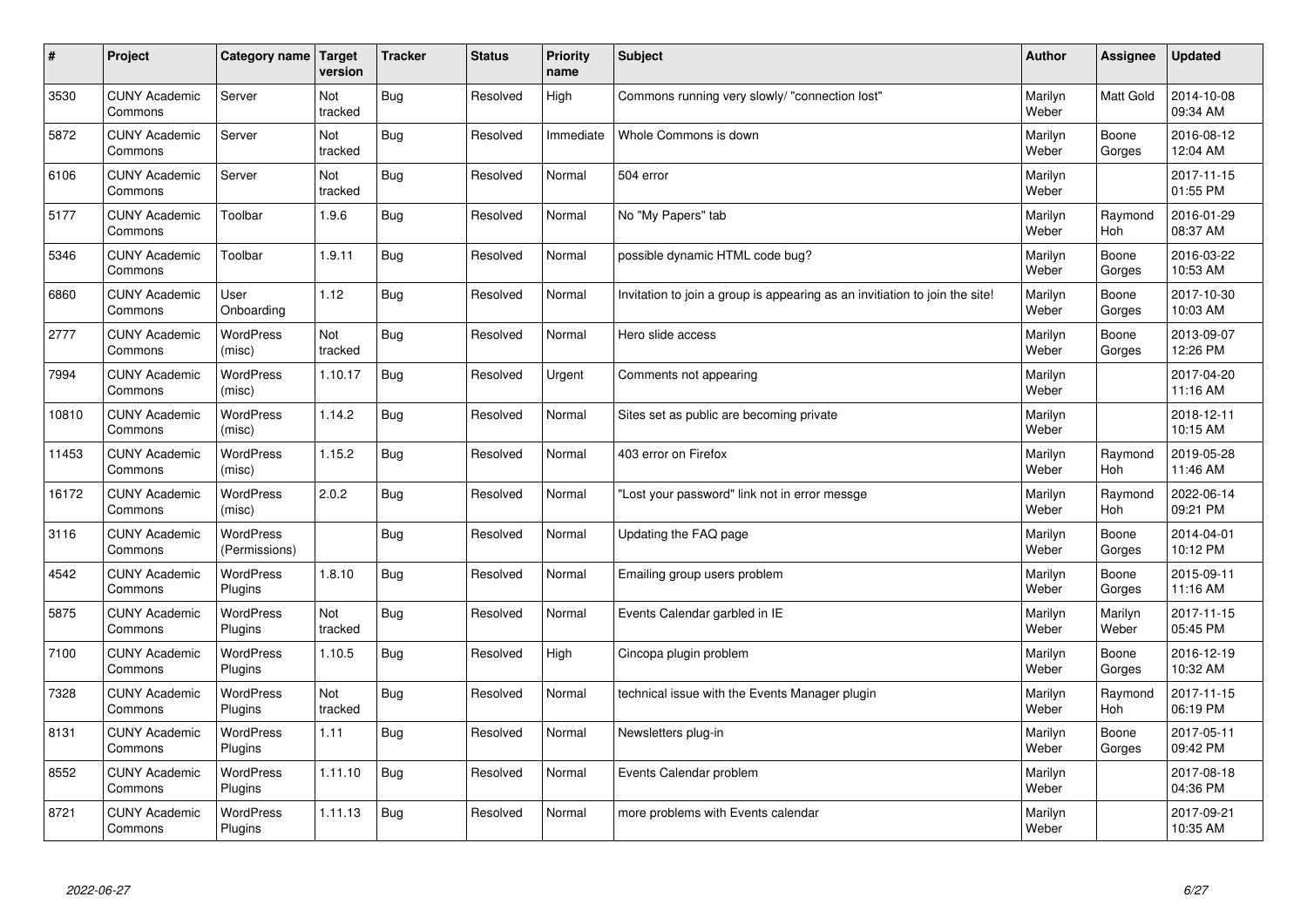| #     | Project                         | Category name   Target            | version        | <b>Tracker</b> | <b>Status</b> | Priority<br>name | <b>Subject</b>                                                                          | <b>Author</b>    | Assignee         | <b>Updated</b>         |
|-------|---------------------------------|-----------------------------------|----------------|----------------|---------------|------------------|-----------------------------------------------------------------------------------------|------------------|------------------|------------------------|
| 8924  | <b>CUNY Academic</b><br>Commons | <b>WordPress</b><br>Plugins       | 1.12.4         | Bug            | Resolved      | Normal           | auto-remove feature on http://pcp.gc.cuny.edu                                           | Marilyn<br>Weber | <b>Matt Gold</b> | 2017-12-04<br>10:18 AM |
| 9192  | <b>CUNY Academic</b><br>Commons | <b>WordPress</b><br>Plugins       | 1.12.8         | Bug            | Resolved      | Normal           | problems with the Leaflet plug -in                                                      | Marilyn<br>Weber | Boone<br>Gorges  | 2018-02-13<br>11:07 AM |
| 9330  | <b>CUNY Academic</b><br>Commons | <b>WordPress</b><br>Plugins       | 1.12.10        | Bug            | Resolved      | Normal           | part 2 of problems with the Leaflet plug -in                                            | Marilyn<br>Weber |                  | 2018-03-04<br>05:58 PM |
| 9340  | <b>CUNY Academic</b><br>Commons | <b>WordPress</b><br>Plugins       | 1.12.10        | Bug            | Resolved      | Normal           | change the web preview?                                                                 | Marilyn<br>Weber | Raymond<br>Hoh   | 2018-03-13<br>11:50 AM |
| 12354 | <b>CUNY Academic</b><br>Commons | <b>WordPress</b><br>Plugins       | 1.16.5         | <b>Bug</b>     | Resolved      | Urgent           | sites (including Net-Art) are reporting critical issues                                 | Marilyn<br>Weber | Raymond<br>Hoh   | 2020-02-02<br>03:16 PM |
| 12363 | <b>CUNY Academic</b><br>Commons | WordPress<br>Plugins              | 1.16.5         | Bug            | Resolved      | Urgent           | more bbPress problems - now students unable to post either a new<br>thread or a comment | Marilyn<br>Weber | Raymond<br>Hoh   | 2020-03-17<br>03:07 PM |
| 13947 | <b>CUNY Academic</b><br>Commons | <b>WordPress</b><br>Plugins       | 1.18.4         | <b>Bug</b>     | Resolved      | Normal           | Elementor plugin problem                                                                | Marilyn<br>Weber | Raymond<br>Hoh   | 2021-02-08<br>09:34 PM |
| 14019 | <b>CUNY Academic</b><br>Commons | WordPress<br>Plugins              | 1.18.5         | Bug            | Resolved      | Normal           | smorales.commons.gc.cuny.edu                                                            | Marilyn<br>Weber | Boone<br>Gorges  | 2021-02-23<br>11:06 AM |
| 14075 | <b>CUNY Academic</b><br>Commons | <b>WordPress</b><br>Plugins       | Not<br>tracked | Bug            | Resolved      | Normal           | sludigitalportfolios.commons.gc.cuny.edu                                                | Marilyn<br>Weber | Boone<br>Gorges  | 2021-03-01<br>10:46 AM |
| 14509 | <b>CUNY Academic</b><br>Commons | WordPress<br>Plugins              | 1.18.12        | Bug            | Resolved      | Normal           | Elementor Editor problem                                                                | Marilyn<br>Weber |                  | 2021-06-08<br>09:55 AM |
| 14885 | <b>CUNY Academic</b><br>Commons | <b>WordPress</b><br>Plugins       | 1.18.22        | Bug            | Resolved      | Normal           | Long Loading Times -- Wordpress Admin Site                                              | Marilyn<br>Weber | Raymond<br>Hoh   | 2021-10-26<br>12:28 PM |
| 3071  | <b>CUNY Academic</b><br>Commons | <b>WordPress</b><br><b>Themes</b> | 1.5.22         | Bug            | Resolved      | Normal           | Twenty Fourteen theme differences                                                       | Marilyn<br>Weber | Boone<br>Gorges  | 2014-04-01<br>08:18 PM |
| 3121  | <b>CUNY Academic</b><br>Commons | WordPress<br><b>Themes</b>        | 1.5.21         | Bug            | Resolved      | High             | Add Academica theme?                                                                    | Marilyn<br>Weber | Boone<br>Gorges  | 2014-03-24<br>11:04 AM |
| 8125  | <b>CUNY Academic</b><br>Commons | WordPress<br><b>Themes</b>        | 1.10.19        | Bug            | Resolved      | High             | careerplan admin page failing to load with "currently unable to handle<br>this request" | Marilyn<br>Weber |                  | 2017-07-13<br>12:54 PM |
| 9335  | <b>CUNY Academic</b><br>Commons | <b>WordPress</b><br><b>Themes</b> | 1.12.10        | Bug            | Resolved      | Normal           | clone http://digitalscholarship.ccny.cuny.edu site?                                     | Marilyn<br>Weber | Boone<br>Gorges  | 2018-03-14<br>12:43 PM |
| 14411 | <b>CUNY Academic</b><br>Commons | <b>WordPress</b><br><b>Themes</b> | 1.18.10        | Bug            | Resolved      | Normal           | logo problems                                                                           | Marilyn<br>Weber |                  | 2021-05-03<br>04:37 PM |
| 4881  | <b>CUNY Academic</b><br>Commons | ZenDesk                           | Not<br>tracked | Bug            | Resolved      | Normal           | ZenDesk emails not being sent                                                           | Marilyn<br>Weber |                  | 2015-12-07<br>01:34 AM |
| 4918  | <b>CUNY Academic</b><br>Commons | ZenDesk                           | Not<br>tracked | Bug            | Resolved      | High             | Re-directing Help Requests                                                              | Marilyn<br>Weber | Raymond<br>Hoh   | 2015-11-23<br>11:15 AM |
| 6602  | <b>CUNY Academic</b><br>Commons | ZenDesk                           | 1.10           | <b>Bug</b>     | Resolved      | High             | Add Friend button not working                                                           | Marilyn<br>Weber | Raymond<br>Hoh   | 2016-11-04<br>12:14 PM |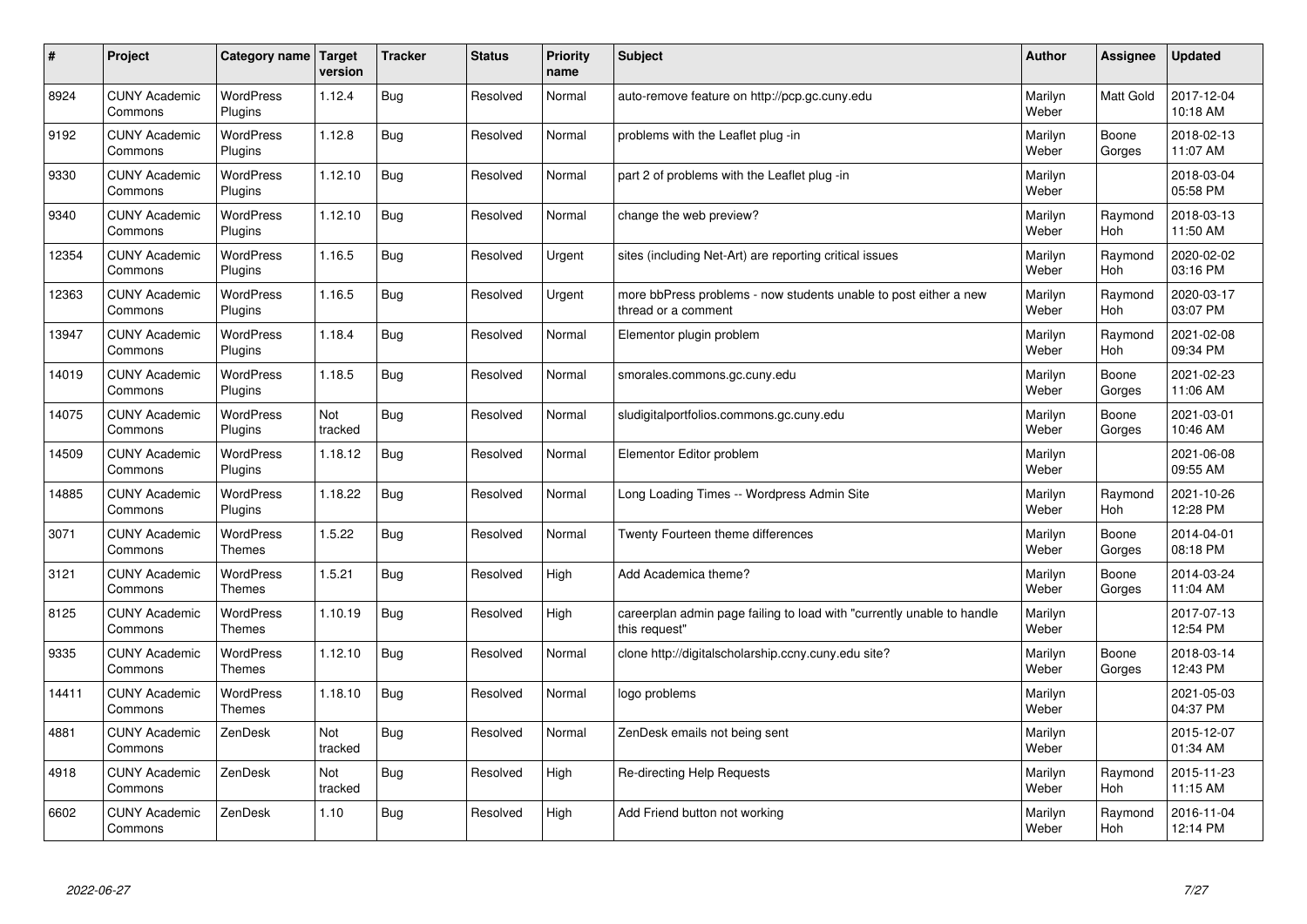| $\vert$ # | Project                         | Category name   Target        | version        | <b>Tracker</b> | <b>Status</b> | <b>Priority</b><br>name | <b>Subject</b>                                  | <b>Author</b>    | Assignee         | <b>Updated</b>         |
|-----------|---------------------------------|-------------------------------|----------------|----------------|---------------|-------------------------|-------------------------------------------------|------------------|------------------|------------------------|
| 8620      | <b>CUNY Academic</b><br>Commons | ZenDesk                       | 1.11.11        | Bug            | Resolved      | High                    | 'Send us a message" not working                 | Marilyn<br>Weber | Raymond<br>Hoh   | 2017-08-29<br>04:13 PM |
| 3673      | <b>CUNY Academic</b><br>Commons |                               |                | Bug            | Rejected      | Normal                  | CBox pagination issue with the Wiki             | Marilyn<br>Weber |                  | 2014-11-20<br>04:08 PM |
| 3674      | <b>CUNY Academic</b><br>Commons |                               |                | Bug            | Rejected      | Normal                  | CBox pagination issue with the Wiki             | Marilyn<br>Weber |                  | 2014-11-20<br>05:03 PM |
| 6338      | <b>CUNY Academic</b><br>Commons |                               |                | Bug            | Rejected      | Normal                  | Multiple email notifications for each blog post | Marilyn<br>Weber | Boone<br>Gorges  | 2016-10-18<br>08:45 PM |
| 6800      | <b>CUNY Academic</b><br>Commons |                               |                | Bug            | Rejected      | Immediate               | Is something going on?                          | Marilyn<br>Weber |                  | 2016-11-18<br>04:40 PM |
| 10260     | <b>CUNY Academic</b><br>Commons |                               |                | Bug            | Rejected      | Normal                  | bad activation email                            | Marilyn<br>Weber |                  | 2018-08-30<br>01:25 PM |
| 10562     | <b>CUNY Academic</b><br>Commons |                               |                | Bug            | Rejected      | Normal                  | Commons is down                                 | Marilyn<br>Weber |                  | 2018-10-23<br>10:49 AM |
| 15279     | <b>CUNY Academic</b><br>Commons |                               |                | Bug            | Rejected      | Normal                  | big delay - cloning the history site            | Marilyn<br>Weber |                  | 2022-02-09<br>01:49 PM |
| 3417      | <b>CUNY Academic</b><br>Commons | <b>BuddyPress</b><br>(misc)   | Not<br>tracked | Bug            | Rejected      | High                    | copying two commons groups                      | Marilyn<br>Weber | Marilyn<br>Weber | 2014-11-05<br>09:56 AM |
| 5448      | <b>CUNY Academic</b><br>Commons | Email<br><b>Notifications</b> | 1.10.2         | <b>Bug</b>     | Rejected      | Normal                  | garbled CAC activity digests                    | Marilyn<br>Weber | Raymond<br>Hoh   | 2016-11-20<br>02:38 AM |
| 7376      | <b>CUNY Academic</b><br>Commons | Email<br><b>Notifications</b> |                | <b>Bug</b>     | Rejected      | Normal                  | automatic forwarding of blog posts not working  | Marilyn<br>Weber | Boone<br>Gorges  | 2017-05-01<br>10:36 PM |
| 6575      | <b>CUNY Academic</b><br>Commons | Groups (misc)                 |                | Bug            | Rejected      | Normal                  | No papers link for the group "social paper"     | Marilyn<br>Weber |                  | 2016-11-02<br>10:39 PM |
| 14448     | <b>CUNY Academic</b><br>Commons | Password<br>Reset             | Not<br>tracked | Bug            | Rejected      | Normal                  | password reset weirdness                        | Marilyn<br>Weber | Raymond<br>Hoh   | 2021-05-12<br>01:34 PM |
| 5184      | <b>CUNY Academic</b><br>Commons | Social Paper                  |                | Bug            | Rejected      | Normal                  | Problem linking SP to a group                   | Marilyn<br>Weber | Boone<br>Gorges  | 2016-02-21<br>12:27 PM |
| 11634     | <b>CUNY Academic</b><br>Commons | <b>WordPress</b><br>(misc)    | Not<br>tracked | Bug            | Rejected      | Normal                  | 'Insert Read More Tag" working oddly            | Marilyn<br>Weber | Raymond<br>Hoh   | 2019-07-15<br>11:48 PM |
| 3093      | <b>CUNY Academic</b><br>Commons | <b>WordPress</b><br>Plugins   |                | Bug            | Rejected      | Normal                  | <b>Custom Google Maps</b>                       | Marilyn<br>Weber | Boone<br>Gorges  | 2014-05-02<br>10:52 AM |
| 3136      | <b>CUNY Academic</b><br>Commons | WordPress<br>Plugins          |                | Bug            | Rejected      | Normal                  | The Easy Rotator                                | Marilyn<br>Weber | Boone<br>Gorges  | 2014-04-01<br>10:26 PM |
| 8098      | <b>CUNY Academic</b><br>Commons | Public Portfolio              | Not<br>tracked | Bug            | Abandoned     | Normal                  | Widget in profile not working                   | Marilyn<br>Weber |                  | 2017-11-15<br>01:28 PM |
| 7226      | <b>CUNY Academic</b><br>Commons | Registration                  | Not<br>tracked | <b>Bug</b>     | Abandoned     | Normal                  | Community college student cannot register?      | Marilyn<br>Weber |                  | 2017-11-15<br>01:55 PM |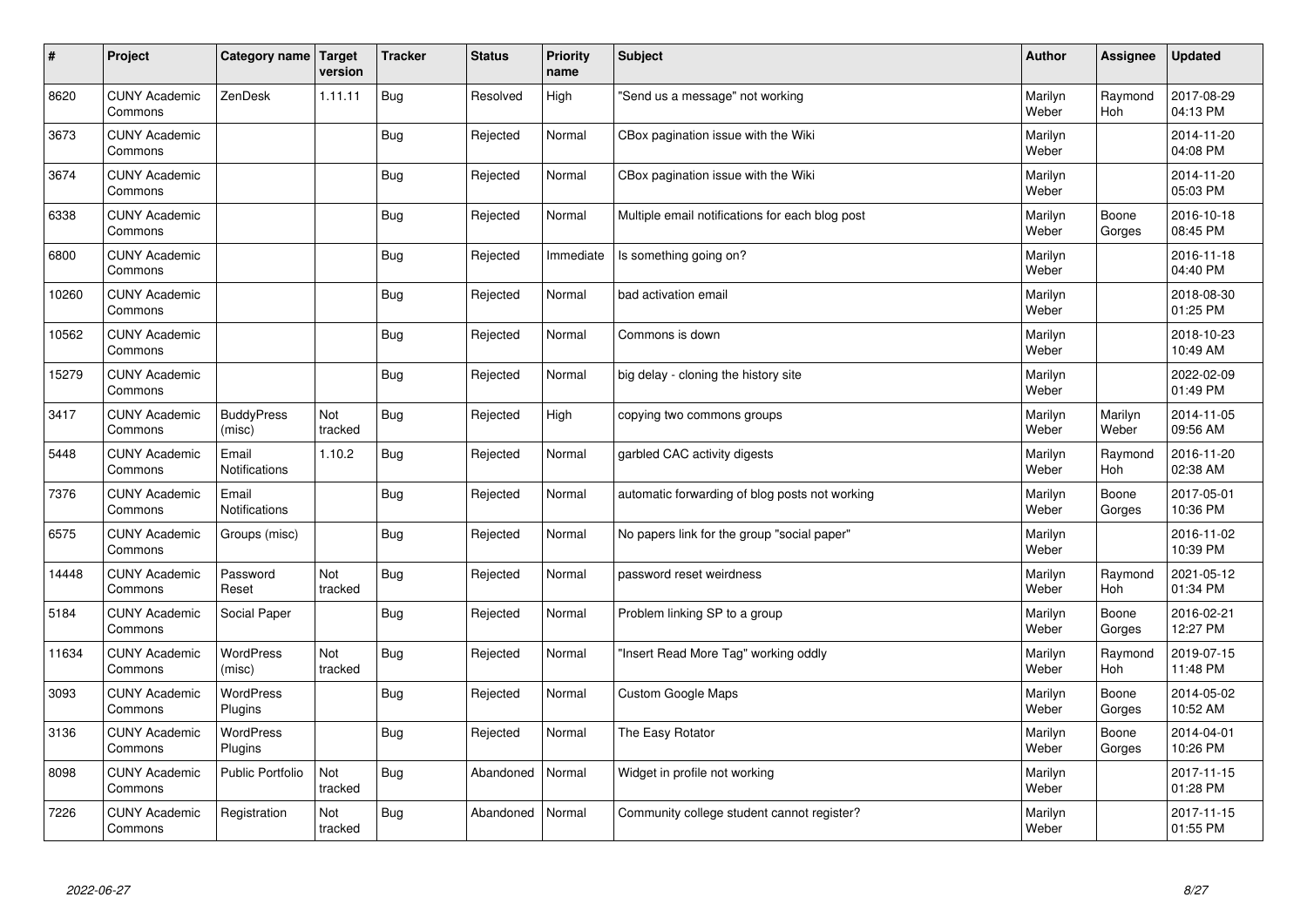| $\vert$ # | Project                         | Category name   Target        | version           | <b>Tracker</b> | <b>Status</b> | Priority<br>name | <b>Subject</b>                                                                                                                                  | Author           | <b>Assignee</b>     | <b>Updated</b>         |
|-----------|---------------------------------|-------------------------------|-------------------|----------------|---------------|------------------|-------------------------------------------------------------------------------------------------------------------------------------------------|------------------|---------------------|------------------------|
| 5713      | <b>CUNY Academic</b><br>Commons | <b>WordPress</b><br>(misc)    | Not<br>tracked    | Bug            | Abandoned     | High             | Site freezing                                                                                                                                   | Marilyn<br>Weber | Boone<br>Gorges     | 2017-11-15<br>10:58 AM |
| 7770      | <b>CUNY Academic</b><br>Commons | WordPress<br>Plugins          | Not<br>tracked    | Bug            | Abandoned     | Normal           | Timeline.js problem                                                                                                                             | Marilyn<br>Weber |                     | 2017-11-15<br>01:43 PM |
| 4013      | <b>CUNY Academic</b><br>Commons |                               |                   | Bug            | Duplicate     | Normal           | Math question?                                                                                                                                  | Marilyn<br>Weber |                     | 2015-04-22<br>04:05 PM |
| 6410      | <b>CUNY Academic</b><br>Commons |                               |                   | <b>Bug</b>     | Duplicate     | Immediate        | Cannot log in - gives privacy error                                                                                                             | Marilyn<br>Weber | Boone<br>Gorges     | 2016-10-24<br>10:01 AM |
| 6313      | <b>CUNY Academic</b><br>Commons | Groups (misc)                 |                   | <b>Bug</b>     | Duplicate     | Normal           | group member no longer in group, can't rejoin.                                                                                                  | Marilyn<br>Weber |                     | 2016-10-14<br>09:27 PM |
| 6599      | <b>CUNY Academic</b><br>Commons | ZenDesk                       | 1.10              | Bug            | Duplicate     | Urgent           | Accept Friend button not working                                                                                                                | Marilyn<br>Weber | Raymond<br>Hoh      | 2016-11-04<br>06:35 PM |
| 5992      | <b>CUNY Academic</b><br>Commons | Email<br><b>Notifications</b> | Future<br>release | Feature        | <b>New</b>    | Normal           | Changing the From line of autogenerated blog emails                                                                                             | Marilyn<br>Weber |                     | 2018-09-27<br>05:19 PM |
| 5050      | <b>CUNY Academic</b><br>Commons | Social Paper                  | Future<br>release | Feature        | <b>New</b>    | Low              | Making comments visible in SP editing mode (SP suggestion #1)                                                                                   | Marilyn<br>Weber | Samantha<br>Raddatz | 2019-09-17<br>11:10 PM |
| 5052      | <b>CUNY Academic</b><br>Commons | Social Paper                  | Future<br>release | Feature        | <b>New</b>    | Low              | Sentence by sentence or line by line comments (SP suggestion #3)                                                                                | Marilyn<br>Weber | Boone<br>Gorges     | 2016-02-11<br>10:24 PM |
| 5053      | <b>CUNY Academic</b><br>Commons | Social Paper                  | Future<br>release | Feature        | <b>New</b>    | Low              | Scrollable menu to add readers (SP suggestion #4)                                                                                               | Marilyn<br>Weber | Samantha<br>Raddatz | 2016-04-21<br>05:21 PM |
| 5058      | <b>CUNY Academic</b><br>Commons | Social Paper                  | Future<br>release | Feature        | <b>New</b>    | Low              | Can there be a clearer signal that even when comments have already<br>been made you add comments by clicking on the side? (SP suggestion<br>#5) | Marilyn<br>Weber | Samantha<br>Raddatz | 2016-02-11<br>10:24 PM |
| 5199      | <b>CUNY Academic</b><br>Commons | Social Paper                  | Future<br>release | Feature        | <b>New</b>    | Normal           | add tables to the SP editor                                                                                                                     | Marilyn<br>Weber |                     | 2016-10-24<br>11:27 AM |
| 5205      | <b>CUNY Academic</b><br>Commons | Social Paper                  | Future<br>release | Feature        | <b>New</b>    | Normal           | Social Paper folders                                                                                                                            | Marilyn<br>Weber |                     | 2016-02-11<br>10:24 PM |
| 5397      | <b>CUNY Academic</b><br>Commons | Social Paper                  | Future<br>release | Feature        | New           | Normal           | frustrating to have to enable/disable in SP                                                                                                     | Marilyn<br>Weber | Samantha<br>Raddatz | 2016-04-20<br>03:39 PM |
| 13912     | <b>CUNY Academic</b><br>Commons |                               | Not<br>tracked    | Feature        | Hold          | Low              | posting "missed schedule"                                                                                                                       | Marilyn<br>Weber |                     | 2021-02-23<br>10:46 AM |
| 5799      | <b>CUNY Academic</b><br>Commons | <b>Blogs</b><br>(BuddyPress)  | Not<br>tracked    | Feature        | Resolved      | Normal           | removing one's own access to sites?                                                                                                             | Marilyn<br>Weber | Boone<br>Gorges     | 2016-07-26<br>01:55 PM |
| 6118      | <b>CUNY Academic</b><br>Commons | cuny.is                       |                   | Feature        | Resolved      | Normal           | Cuny.Is request from Javier Otero Peña                                                                                                          | Marilyn<br>Weber | Sarah<br>Morgano    | 2016-10-04<br>07:02 PM |
| 9224      | <b>CUNY Academic</b><br>Commons | <b>Group Files</b>            | 1.13              | Feature        | Resolved      | Normal           | attachments to forum posts clutter up Files area                                                                                                | Marilyn<br>Weber | Boone<br>Gorges     | 2018-03-22<br>03:34 PM |
| 3466      | <b>CUNY Academic</b><br>Commons | Membership                    | 1.6.16            | Feature        | Resolved      | Normal           | restricting undergrad registration                                                                                                              | Marilyn<br>Weber | Boone<br>Gorges     | 2014-09-18<br>12:02 AM |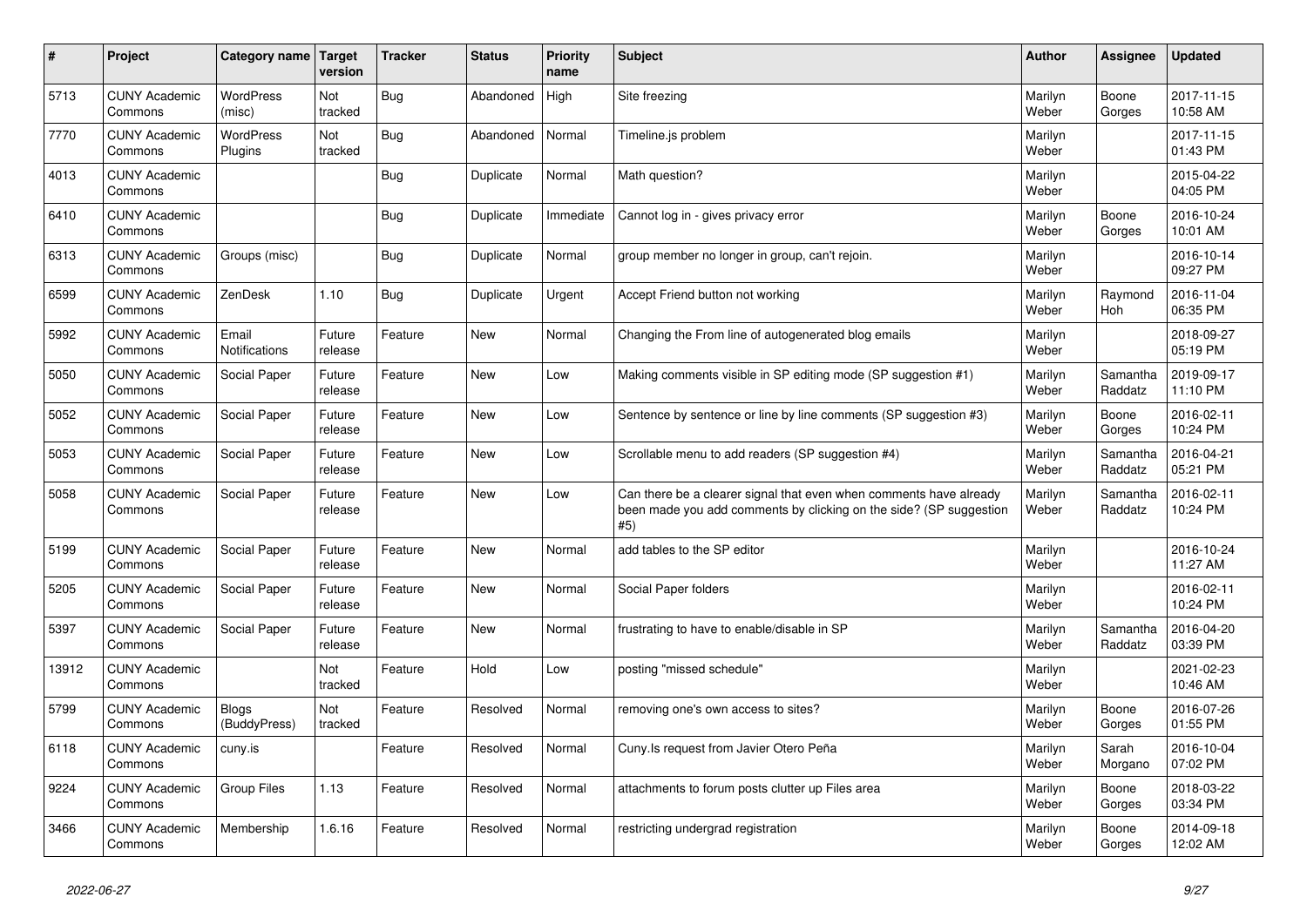| $\sharp$ | Project                         | Category name   Target            | version        | <b>Tracker</b> | <b>Status</b> | <b>Priority</b><br>name | <b>Subject</b>                                      | <b>Author</b>    | Assignee              | <b>Updated</b>         |
|----------|---------------------------------|-----------------------------------|----------------|----------------|---------------|-------------------------|-----------------------------------------------------|------------------|-----------------------|------------------------|
| 7608     | <b>CUNY Academic</b><br>Commons | Registration                      | Not<br>tracked | Feature        | Resolved      | Normal                  | create an account                                   | Marilyn<br>Weber |                       | 2017-02-15<br>10:45 PM |
| 4340     | <b>CUNY Academic</b><br>Commons | WordPress -<br>Media              | 1.8.14         | Feature        | Resolved      | Normal                  | embedding a video                                   | Marilyn<br>Weber | Daniel<br>Jones       | 2015-10-20<br>12:01 AM |
| 7607     | <b>CUNY Academic</b><br>Commons | <b>WordPress</b><br>(misc)        | Not<br>tracked | Feature        | Resolved      | Normal                  | mp4 files                                           | Marilyn<br>Weber |                       | 2017-02-15<br>07:37 PM |
| 4997     | <b>CUNY Academic</b><br>Commons | <b>WordPress</b><br>Plugins       | 1.9.4          | Feature        | Resolved      | Normal                  | ability to embed maps from StoryMapJS?              | Marilyn<br>Weber | Boone<br>Gorges       | 2016-01-07<br>12:34 PM |
| 5036     | <b>CUNY Academic</b><br>Commons | <b>WordPress</b><br>Plugins       | 1.9.1.1        | Feature        | Resolved      | Normal                  | <b>Embeds request</b>                               | Marilyn<br>Weber | Boone<br>Gorges       | 2015-12-18<br>10:12 PM |
| 5302     | <b>CUNY Academic</b><br>Commons | WordPress<br>Plugins              | 1.9.10         | Feature        | Resolved      | Normal                  | request for WP Gallery Custom Links plug-in         | Marilyn<br>Weber | Boone<br>Gorges       | 2016-03-11<br>09:20 PM |
| 5522     | <b>CUNY Academic</b><br>Commons | WordPress<br>Plugins              | 1.9.15         | Feature        | Resolved      | Normal                  | plugin request                                      | Marilyn<br>Weber | Boone<br>Gorges       | 2016-05-09<br>10:36 AM |
| 5621     | <b>CUNY Academic</b><br>Commons | WordPress<br>Plugins              | 1.9.17         | Feature        | Resolved      | Normal                  | Taxonomy plugin request                             | Marilyn<br>Weber | Boone<br>Gorges       | 2016-06-01<br>11:28 PM |
| 5657     | <b>CUNY Academic</b><br>Commons | <b>WordPress</b><br>Plugins       | 1.9.18         | Feature        | Resolved      | Normal                  | Plugin Request - Instagram Feed WD                  | Marilyn<br>Weber | Boone<br>Gorges       | 2016-06-08<br>12:36 PM |
| 15545    | <b>CUNY Academic</b><br>Commons | WordPress<br>Plugins              | 1.19.5         | Feature        | Resolved      | Normal                  | 'ZI Hide Featured Image" plugin request             | Marilyn<br>Weber | Boone<br>Gorges       | 2022-03-09<br>10:09 AM |
| 4965     | <b>CUNY Academic</b><br>Commons | <b>WordPress</b><br><b>Themes</b> | Not<br>tracked | Feature        | Resolved      | Normal                  | Theme requested                                     | Marilyn<br>Weber | Boone<br>Gorges       | 2016-02-24<br>09:46 PM |
| 5630     | <b>CUNY Academic</b><br>Commons | <b>WordPress</b><br><b>Themes</b> | 1.9.17         | Feature        | Resolved      | Normal                  | Bavota magazine Pro theme                           | Marilyn<br>Weber | Boone<br>Gorges       | 2016-06-02<br>12:09 AM |
| 5051     | <b>CUNY Academic</b><br>Commons | Social Paper                      |                | Feature        | Rejected      | Low                     | Visual cues for comments (SP suggestion #2)         | Marilyn<br>Weber | Samantha<br>Raddatz   | 2016-02-10<br>10:01 AM |
| 5345     | <b>CUNY Academic</b><br>Commons | Social Paper                      | 1.9.17         | Feature        | Rejected      | Normal                  | Plus symbol problem in SP                           | Marilyn<br>Weber | Christian<br>Wach     | 2016-05-27<br>04:26 AM |
| 5072     | <b>CUNY Academic</b><br>Commons |                                   |                | Feature        | Duplicate     | Normal                  | redirect shortcode handler                          | Marilyn<br>Weber | Boone<br>Gorges       | 2016-01-07<br>12:34 PM |
| 8607     | <b>CUNY Academic</b><br>Commons |                                   | Not<br>tracked | Support        | <b>New</b>    | Normal                  | Paypal?                                             | Marilyn<br>Weber | <b>Matt Gold</b>      | 2018-05-15<br>01:37 PM |
| 12352    | <b>CUNY Academic</b><br>Commons |                                   | Not<br>tracked | Support        | <b>New</b>    | Normal                  | posts list" page builder block option               | Marilyn<br>Weber |                       | 2020-02-03<br>01:29 PM |
| 13286    | <b>CUNY Academic</b><br>Commons |                                   | Not<br>tracked | Support        | New           | Normal                  | problem connecting with WordPress app               | Marilyn<br>Weber | Raymond<br><b>Hoh</b> | 2020-09-08<br>11:16 AM |
| 15045    | <b>CUNY Academic</b><br>Commons |                                   |                | Support        | <b>New</b>    | Normal                  | no result for KCeL in the search box on the commons | Marilyn<br>Weber |                       | 2021-12-10<br>11:29 AM |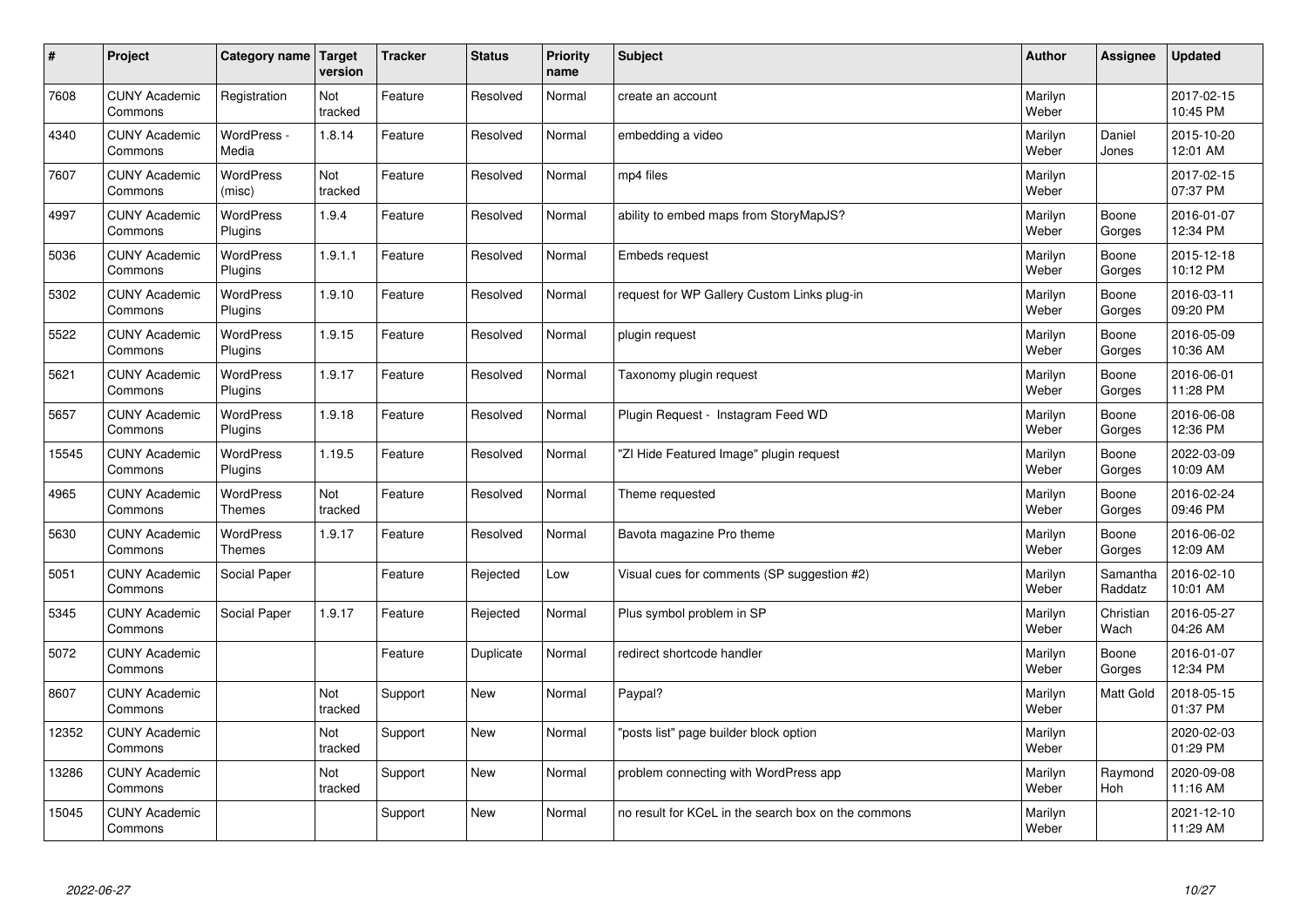| #     | Project                         | Category name   Target            | version           | <b>Tracker</b> | <b>Status</b>        | <b>Priority</b><br>name | <b>Subject</b>                                                 | <b>Author</b>    | Assignee              | Updated                |
|-------|---------------------------------|-----------------------------------|-------------------|----------------|----------------------|-------------------------|----------------------------------------------------------------|------------------|-----------------------|------------------------|
| 15565 | <b>CUNY Academic</b><br>Commons |                                   |                   | Support        | <b>New</b>           | Normal                  | Events - send updates to an email listserv                     | Marilyn<br>Weber |                       | 2022-03-10<br>01:06 PM |
| 15685 | <b>CUNY Academic</b><br>Commons |                                   |                   | Support        | <b>New</b>           | High                    | problem with chrome?                                           | Marilyn<br>Weber |                       | 2022-04-25<br>03:40 PM |
| 15816 | <b>CUNY Academic</b><br>Commons |                                   | Not<br>tracked    | Support        | <b>New</b>           | Normal                  | slow loading at SPS                                            | Marilyn<br>Weber |                       | 2022-04-05<br>01:26 PM |
| 12382 | <b>CUNY Academic</b><br>Commons | Membership                        | Not<br>tracked    | Support        | <b>New</b>           | Normal                  | Email request change                                           | Marilyn<br>Weber | Marilyn<br>Weber      | 2020-02-06<br>12:56 PM |
| 14911 | <b>CUNY Academic</b><br>Commons | <b>WordPress</b><br><b>Themes</b> | Not<br>tracked    | Support        | New                  | Normal                  | Twentytwentyone theme                                          | Marilyn<br>Weber |                       | 2021-10-28<br>10:37 AM |
| 11519 | <b>CUNY Academic</b><br>Commons |                                   | Not<br>tracked    | Support        | Assigned             | Normal                  | comment option not appearing                                   | Marilyn<br>Weber |                       | 2019-09-24<br>10:28 AM |
| 11848 | <b>CUNY Academic</b><br>Commons |                                   | Not<br>tracked    | Support        | Hold                 | Normal                  | a Dean of Faculty wants to share a large file                  | Marilyn<br>Weber |                       | 2019-09-24<br>08:44 AM |
| 9207  | <b>CUNY Academic</b><br>Commons |                                   | Future<br>release | Support        | Reporter<br>Feedback | Normal                  | display dashboards made in Tableau?                            | Marilyn<br>Weber | Boone<br>Gorges       | 2018-04-10<br>10:42 AM |
| 10657 | <b>CUNY Academic</b><br>Commons |                                   | Not<br>tracked    | Support        | Reporter<br>Feedback | Normal                  | child theme problems                                           | Marilyn<br>Weber |                       | 2018-11-08<br>01:19 PM |
| 11149 | <b>CUNY Academic</b><br>Commons |                                   | Not<br>tracked    | Support        | Reporter<br>Feedback | Normal                  | comments getting blocked                                       | Marilyn<br>Weber | Raymond<br><b>Hoh</b> | 2019-03-26<br>11:40 AM |
| 11509 | <b>CUNY Academic</b><br>Commons |                                   | Not<br>tracked    | Support        | Reporter<br>Feedback | Normal                  | deleted Page causing a Menu problem?                           | Marilyn<br>Weber |                       | 2019-06-04<br>09:54 AM |
| 11771 | <b>CUNY Academic</b><br>Commons |                                   | Not<br>tracked    | Support        | Reporter<br>Feedback | Normal                  | post displays in sections                                      | Marilyn<br>Weber |                       | 2019-08-20<br>10:34 AM |
| 11787 | <b>CUNY Academic</b><br>Commons |                                   | Not<br>tracked    | Support        | Reporter<br>Feedback | Normal                  | automated comments notifications on ZenDesk                    | Marilyn<br>Weber |                       | 2019-08-26<br>06:18 PM |
| 13034 | <b>CUNY Academic</b><br>Commons |                                   | Not<br>tracked    | Support        | Reporter<br>Feedback | Normal                  | a site is asking people to join the Commons to get a download  | Marilyn<br>Weber |                       | 2020-07-12<br>07:23 AM |
| 13255 | <b>CUNY Academic</b><br>Commons |                                   | Not<br>tracked    | Support        | Reporter<br>Feedback | Normal                  | Accessibility problems                                         | Marilyn<br>Weber |                       | 2020-09-01<br>05:48 PM |
| 14398 | <b>CUNY Academic</b><br>Commons |                                   | Not<br>tracked    | Support        | Reporter<br>Feedback | Normal                  | Events plug-in notification problem                            | Marilyn<br>Weber |                       | 2021-05-11<br>11:21 AM |
| 14784 | <b>CUNY Academic</b><br>Commons |                                   |                   | Support        | Reporter<br>Feedback | Normal                  | User report of logo problem when using Customizer theme        | Marilyn<br>Weber |                       | 2021-09-17<br>10:25 AM |
| 14900 | <b>CUNY Academic</b><br>Commons |                                   | Not<br>tracked    | Support        | Reporter<br>Feedback | Normal                  | previous theme?                                                | Marilyn<br>Weber |                       | 2021-10-25<br>10:31 AM |
| 15169 | <b>CUNY Academic</b><br>Commons |                                   | 2.0.2             | Support        | Reporter<br>Feedback | Normal                  | new Prelude website zipfiles for custom theme and other files. | Marilyn<br>Weber |                       | 2022-06-14<br>11:36 AM |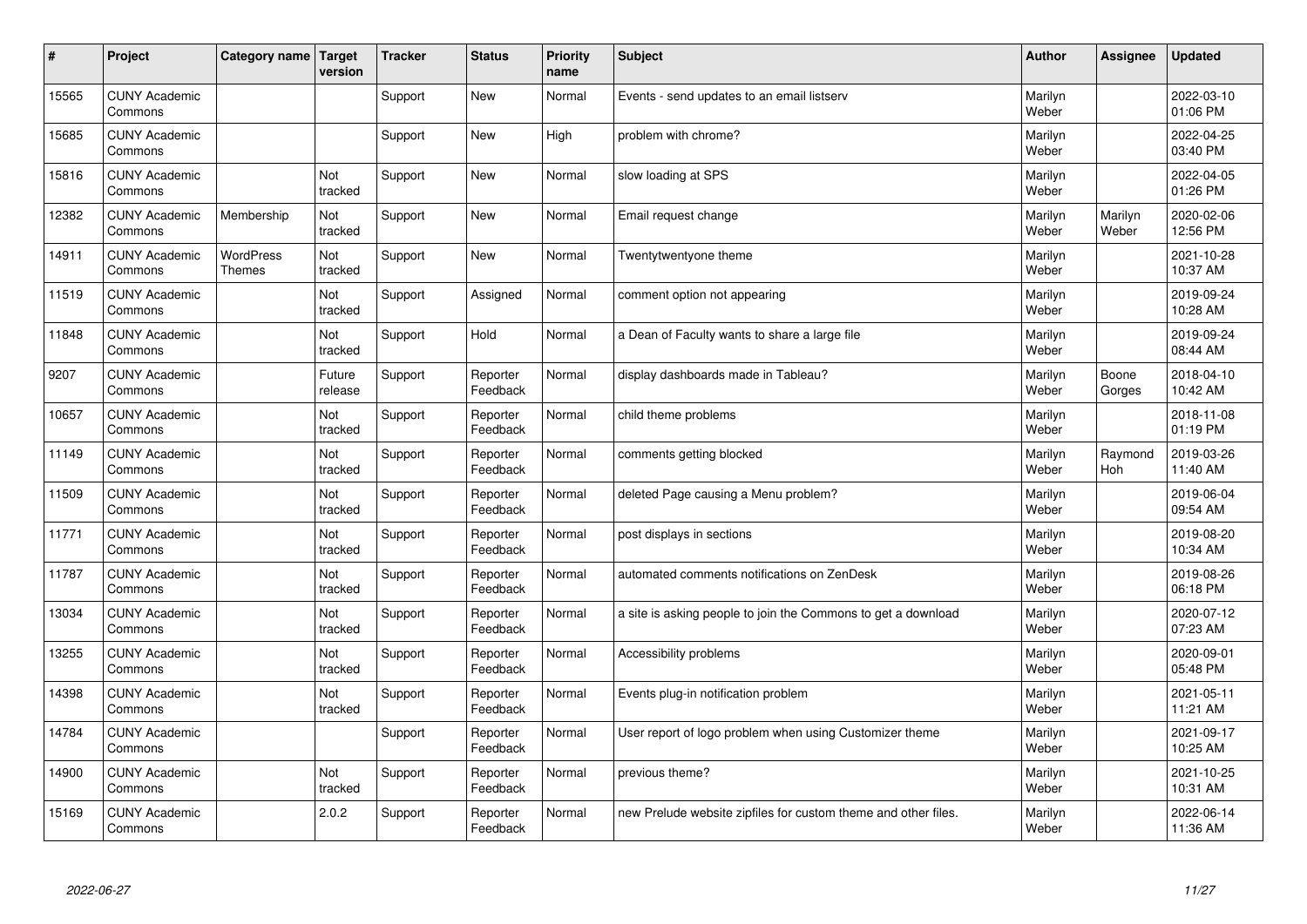| #     | Project                         | Category name   Target       | version        | <b>Tracker</b> | <b>Status</b>        | <b>Priority</b><br>name | <b>Subject</b>                               | <b>Author</b>    | Assignee              | <b>Updated</b>         |
|-------|---------------------------------|------------------------------|----------------|----------------|----------------------|-------------------------|----------------------------------------------|------------------|-----------------------|------------------------|
| 15260 | <b>CUNY Academic</b><br>Commons |                              |                | Support        | Reporter<br>Feedback | Normal                  | Diacritical markings   European Stages       | Marilyn<br>Weber |                       | 2022-02-04<br>08:16 AM |
| 15370 | <b>CUNY Academic</b><br>Commons |                              |                | Support        | Reporter<br>Feedback | Normal                  | All-in-One Event Calendar?                   | Marilyn<br>Weber |                       | 2022-02-17<br>11:03 AM |
| 15655 | <b>CUNY Academic</b><br>Commons |                              | 2.0.2          | Support        | Reporter<br>Feedback | Normal                  | Event Aggregator plugin?                     | Marilyn<br>Weber |                       | 2022-06-14<br>11:36 AM |
| 16099 | <b>CUNY Academic</b><br>Commons |                              |                | Support        | Reporter<br>Feedback | Normal                  | request for Newsletter Glue                  | Marilyn<br>Weber |                       | 2022-05-13<br>12:14 PM |
| 16110 | <b>CUNY Academic</b><br>Commons |                              |                | Support        | Reporter<br>Feedback | Normal                  | remove Creative Commons license from pages?  | Marilyn<br>Weber | Raymond<br><b>Hoh</b> | 2022-05-17<br>06:11 PM |
| 12350 | <b>CUNY Academic</b><br>Commons | <b>Blogs</b><br>(BuddyPress) | Not<br>tracked | Support        | Reporter<br>Feedback | Normal                  | URL creation problem                         | Marilyn<br>Weber |                       | 2020-02-03<br>11:27 AM |
| 10273 | <b>CUNY Academic</b><br>Commons | Registration                 | Not<br>tracked | Support        | Reporter<br>Feedback | Normal                  | users combining CF and campus address        | Marilyn<br>Weber |                       | 2019-09-18<br>10:58 AM |
| 13975 | <b>CUNY Academic</b><br>Commons | Social Paper                 | Not<br>tracked | Support        | Reporter<br>Feedback | Normal                  | can't approve comments on Social Paper paper | Marilyn<br>Weber |                       | 2021-02-12<br>09:33 AM |
| 15978 | <b>CUNY Academic</b><br>Commons | WordPress -<br>Media         | 2.0.2          | Support        | Reporter<br>Feedback | Normal                  | .tex files?                                  | Marilyn<br>Weber | Raymond<br>Hoh        | 2022-06-14<br>11:36 AM |
| 14074 | <b>CUNY Academic</b><br>Commons | <b>WordPress</b><br>(misc)   | Not<br>tracked | Support        | Reporter<br>Feedback | Normal                  | page password protection problem             | Marilyn<br>Weber |                       | 2021-03-02<br>11:03 AM |
| 12741 | <b>CUNY Academic</b><br>Commons | WordPress<br>Plugins         | Not<br>tracked | Support        | Reporter<br>Feedback | Normal                  | Tableau Public Viz Block                     | Marilyn<br>Weber | Raymond<br>Hoh        | 2020-05-12<br>11:00 AM |
| 5844  | <b>CUNY Academic</b><br>Commons |                              | Not<br>tracked | Support        | Resolved             | Normal                  | edit Host Files on Windows 10 problems       | Marilyn<br>Weber |                       | 2016-07-27<br>09:08 AM |
| 6812  | <b>CUNY Academic</b><br>Commons |                              | Not<br>tracked | Support        | Resolved             | Normal                  | User cannot change email                     | Marilyn<br>Weber | Matt Gold             | 2016-12-01<br>06:24 PM |
| 6866  | <b>CUNY Academic</b><br>Commons |                              | Not<br>tracked | Support        | Resolved             | Normal                  | User would like to have her account deleted  | Marilyn<br>Weber | Matt Gold             | 2017-11-15<br>05:49 PM |
| 7785  | <b>CUNY Academic</b><br>Commons |                              | Not<br>tracked | Support        | Resolved             | Normal                  | ftp access or files?                         | Marilyn<br>Weber | Boone<br>Gorges       | 2017-03-13<br>02:34 PM |
| 7972  | <b>CUNY Academic</b><br>Commons |                              | Not<br>tracked | Support        | Resolved             | Normal                  | expand the memory limit for videos?          | Marilyn<br>Weber |                       | 2017-04-20<br>10:07 AM |
| 8289  | <b>CUNY Academic</b><br>Commons |                              | Not<br>tracked | Support        | Resolved             | Normal                  | removing my access to sites                  | Marilyn<br>Weber | Luke<br>Waltzer       | 2017-06-19<br>12:40 PM |
| 8379  | <b>CUNY Academic</b><br>Commons |                              | Not<br>tracked | Support        | Resolved             | Normal                  | request for site build help                  | Marilyn<br>Weber |                       | 2017-07-01<br>10:48 AM |
| 8464  | <b>CUNY Academic</b><br>Commons |                              | Not<br>tracked | Support        | Resolved             | Normal                  | WP UI                                        | Marilyn<br>Weber |                       | 2017-10-11<br>11:23 AM |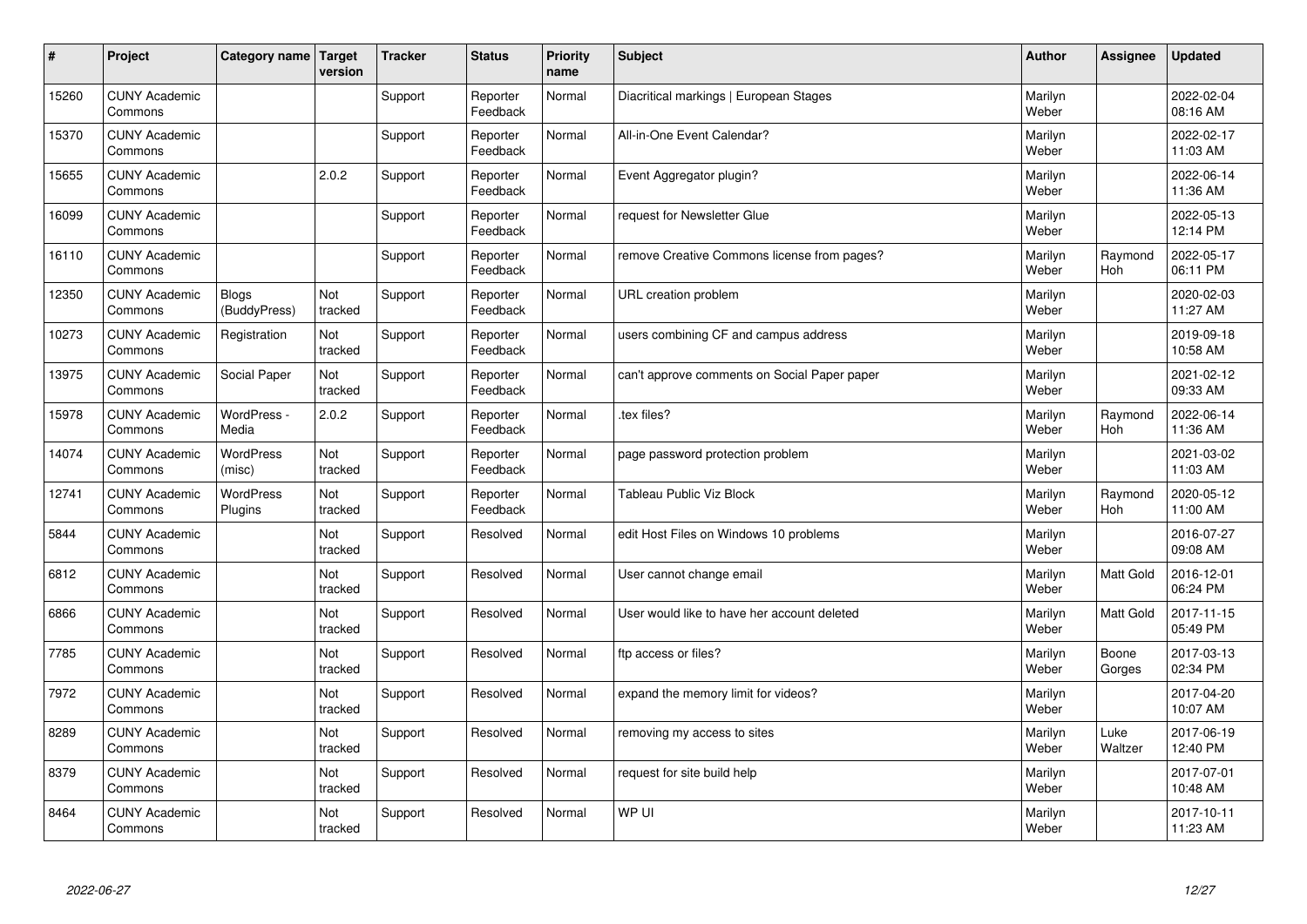| $\vert$ # | Project                         | Category name | Target<br>version | <b>Tracker</b> | <b>Status</b> | <b>Priority</b><br>name | <b>Subject</b>                                  | <b>Author</b>    | Assignee        | <b>Updated</b>         |
|-----------|---------------------------------|---------------|-------------------|----------------|---------------|-------------------------|-------------------------------------------------|------------------|-----------------|------------------------|
| 8471      | <b>CUNY Academic</b><br>Commons |               | Not<br>tracked    | Support        | Resolved      | Normal                  | admin at https://commons.gc.cuny.edu/           | Marilyn<br>Weber |                 | 2017-09-06<br>01:50 PM |
| 8529      | <b>CUNY Academic</b><br>Commons |               | Not<br>tracked    | Support        | Resolved      | Normal                  | Iframe regiest?                                 | Marilyn<br>Weber |                 | 2017-08-16<br>04:40 PM |
| 8553      | <b>CUNY Academic</b><br>Commons |               | Not<br>tracked    | Support        | Resolved      | Normal                  | storage limits?                                 | Marilyn<br>Weber |                 | 2017-08-18<br>04:36 PM |
| 8726      | <b>CUNY Academic</b><br>Commons |               |                   | Support        | Resolved      | Normal                  | Redirect problem                                | Marilyn<br>Weber |                 | 2017-09-21<br>12:14 PM |
| 8729      | <b>CUNY Academic</b><br>Commons |               | Not<br>tracked    | Support        | Resolved      | Normal                  | email change                                    | Marilyn<br>Weber |                 | 2017-09-25<br>02:14 PM |
| 8768      | <b>CUNY Academic</b><br>Commons |               | Not<br>tracked    | Support        | Resolved      | Normal                  | unsafe redirect?                                | Marilyn<br>Weber |                 | 2017-10-06<br>12:14 PM |
| 8848      | <b>CUNY Academic</b><br>Commons |               | Not<br>tracked    | Support        | Resolved      | Normal                  | email change request                            | Marilyn<br>Weber |                 | 2017-10-24<br>11:19 AM |
| 8855      | <b>CUNY Academic</b><br>Commons |               | Not<br>tracked    | Support        | Resolved      | Normal                  | another email change request                    | Marilyn<br>Weber |                 | 2017-10-25<br>10:55 AM |
| 8873      | <b>CUNY Academic</b><br>Commons |               | Not<br>tracked    | Support        | Resolved      | Normal                  | maximum file upload size?                       | Marilyn<br>Weber |                 | 2017-10-30<br>11:23 AM |
| 8882      | <b>CUNY Academic</b><br>Commons |               | Not<br>tracked    | Support        | Resolved      | Normal                  | question about search engines                   | Marilyn<br>Weber |                 | 2017-11-01<br>03:26 PM |
| 9131      | <b>CUNY Academic</b><br>Commons |               |                   | Support        | Resolved      | Normal                  | webrecorder.io via Firefox                      | Marilyn<br>Weber |                 | 2018-01-29<br>11:11 AM |
| 9223      | <b>CUNY Academic</b><br>Commons |               | Not<br>tracked    | Support        | Resolved      | Normal                  | moving wordpress sites                          | Marilyn<br>Weber |                 | 2018-02-18<br>08:44 PM |
| 9355      | <b>CUNY Academic</b><br>Commons |               | Not<br>tracked    | Support        | Resolved      | Normal                  | 14gb of video?                                  | Marilyn<br>Weber |                 | 2018-03-13<br>11:56 AM |
| 9535      | <b>CUNY Academic</b><br>Commons |               | Not<br>tracked    | Support        | Resolved      | Normal                  | admin for https://video.commons.gc.cuny.edu/?   | Marilyn<br>Weber | Matt Gold       | 2018-04-13<br>05:06 PM |
| 9604      | <b>CUNY Academic</b><br>Commons |               | Not<br>tracked    | Support        | Resolved      | Normal                  | (Marilyn) can only log into cdev as teststudent | Marilyn<br>Weber |                 | 2018-04-21<br>10:20 AM |
| 9725      | <b>CUNY Academic</b><br>Commons |               | Not<br>tracked    | Support        | Resolved      | Normal                  | problems with deleting a site                   | Marilyn<br>Weber |                 | 2018-05-07<br>10:24 PM |
| 9780      | <b>CUNY Academic</b><br>Commons |               | Not<br>tracked    | Support        | Resolved      | Normal                  | remove the phone number on this profile?        | Marilyn<br>Weber |                 | 2018-05-15<br>10:35 AM |
| 9889      | <b>CUNY Academic</b><br>Commons |               | Not<br>tracked    | Support        | Resolved      | Normal                  | remove comments from activity feed?             | Marilyn<br>Weber |                 | 2018-12-10<br>03:53 PM |
| 9949      | <b>CUNY Academic</b><br>Commons |               | 1.13.4            | Support        | Resolved      | Normal                  | raise storage space limit?                      | Marilyn<br>Weber | Boone<br>Gorges | 2018-06-26<br>12:00 PM |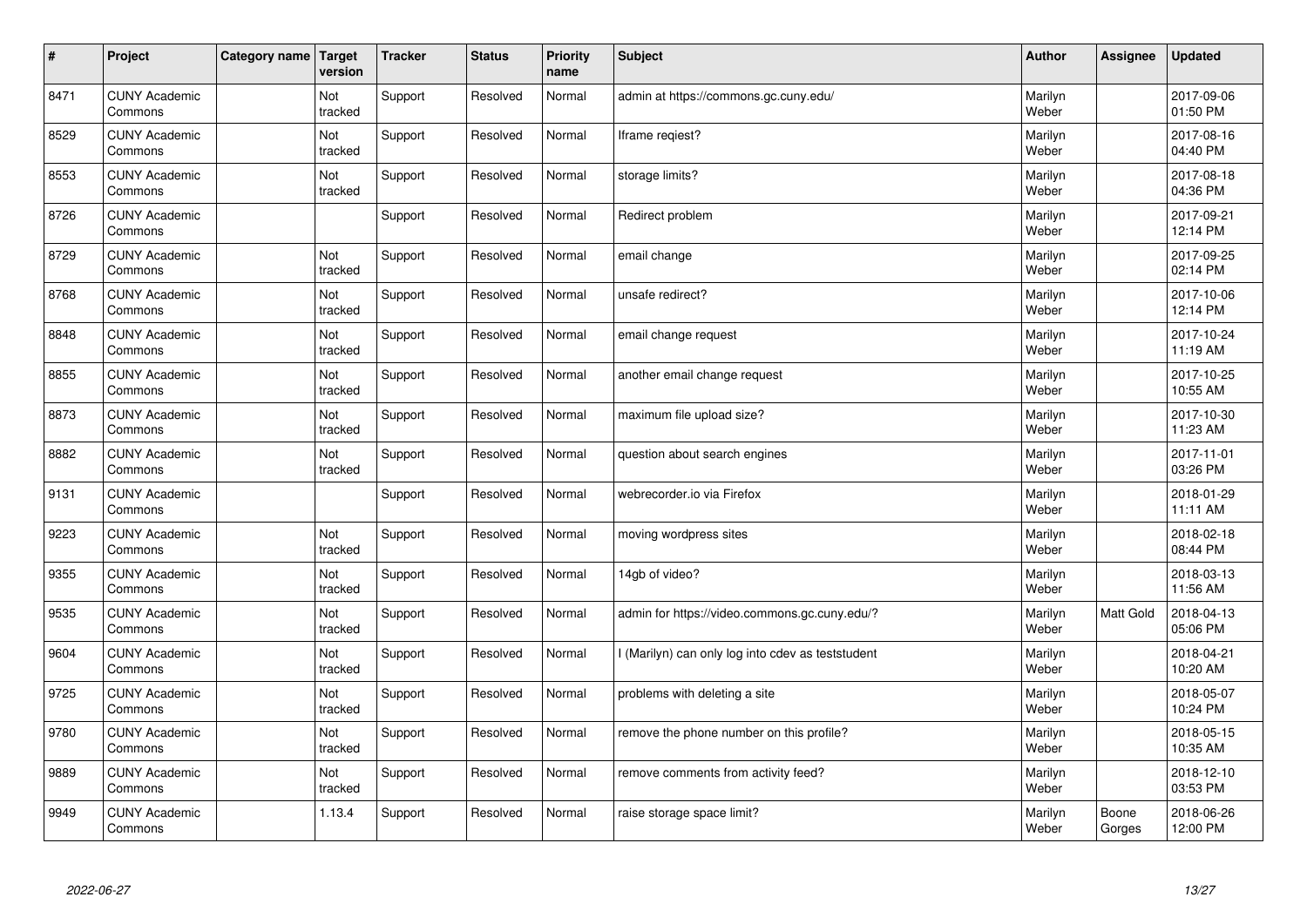| $\sharp$ | Project                         | Category name   Target | version        | <b>Tracker</b> | <b>Status</b> | <b>Priority</b><br>name | <b>Subject</b>                             | <b>Author</b>    | Assignee         | Updated                |
|----------|---------------------------------|------------------------|----------------|----------------|---------------|-------------------------|--------------------------------------------|------------------|------------------|------------------------|
| 10227    | <b>CUNY Academic</b><br>Commons |                        |                | Support        | Resolved      | Normal                  | user incorrectly entered her email address | Marilyn<br>Weber | <b>Matt Gold</b> | 2018-08-26<br>08:55 PM |
| 10239    | <b>CUNY Academic</b><br>Commons |                        | Not<br>tracked | Support        | Resolved      | Normal                  | musicroombooking.commons.gc.cuny.edu       | Marilyn<br>Weber |                  | 2018-08-29<br>03:06 PM |
| 10256    | <b>CUNY Academic</b><br>Commons |                        |                | Support        | Resolved      | Normal                  | email change requested                     | Marilyn<br>Weber | <b>Matt Gold</b> | 2018-08-29<br>02:52 PM |
| 10266    | <b>CUNY Academic</b><br>Commons |                        |                | Support        | Resolved      | Normal                  | GC email change requested                  | Marilyn<br>Weber | Matt Gold        | 2018-08-30<br>03:07 PM |
| 10298    | <b>CUNY Academic</b><br>Commons |                        | Not<br>tracked | Support        | Resolved      | Normal                  | RSS feed to itunes problem                 | Marilyn<br>Weber |                  | 2018-12-10<br>03:57 PM |
| 10407    | <b>CUNY Academic</b><br>Commons |                        | Not<br>tracked | Support        | Resolved      | Normal                  | toolbar problem                            | Marilyn<br>Weber | Boone<br>Gorges  | 2018-10-23<br>10:52 AM |
| 10440    | <b>CUNY Academic</b><br>Commons |                        | Not<br>tracked | Support        | Resolved      | Normal                  | Acert post problem                         | Marilyn<br>Weber |                  | 2018-12-10<br>03:57 PM |
| 10820    | <b>CUNY Academic</b><br>Commons |                        | Not<br>tracked | Support        | Resolved      | Normal                  | retrieve deleted pages/posts               | Marilyn<br>Weber |                  | 2018-12-13<br>06:33 PM |
| 10932    | <b>CUNY Academic</b><br>Commons |                        |                | Support        | Resolved      | Normal                  | add me as admin to meenaalexander.com      | Marilyn<br>Weber | <b>Matt Gold</b> | 2019-01-09<br>02:12 PM |
| 10986    | <b>CUNY Academic</b><br>Commons |                        | Not<br>tracked | Support        | Resolved      | Normal                  | PDF embedder provoking error               | Marilyn<br>Weber |                  | 2019-03-29<br>04:28 PM |
| 11002    | <b>CUNY Academic</b><br>Commons |                        | Not<br>tracked | Support        | Resolved      | Normal                  | open link in a new tab not working         | Marilyn<br>Weber |                  | 2019-06-03<br>07:57 PM |
| 11003    | <b>CUNY Academic</b><br>Commons |                        | Not<br>tracked | Support        | Resolved      | Normal                  | user email change                          | Marilyn<br>Weber |                  | 2019-01-24<br>02:50 PM |
| 11017    | <b>CUNY Academic</b><br>Commons |                        | Not<br>tracked | Support        | Resolved      | Normal                  | site didn't save?                          | Marilyn<br>Weber |                  | 2019-01-25<br>03:47 PM |
| 11031    | <b>CUNY Academic</b><br>Commons |                        | Not<br>tracked | Support        | Resolved      | Normal                  | new group with seemingly old topics        | Marilyn<br>Weber |                  | 2019-02-11<br>12:17 PM |
| 11198    | <b>CUNY Academic</b><br>Commons |                        | Not<br>tracked | Support        | Resolved      | Normal                  | former CUNY employee                       | Marilyn<br>Weber |                  | 2019-03-07<br>02:21 PM |
| 11225    | <b>CUNY Academic</b><br>Commons |                        | Not<br>tracked | Support        | Resolved      | Normal                  | bulk upload?                               | Marilyn<br>Weber |                  | 2019-09-18<br>10:31 AM |
| 11233    | <b>CUNY Academic</b><br>Commons |                        | 1.14.9         | Support        | Resolved      | Normal                  | Hotjar ?                                   | Marilyn<br>Weber |                  | 2019-03-26<br>12:10 PM |
| 11609    | <b>CUNY Academic</b><br>Commons |                        | 1.15.5         | Support        | Resolved      | Normal                  | <b>Mixed Content flag</b>                  | Marilyn<br>Weber |                  | 2019-06-27<br>06:54 PM |
| 11647    | <b>CUNY Academic</b><br>Commons |                        | 1.15.6         | Support        | Resolved      | Normal                  | <b>Tribulant Newsletters update</b>        | Marilyn<br>Weber |                  | 2019-07-18<br>02:27 PM |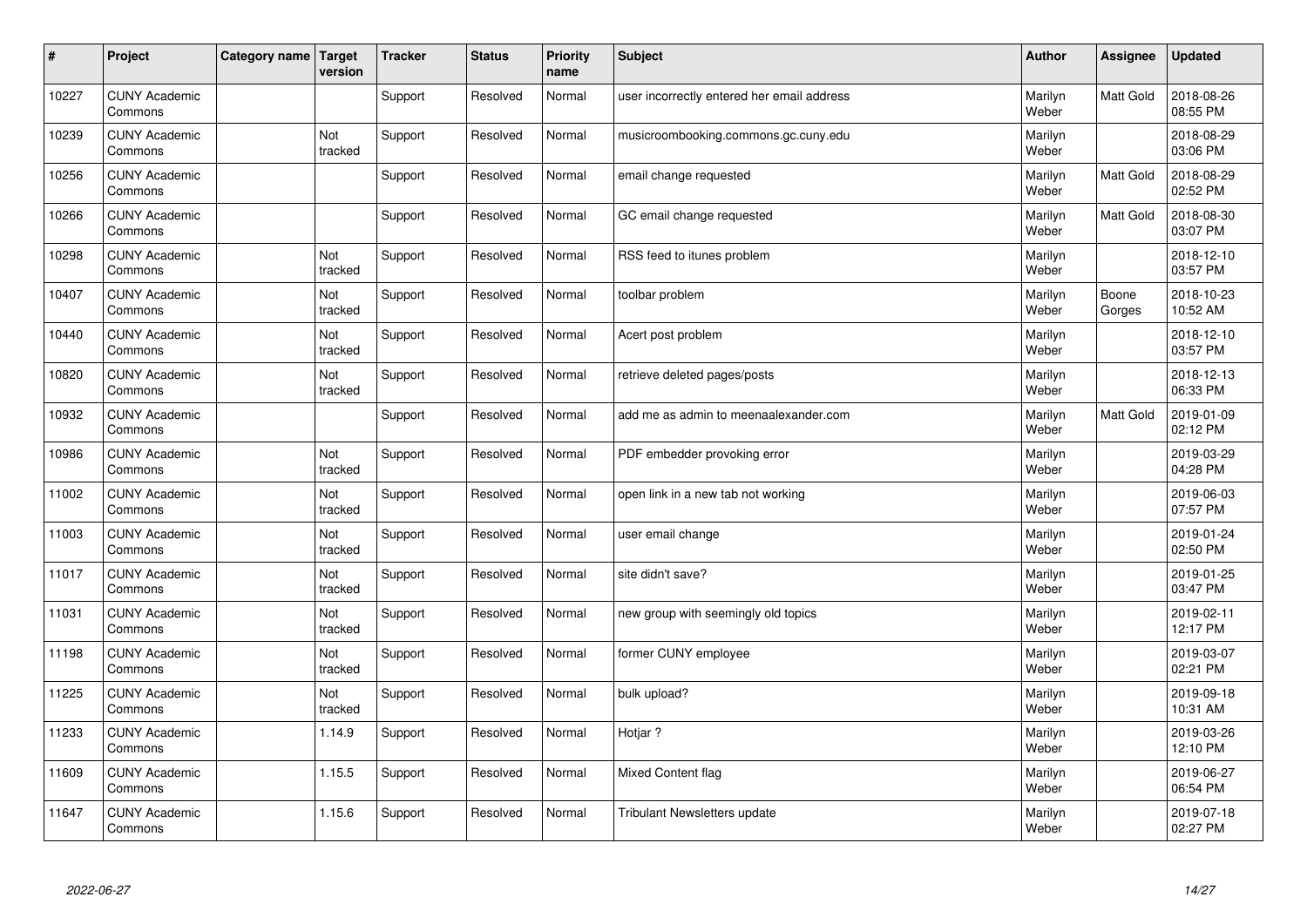| $\sharp$ | Project                         | Category name | Target<br>version | <b>Tracker</b> | <b>Status</b> | <b>Priority</b><br>name | <b>Subject</b>                                                                                         | <b>Author</b>    | Assignee        | <b>Updated</b>         |
|----------|---------------------------------|---------------|-------------------|----------------|---------------|-------------------------|--------------------------------------------------------------------------------------------------------|------------------|-----------------|------------------------|
| 11650    | <b>CUNY Academic</b><br>Commons |               | Not<br>tracked    | Support        | Resolved      | Normal                  | https://commons.gc.cuny.edu/groups/introduction-to-literary-studies-engl<br>ish-252-at-hunter-college/ | Marilyn<br>Weber |                 | 2019-07-18<br>02:28 PM |
| 11665    | <b>CUNY Academic</b><br>Commons |               |                   | Support        | Resolved      | Immediate               | "My Groups" conflating two groups                                                                      | Marilyn<br>Weber |                 | 2019-07-24<br>10:43 PM |
| 11896    | <b>CUNY Academic</b><br>Commons |               | Not<br>tracked    | Support        | Resolved      | Normal                  | https://thenurseswritingproject.commons.gc.cuny.edu                                                    | Marilyn<br>Weber |                 | 2019-09-24<br>08:09 AM |
| 11912    | <b>CUNY Academic</b><br>Commons |               |                   | Support        | Resolved      | Normal                  | influence search results?                                                                              | Marilyn<br>Weber |                 | 2020-02-11<br>10:51 AM |
| 11915    | <b>CUNY Academic</b><br>Commons |               | Not<br>tracked    | Support        | Resolved      | Normal                  | User not in list                                                                                       | Marilyn<br>Weber |                 | 2019-10-28<br>10:13 AM |
| 11977    | <b>CUNY Academic</b><br>Commons |               | Not<br>tracked    | Support        | Resolved      | Normal                  | please remove me from many sites                                                                       | Marilyn<br>Weber |                 | 2019-11-21<br>01:05 PM |
| 12176    | <b>CUNY Academic</b><br>Commons |               | Not<br>tracked    | Support        | Resolved      | Normal                  | Mp4s?                                                                                                  | Marilyn<br>Weber |                 | 2019-12-05<br>11:04 AM |
| 12334    | <b>CUNY Academic</b><br>Commons |               |                   | Support        | Resolved      | Normal                  | request for a Redmine account                                                                          | Marilyn<br>Weber | Matt Gold       | 2020-01-30<br>12:01 PM |
| 12427    | <b>CUNY Academic</b><br>Commons |               | Not<br>tracked    | Support        | Resolved      | Normal                  | organizing PDF on a site?                                                                              | Marilyn<br>Weber | scott voth      | 2020-03-10<br>11:11 AM |
| 12777    | <b>CUNY Academic</b><br>Commons |               | 1.16.14           | Support        | Resolved      | Normal                  | request to include custom javascript into a Commons-hosted site                                        | Marilyn<br>Weber |                 | 2020-06-16<br>04:03 PM |
| 12861    | <b>CUNY Academic</b><br>Commons |               |                   | Support        | Resolved      | Normal                  | trouble with YouTube                                                                                   | Marilyn<br>Weber | Raymond<br>Hoh  | 2020-06-09<br>11:16 AM |
| 12905    | <b>CUNY Academic</b><br>Commons |               | 1.16.14           | Support        | Resolved      | Normal                  | trouble embedding a flipbook from Flipsnack                                                            | Marilyn<br>Weber | Boone<br>Gorges | 2020-06-23<br>10:53 AM |
| 12960    | <b>CUNY Academic</b><br>Commons |               | 1.16.14           | Support        | Resolved      | Normal                  | mutiple plugin in requests                                                                             | Marilyn<br>Weber | Boone<br>Gorges | 2020-06-23<br>10:53 AM |
| 12999    | <b>CUNY Academic</b><br>Commons |               | 1.18.1            | Support        | Resolved      | Normal                  | request for Dentist theme                                                                              | Marilyn<br>Weber | Boone<br>Gorges | 2020-12-22<br>03:31 PM |
| 13065    | <b>CUNY Academic</b><br>Commons |               | Not<br>tracked    | Support        | Resolved      | Normal                  | can't invite new user to group                                                                         | Marilyn<br>Weber |                 | 2020-07-22<br>04:24 PM |
| 13091    | <b>CUNY Academic</b><br>Commons |               | 1.17.0            | Support        | Resolved      | Normal                  | problem with latex (math equations)                                                                    | Marilyn<br>Weber |                 | 2020-07-28<br>11:09 AM |
| 13295    | <b>CUNY Academic</b><br>Commons |               | Not<br>tracked    | Support        | Resolved      | Normal                  | can't find new user                                                                                    | Marilyn<br>Weber |                 | 2020-09-08<br>10:18 AM |
| 13441    | <b>CUNY Academic</b><br>Commons |               | 1.17.5            | Support        | Resolved      | Normal                  | ongoing user problems with daily digests                                                               | Marilyn<br>Weber |                 | 2020-10-13<br>10:02 AM |
| 13541    | <b>CUNY Academic</b><br>Commons |               | Not<br>tracked    | Support        | Resolved      | Normal                  | add a page template to OER site.                                                                       | Marilyn<br>Weber |                 | 2020-11-11<br>11:12 AM |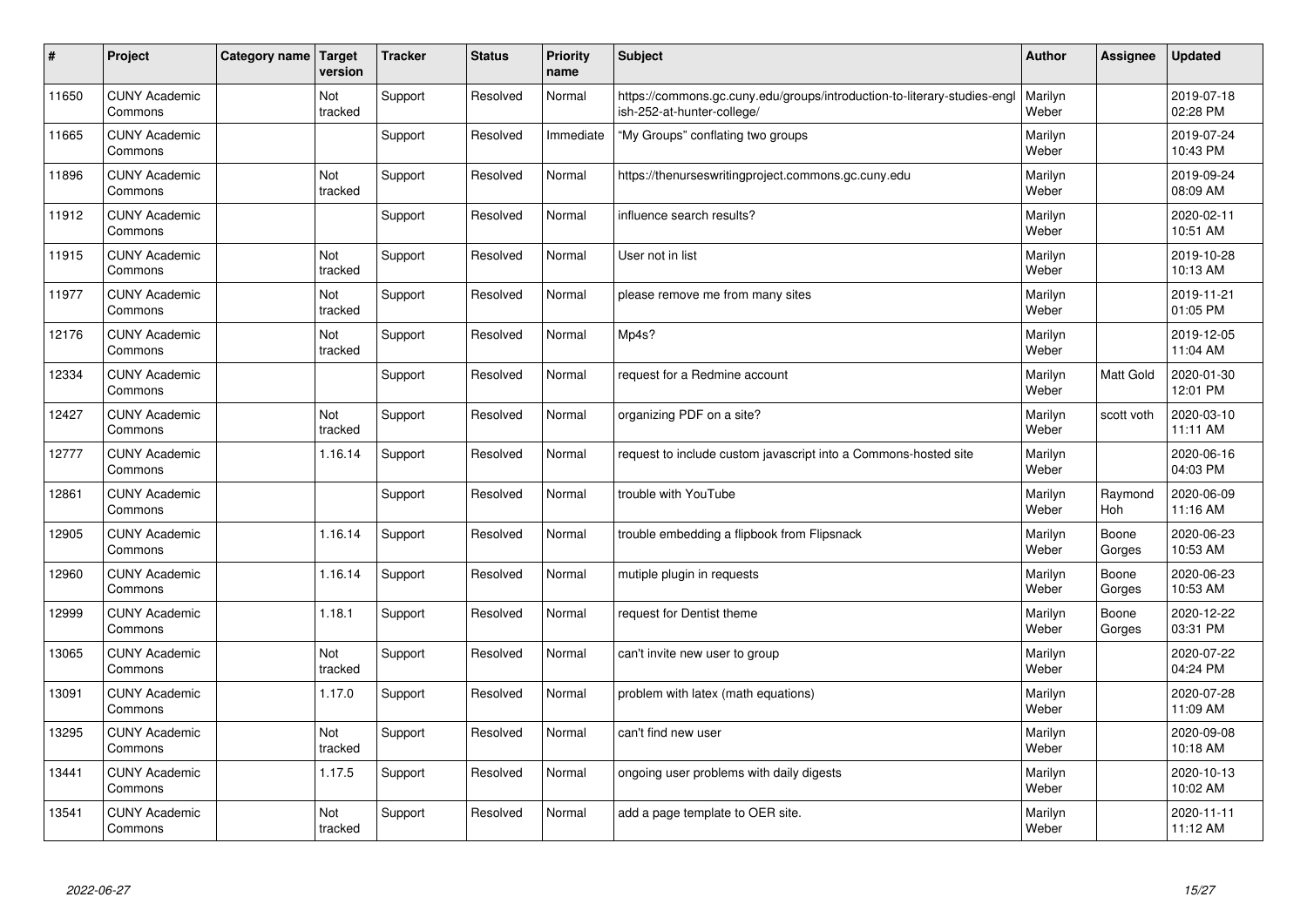| $\vert$ # | Project                         | Category name   Target | version        | <b>Tracker</b> | <b>Status</b> | <b>Priority</b><br>name | <b>Subject</b>                           | <b>Author</b>    | <b>Assignee</b>       | Updated                |
|-----------|---------------------------------|------------------------|----------------|----------------|---------------|-------------------------|------------------------------------------|------------------|-----------------------|------------------------|
| 13641     | <b>CUNY Academic</b><br>Commons |                        | 1.18.2         | Support        | Resolved      | Normal                  | follow up to migration request           | Marilyn<br>Weber | Boone<br>Gorges       | 2021-01-12<br>10:59 AM |
| 13699     | <b>CUNY Academic</b><br>Commons |                        | Not<br>tracked | Support        | Resolved      | Normal                  | Martin Segal Center site down            | Marilyn<br>Weber | Raymond<br><b>Hoh</b> | 2020-12-22<br>03:03 PM |
| 13710     | <b>CUNY Academic</b><br>Commons |                        | Not<br>tracked | Support        | Resolved      | Normal                  | small change to Hosting Partner Handbook | Marilyn<br>Weber |                       | 2020-12-16<br>04:29 PM |
| 13738     | <b>CUNY Academic</b><br>Commons |                        | 1.18.1         | Support        | Resolved      | Normal                  | theme requests from a non-CUY person     | Marilyn<br>Weber |                       | 2020-12-23<br>11:34 AM |
| 13783     | <b>CUNY Academic</b><br>Commons |                        | 1.18.2         | Support        | Resolved      | Normal                  | new CUNY OneSearch url                   | Marilyn<br>Weber |                       | 2021-01-14<br>04:53 PM |
| 13826     | <b>CUNY Academic</b><br>Commons |                        |                | Support        | Resolved      | Normal                  | January 14th                             | Marilyn<br>Weber |                       | 2021-01-26<br>04:26 PM |
| 13929     | <b>CUNY Academic</b><br>Commons |                        | 1.18.4         | Support        | Resolved      | Normal                  | update error message                     | Marilyn<br>Weber | Boone<br>Gorges       | 2021-02-09<br>11:05 AM |
| 13958     | <b>CUNY Academic</b><br>Commons |                        | 1.18.4         | Support        | Resolved      | Normal                  | calendar widget problem                  | Marilyn<br>Weber |                       | 2021-02-09<br>11:05 AM |
| 14242     | <b>CUNY Academic</b><br>Commons |                        |                | Support        | Resolved      | Normal                  | LAILAC site missing content              | Marilyn<br>Weber |                       | 2021-03-27<br>08:40 AM |
| 14246     | <b>CUNY Academic</b><br>Commons |                        | 1.18.8         | Support        | Resolved      | Normal                  | 'Weekly jQuery Migrate Status Update"    | Marilyn<br>Weber |                       | 2021-04-13<br>11:08 AM |
| 14378     | <b>CUNY Academic</b><br>Commons |                        | Not<br>tracked | Support        | Resolved      | Normal                  | PPTX files unfetchable                   | Marilyn<br>Weber |                       | 2021-05-11<br>11:25 AM |
| 14404     | <b>CUNY Academic</b><br>Commons |                        | Not<br>tracked | Support        | Resolved      | Normal                  | blocked IP of user?                      | Marilyn<br>Weber |                       | 2021-05-10<br>01:00 PM |
| 14594     | <b>CUNY Academic</b><br>Commons |                        | Not<br>tracked | Support        | Resolved      | Normal                  | Administration email verification?       | Marilyn<br>Weber |                       | 2021-07-12<br>11:40 AM |
| 14718     | <b>CUNY Academic</b><br>Commons |                        | Not<br>tracked | Support        | Resolved      | Normal                  | User wants to recover deleted account    | Marilyn<br>Weber |                       | 2021-08-30<br>02:46 PM |
| 14799     | <b>CUNY Academic</b><br>Commons |                        | 1.18.19        | Support        | Resolved      | High                    | install the official Classic Widgets?    | Marilyn<br>Weber |                       | 2021-09-22<br>02:17 PM |
| 14812     | <b>CUNY Academic</b><br>Commons |                        | Not<br>tracked | Support        | Resolved      | Normal                  | Custom Sidebars and Wordpress 5.6        | Marilyn<br>Weber |                       | 2021-09-30<br>10:43 AM |
| 14813     | <b>CUNY Academic</b><br>Commons |                        | Not<br>tracked | Support        | Resolved      | Normal                  | raise the file size limit                | Marilyn<br>Weber |                       | 2021-09-30<br>12:02 PM |
| 14891     | <b>CUNY Academic</b><br>Commons |                        | Not<br>tracked | Support        | Resolved      | Normal                  | changing site template after creation?   | Marilyn<br>Weber |                       | 2022-04-27<br>04:58 PM |
| 14973     | <b>CUNY Academic</b><br>Commons |                        |                | Support        | Resolved      | Normal                  | <b>Mail Poet</b>                         | Marilyn<br>Weber |                       | 2021-12-06<br>10:20 AM |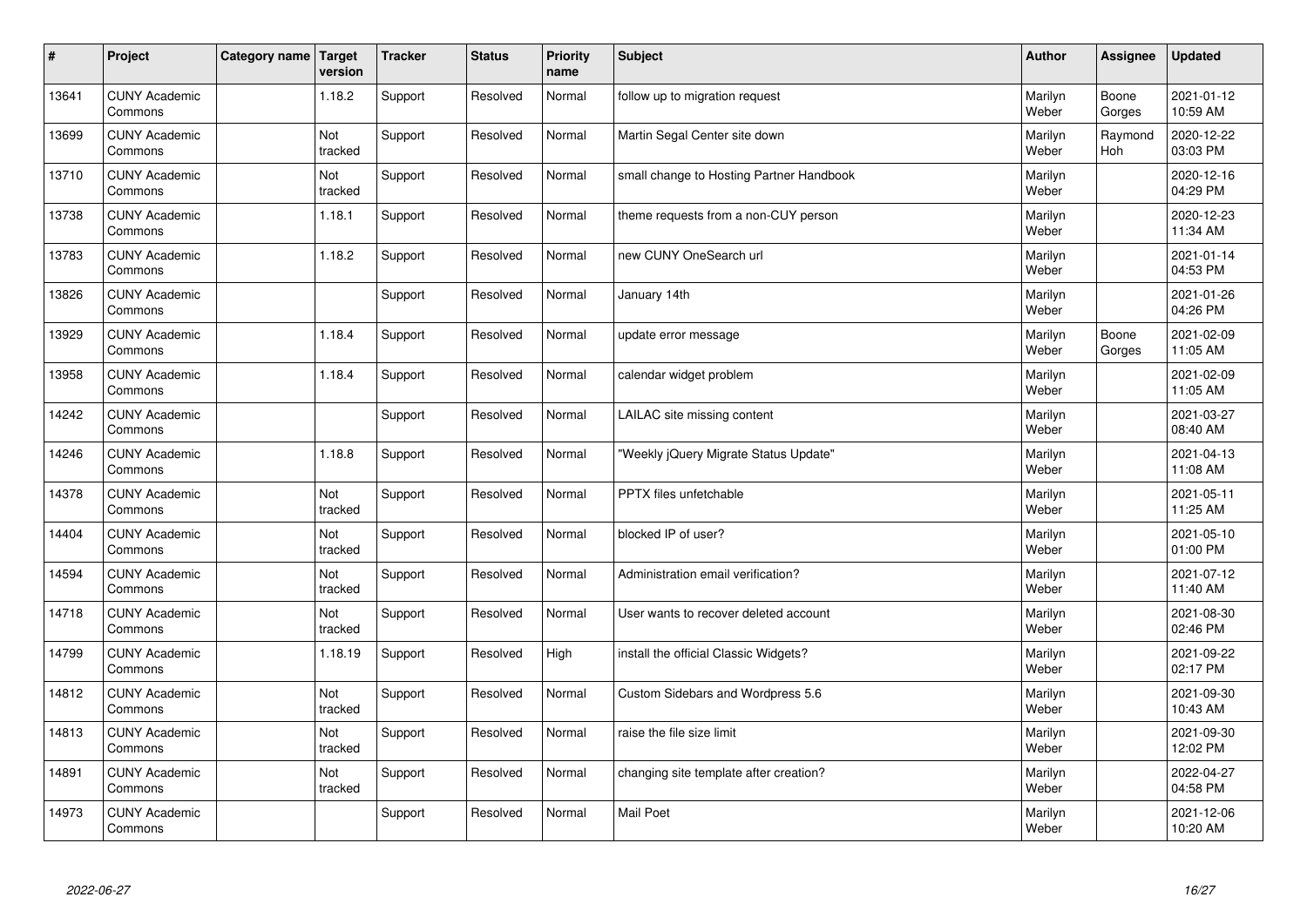| #     | Project                         | Category name                    | Target<br>version | <b>Tracker</b> | <b>Status</b> | <b>Priority</b><br>name | <b>Subject</b>                                                                          | <b>Author</b>    | Assignee         | <b>Updated</b>         |
|-------|---------------------------------|----------------------------------|-------------------|----------------|---------------|-------------------------|-----------------------------------------------------------------------------------------|------------------|------------------|------------------------|
| 15120 | <b>CUNY Academic</b><br>Commons |                                  |                   | Support        | Resolved      | Normal                  | embed Zoom recordings in a post?                                                        | Marilyn<br>Weber |                  | 2021-12-29<br>08:15 AM |
| 15266 | <b>CUNY Academic</b><br>Commons |                                  |                   | Support        | Resolved      | Normal                  | Just an appreciation                                                                    | Marilyn<br>Weber |                  | 2022-02-07<br>10:42 AM |
| 6175  | <b>CUNY Academic</b><br>Commons | Account<br>settings              |                   | Support        | Resolved      | Normal                  | Email address (user cannot access old)                                                  | Marilyn<br>Weber | <b>Matt Gold</b> | 2016-11-29<br>06:31 PM |
| 6899  | <b>CUNY Academic</b><br>Commons | Account<br>settings              | Not<br>tracked    | Support        | Resolved      | Normal                  | New user has misspelled her own name                                                    | Marilyn<br>Weber | Boone<br>Gorges  | 2016-12-01<br>05:10 PM |
| 9477  | <b>CUNY Academic</b><br>Commons | Account<br>settings              |                   | Support        | Resolved      | Normal                  | email change request                                                                    | Marilyn<br>Weber | <b>Matt Gold</b> | 2018-03-24<br>08:53 AM |
| 9659  | <b>CUNY Academic</b><br>Commons | Account<br>settings              |                   | Support        | Resolved      | Normal                  | user email change                                                                       | Marilyn<br>Weber | <b>Matt Gold</b> | 2018-04-24<br>12:08 PM |
| 9823  | <b>CUNY Academic</b><br>Commons | Account<br>settings              | Not<br>tracked    | Support        | Resolved      | Normal                  | email change                                                                            | Marilyn<br>Weber | Matt Gold        | 2018-05-23<br>01:58 PM |
| 9928  | <b>CUNY Academic</b><br>Commons | Account<br>settings              |                   | Support        | Resolved      | Normal                  | email change request from former student                                                | Marilyn<br>Weber | Matt Gold        | 2018-06-14<br>10:20 AM |
| 11294 | <b>CUNY Academic</b><br>Commons | Account<br>settings              | Not<br>tracked    | Support        | Resolved      | Normal                  | student emgail change                                                                   | Marilyn<br>Weber | Matt Gold        | 2019-04-07<br>09:11 PM |
| 11029 | <b>CUNY Academic</b><br>Commons | Authentication                   | 1.14.9            | Support        | Resolved      | Normal                  | Sujatha Fernandes cannot edit her site                                                  | Marilyn<br>Weber | Raymond<br>Hoh   | 2019-03-26<br>12:10 PM |
| 6857  | <b>CUNY Academic</b><br>Commons | <b>Blogs</b><br>(BuddyPress)     | Not<br>tracked    | Support        | Resolved      | Normal                  | Committee on Religion website                                                           | Marilyn<br>Weber | Boone<br>Gorges  | 2017-08-17<br>10:24 AM |
| 12156 | <b>CUNY Academic</b><br>Commons | <b>Blogs</b><br>(BuddyPress)     | Not<br>tracked    | Support        | Resolved      | Normal                  | My Sites list (Commons Profile or Sites directory) doesn't match toolbar<br>dropdown    | Marilyn<br>Weber |                  | 2019-12-11<br>10:20 AM |
| 12190 | <b>CUNY Academic</b><br>Commons | <b>Blogs</b><br>(BuddyPress)     | Not<br>tracked    | Support        | Resolved      | Normal                  | Site avatar in directory is not what user expects                                       | Marilyn<br>Weber |                  | 2019-12-12<br>08:51 PM |
| 15211 | <b>CUNY Academic</b><br>Commons | <b>Blogs</b><br>(BuddyPress)     | 1.19.2            | Support        | Resolved      | Normal                  | No good error reporting for already-used domain name when creating a<br>site in Firefox | Marilyn<br>Weber | Boone<br>Gorges  | 2022-01-25<br>11:33 AM |
| 11448 | <b>CUNY Academic</b><br>Commons | <b>BuddyPress</b><br>(misc)      | 1.15.1            | Support        | Resolved      | Normal                  | sole administrator listed on sites is not an admin at all?                              | Marilyn<br>Weber | Raymond<br>Hoh   | 2019-05-14<br>11:15 AM |
| 12165 | <b>CUNY Academic</b><br>Commons | <b>BuddyPress</b><br>(misc)      | Not<br>tracked    | Support        | Resolved      | Normal                  | two reports of Profile problems                                                         | Marilyn<br>Weber | Boone<br>Gorges  | 2019-12-04<br>05:06 PM |
| 11091 | <b>CUNY Academic</b><br>Commons | <b>BuddyPress</b><br><b>Docs</b> | 1.14.7            | Support        | Resolved      | Normal                  | word limit for comments on a group doc?                                                 | Marilyn<br>Weber |                  | 2019-02-26<br>02:04 PM |
| 10606 | <b>CUNY Academic</b><br>Commons | cdev.gc.cuny.ed<br>u             | Not<br>tracked    | Support        | Resolved      | Normal                  | problems with testing environment                                                       | Marilyn<br>Weber |                  | 2018-11-02<br>10:27 AM |
| 3029  | <b>CUNY Academic</b><br>Commons | cuny.is                          | Not<br>tracked    | Support        | Resolved      | Normal                  | shortlink request                                                                       | Marilyn<br>Weber | Boone<br>Gorges  | 2014-02-12<br>10:03 AM |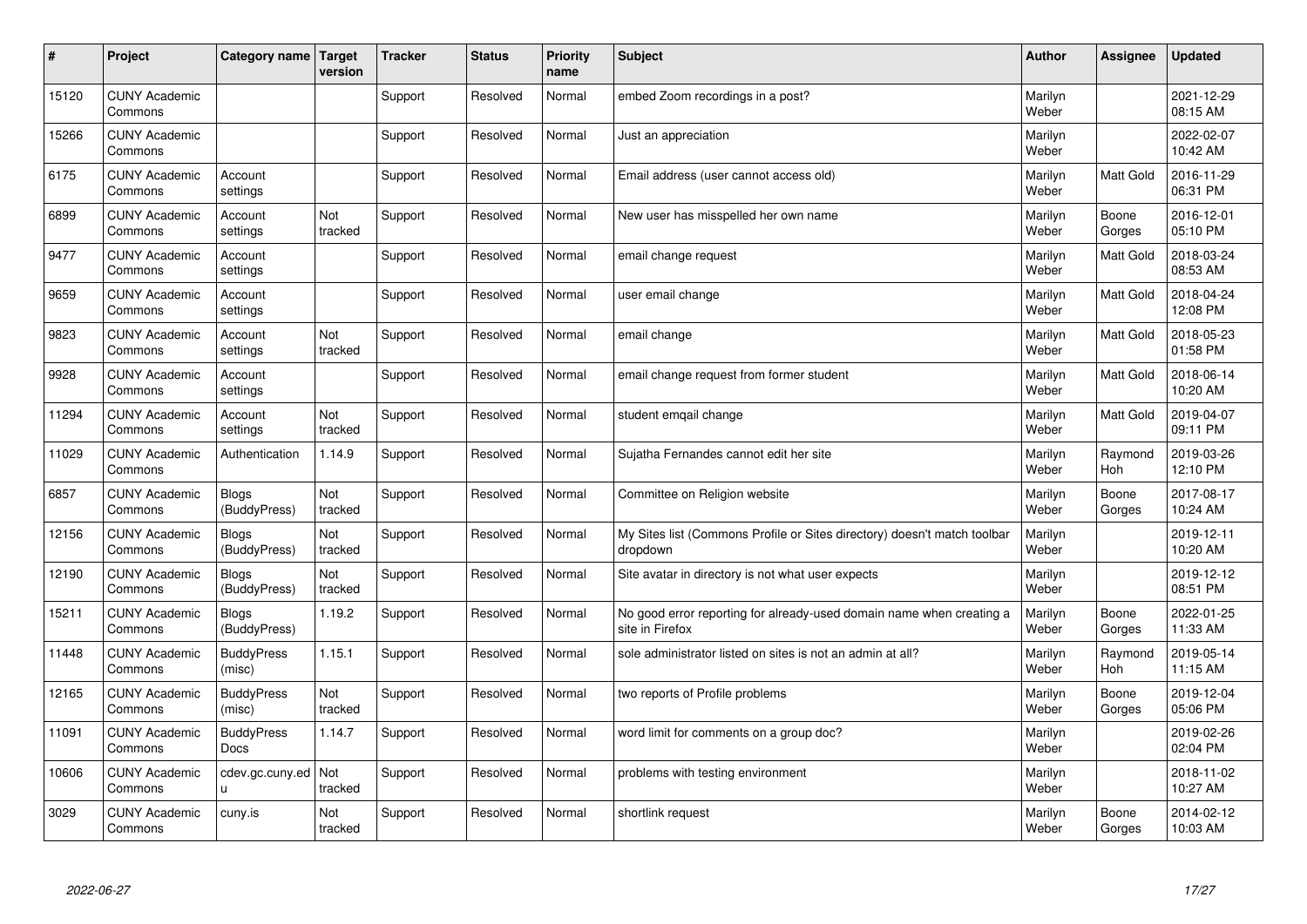| #     | Project                         | Category name   Target        | version           | <b>Tracker</b> | <b>Status</b> | <b>Priority</b><br>name | <b>Subject</b>                                                                           | <b>Author</b>    | Assignee              | <b>Updated</b>         |
|-------|---------------------------------|-------------------------------|-------------------|----------------|---------------|-------------------------|------------------------------------------------------------------------------------------|------------------|-----------------------|------------------------|
| 9886  | <b>CUNY Academic</b><br>Commons | cuny.is                       | Not<br>tracked    | Support        | Resolved      | Normal                  | cuny.is SSL                                                                              | Marilyn<br>Weber |                       | 2018-10-26<br>02:07 PM |
| 12515 | <b>CUNY Academic</b><br>Commons | cuny.is                       | 1.16.7            | Support        | Resolved      | Normal                  | AJAX actions on cuny is admin page are failing                                           | Marilyn<br>Weber |                       | 2020-03-10<br>11:57 AM |
| 13085 | <b>CUNY Academic</b><br>Commons | Domain<br>Mapping             | Not<br>tracked    | Support        | Resolved      | Normal                  | domain mapping request                                                                   | Marilyn<br>Weber | <b>Matt Gold</b>      | 2020-07-28<br>03:33 PM |
| 14344 | <b>CUNY Academic</b><br>Commons | Domain<br>Mapping             | Not<br>tracked    | Support        | Resolved      | Normal                  | arabstages.org site down                                                                 | Marilyn<br>Weber | Raymond<br><b>Hoh</b> | 2021-04-19<br>01:42 PM |
| 5991  | <b>CUNY Academic</b><br>Commons | Email<br>Notifications        | Future<br>release | Support        | Resolved      | Normal                  | change format of autogenerated blog emails                                               | Marilyn<br>Weber | Paige<br>Dupont       | 2018-01-12<br>02:55 PM |
| 6818  | <b>CUNY Academic</b><br>Commons | Email<br>Notifications        | 1.10.3            | Support        | Resolved      | Normal                  | No more email notifications?                                                             | Marilyn<br>Weber |                       | 2016-11-22<br>02:51 PM |
| 10245 | <b>CUNY Academic</b><br>Commons | Email<br><b>Notifications</b> | 1.13.8            | Support        | Resolved      | Urgent                  | Placeholders in action emails (activation, password reset) not being<br>properly swapped | Marilyn<br>Weber | Raymond<br>Hoh        | 2018-08-30<br>04:02 PM |
| 14889 | <b>CUNY Academic</b><br>Commons | Events                        | 1.19.0            | Support        | Resolved      | Normal                  | events in group - can they be edited by all admins?                                      | Marilyn<br>Weber | Raymond<br>Hoh        | 2021-12-13<br>03:31 PM |
| 13878 | <b>CUNY Academic</b><br>Commons | Group cloning                 | 1.18.4            | Support        | Resolved      | High                    | When creating Group + Site and choosing 'Clone existing', cannot<br>advance to step 2    | Marilyn<br>Weber | Jeremy<br>Felt        | 2021-02-02<br>11:02 AM |
| 13138 | <b>CUNY Academic</b><br>Commons | Group Library                 | Not<br>tracked    | Support        | Resolved      | Normal                  | moving Library contents for Steve Brier                                                  | Marilyn<br>Weber |                       | 2020-08-03<br>04:00 PM |
| 13159 | <b>CUNY Academic</b><br>Commons | Group Library                 | Not<br>tracked    | Support        | Resolved      | Normal                  | changing folder names?                                                                   | Marilyn<br>Weber | Boone<br>Gorges       | 2020-08-27<br>08:59 AM |
| 13173 | <b>CUNY Academic</b><br>Commons | Group Library                 | 1.17.1            | Support        | Resolved      | High                    | all uploads to the library are silent                                                    | Marilyn<br>Weber |                       | 2020-08-10<br>04:12 PM |
| 7678  | <b>CUNY Academic</b><br>Commons | Groups (misc)                 | Not<br>tracked    | Support        | Resolved      | Normal                  | add admin to student group                                                               | Marilyn<br>Weber | Boone<br>Gorges       | 2017-02-15<br>11:58 AM |
| 8978  | <b>CUNY Academic</b><br>Commons | Groups (misc)                 | Not<br>tracked    | Support        | Resolved      | Normal                  | removing old groups                                                                      | Marilyn<br>Weber |                       | 2018-12-10<br>03:52 PM |
| 11006 | <b>CUNY Academic</b><br>Commons | Groups (misc)                 | 1.14.6            | Support        | Resolved      | Normal                  | removing members from a group isn't working                                              | Marilyn<br>Weber |                       | 2019-01-24<br>03:18 PM |
| 9163  | <b>CUNY Academic</b><br>Commons | Layout                        | 1.12.8            | Support        | Resolved      | Normal                  | Mobile responsiveness issues                                                             | Marilyn<br>Weber | Raymond<br>Hoh        | 2018-02-13<br>10:49 AM |
| 5772  | <b>CUNY Academic</b><br>Commons | Membership                    | Not<br>tracked    | Support        | Resolved      | Normal                  | User email change and forgotten password                                                 | Marilyn<br>Weber | <b>Matt Gold</b>      | 2017-11-15<br>06:18 PM |
| 7486  | <b>CUNY Academic</b><br>Commons | Membership                    | Not<br>tracked    | Support        | Resolved      | Normal                  | changed email address                                                                    | Marilyn<br>Weber |                       | 2017-01-24<br>10:00 PM |
| 7619  | <b>CUNY Academic</b><br>Commons | Membership                    | Not<br>tracked    | Support        | Resolved      | Normal                  | outside users for a site that isn't a class?                                             | Marilyn<br>Weber | <b>Matt Gold</b>      | 2017-11-15<br>06:18 PM |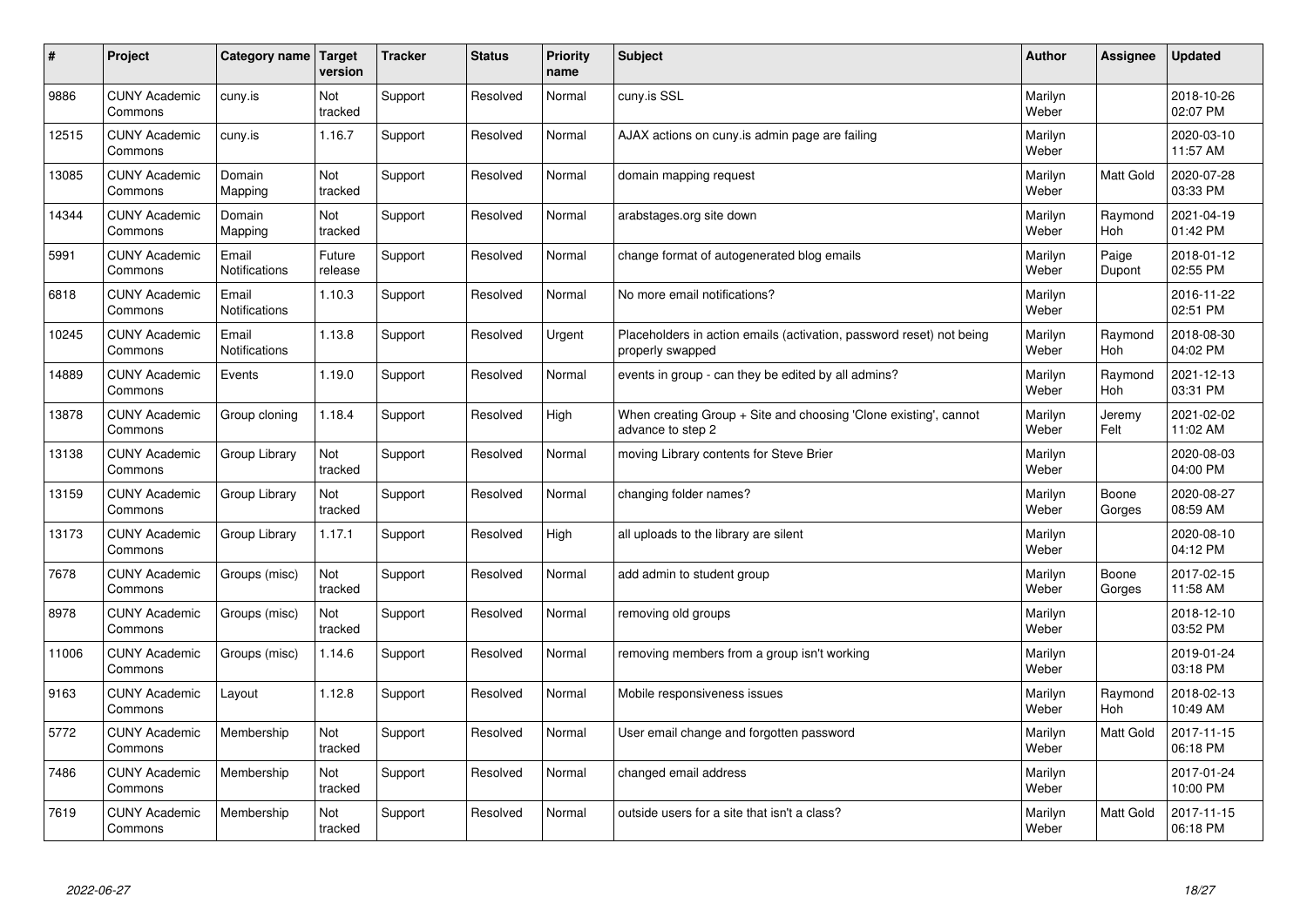| #     | Project                         | Category name | <b>Target</b><br>version | <b>Tracker</b> | <b>Status</b> | <b>Priority</b><br>name | <b>Subject</b>                                              | <b>Author</b>    | Assignee        | <b>Updated</b>         |
|-------|---------------------------------|---------------|--------------------------|----------------|---------------|-------------------------|-------------------------------------------------------------|------------------|-----------------|------------------------|
| 7771  | <b>CUNY Academic</b><br>Commons | Membership    | Not<br>tracked           | Support        | Resolved      | Normal                  | User would like to be uncoupled from sites                  | Marilyn<br>Weber | Boone<br>Gorges | 2017-03-09<br>12:38 PM |
| 7775  | <b>CUNY Academic</b><br>Commons | Membership    | Not<br>tracked           | Support        | Resolved      | Normal                  | Email change                                                | Marilyn<br>Weber |                 | 2017-03-08<br>10:09 PM |
| 7922  | <b>CUNY Academic</b><br>Commons | Membership    | Not<br>tracked           | Support        | Resolved      | Normal                  | add me as an admin to the MALs alumni site?                 | Marilyn<br>Weber |                 | 2017-04-06<br>05:19 PM |
| 8120  | <b>CUNY Academic</b><br>Commons | Membership    | Not<br>tracked           | Support        | Resolved      | Normal                  | add me as an admin to https://nyslavery.commons.gc.cuny.edu | Marilyn<br>Weber |                 | 2017-05-10<br>02:19 PM |
| 8222  | <b>CUNY Academic</b><br>Commons | Membership    | Not<br>tracked           | Support        | Resolved      | Normal                  | Admin for iletc.commons.gc.cuny.edu                         | Marilyn<br>Weber | Boone<br>Gorges | 2017-06-08<br>10:06 AM |
| 8401  | <b>CUNY Academic</b><br>Commons | Membership    | Not<br>tracked           | Support        | Resolved      | Normal                  | add me as an admin                                          | Marilyn<br>Weber | Boone<br>Gorges | 2017-07-11<br>11:40 AM |
| 8429  | <b>CUNY Academic</b><br>Commons | Membership    | Not<br>tracked           | Support        | Resolved      | Normal                  | Please make me an admin of https://arc.commons.gc.cuny.edu  | Marilyn<br>Weber | Boone<br>Gorges | 2017-07-24<br>03:33 PM |
| 8481  | <b>CUNY Academic</b><br>Commons | Membership    | Not<br>tracked           | Support        | Resolved      | Normal                  | admin of http://swipanalytic.org/organizers/                | Marilyn<br>Weber |                 | 2019-02-19<br>01:58 PM |
| 8531  | <b>CUNY Academic</b><br>Commons | Membership    | Not<br>tracked           | Support        | Resolved      | Normal                  | admin of https://admissions.commons.gc.cuny.edu             | Marilyn<br>Weber |                 | 2017-08-15<br>04:20 PM |
| 8566  | <b>CUNY Academic</b><br>Commons | Membership    | Not<br>tracked           | Support        | Resolved      | Normal                  | user email change                                           | Marilyn<br>Weber |                 | 2017-11-15<br>01:27 PM |
| 8577  | <b>CUNY Academic</b><br>Commons | Membership    | Not<br>tracked           | Support        | Resolved      | Normal                  | another user email change                                   | Marilyn<br>Weber |                 | 2017-08-25<br>10:23 AM |
| 8630  | <b>CUNY Academic</b><br>Commons | Membership    | Not<br>tracked           | Support        | Resolved      | Normal                  | Change in email/campus                                      | Marilyn<br>Weber |                 | 2017-08-30<br>03:48 PM |
| 9004  | <b>CUNY Academic</b><br>Commons | Membership    | Not<br>tracked           | Support        | Resolved      | Normal                  | email change request                                        | Marilyn<br>Weber |                 | 2017-12-14<br>12:27 PM |
| 9779  | <b>CUNY Academic</b><br>Commons | Membership    | Not<br>tracked           | Support        | Resolved      | Normal                  | user not sure if she is registered.                         | Marilyn<br>Weber |                 | 2018-12-10<br>03:53 PM |
| 9927  | <b>CUNY Academic</b><br>Commons | Membership    | Not<br>tracked           | Support        | Resolved      | Normal                  | wrong email used                                            | Marilyn<br>Weber | Matt Gold       | 2018-06-14<br>10:21 AM |
| 10006 | <b>CUNY Academic</b><br>Commons | Membership    | Not<br>tracked           | Support        | Resolved      | Normal                  | another email change request                                | Marilyn<br>Weber |                 | 2018-07-13<br>12:36 PM |
| 10066 | <b>CUNY Academic</b><br>Commons | Membership    | Not<br>tracked           | Support        | Resolved      | Normal                  | add me as an admin to https://pkms.commons.gc.cuny.edu/     | Marilyn<br>Weber |                 | 2018-07-26<br>11:54 AM |
| 10257 | <b>CUNY Academic</b><br>Commons | Membership    | Not<br>tracked           | Support        | Resolved      | Normal                  | change the email from @login.cuny.edu to campu email        | Marilyn<br>Weber |                 | 2018-12-10<br>03:55 PM |
| 10387 | <b>CUNY Academic</b><br>Commons | Membership    | Not<br>tracked           | Support        | Resolved      | Normal                  | remove user page                                            | Marilyn<br>Weber |                 | 2018-09-28<br>02:26 PM |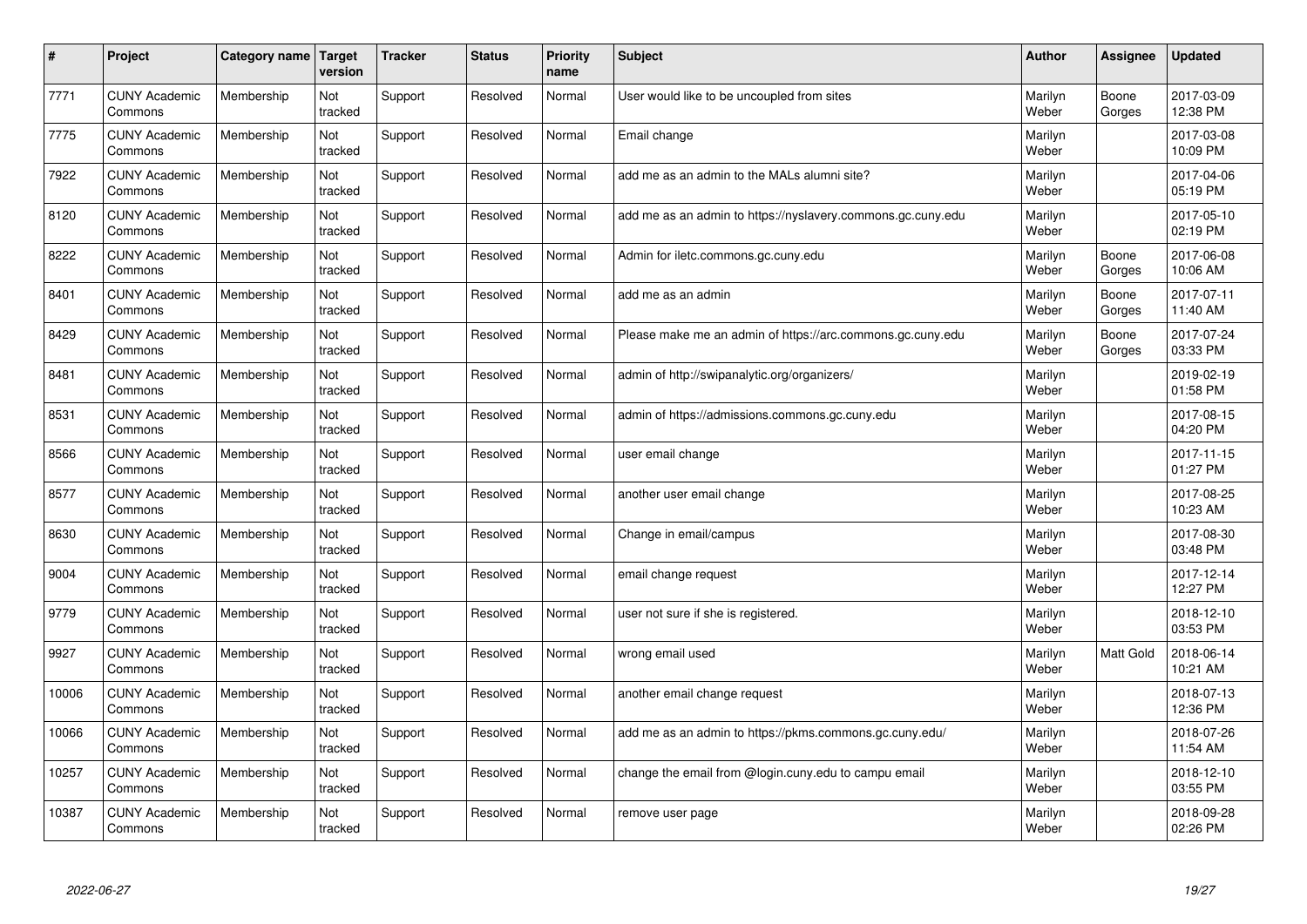| $\pmb{\#}$ | Project                         | Category name           | Target<br>version | <b>Tracker</b> | <b>Status</b> | <b>Priority</b><br>name | <b>Subject</b>                                        | <b>Author</b>    | Assignee        | <b>Updated</b>         |
|------------|---------------------------------|-------------------------|-------------------|----------------|---------------|-------------------------|-------------------------------------------------------|------------------|-----------------|------------------------|
| 10910      | <b>CUNY Academic</b><br>Commons | Membership              | Not<br>tracked    | Support        | Resolved      | Normal                  | request to be an admin to a prof's site               | Marilyn<br>Weber |                 | 2019-01-04<br>10:45 AM |
| 10941      | <b>CUNY Academic</b><br>Commons | Membership              | Not<br>tracked    | Support        | Resolved      | Normal                  | update user email                                     | Marilyn<br>Weber |                 | 2019-02-13<br>02:24 PM |
| 11127      | <b>CUNY Academic</b><br>Commons | Membership              | Not<br>tracked    | Support        | Resolved      | Normal                  | user with new campus affiliation                      | Marilyn<br>Weber |                 | 2019-02-19<br>02:09 PM |
| 11147      | <b>CUNY Academic</b><br>Commons | Membership              | Not<br>tracked    | Support        | Resolved      | Normal                  | employee email change                                 | Marilyn<br>Weber |                 | 2019-03-12<br>03:58 PM |
| 11210      | <b>CUNY Academic</b><br>Commons | Membership              | Not<br>tracked    | Support        | Resolved      | Normal                  | Please change the email                               | Marilyn<br>Weber |                 | 2019-03-11<br>04:16 PM |
| 11217      | <b>CUNY Academic</b><br>Commons | Membership              | Not<br>tracked    | Support        | Resolved      | Normal                  | Another email update                                  | Marilyn<br>Weber |                 | 2019-03-12<br>03:37 PM |
| 11516      | <b>CUNY Academic</b><br>Commons | Membership              | Not<br>tracked    | Support        | Resolved      | Normal                  | request for email change                              | Marilyn<br>Weber |                 | 2019-06-04<br>01:48 PM |
| 11922      | <b>CUNY Academic</b><br>Commons | Membership              | Not<br>tracked    | Support        | Resolved      | Normal                  | https://commons.gc.cuny.edu/members/cunyhealthequity/ | Marilyn<br>Weber |                 | 2019-10-02<br>04:05 PM |
| 11961      | <b>CUNY Academic</b><br>Commons | Membership              | Not<br>tracked    | Support        | Resolved      | Normal                  | switch email for student user                         | Marilyn<br>Weber |                 | 2019-10-09<br>01:56 PM |
| 13521      | <b>CUNY Academic</b><br>Commons | Onboarding              | 1.17.7            | Support        | Resolved      | Normal                  | sent invitations page                                 | Marilyn<br>Weber | Raymond<br>Hoh  | 2020-11-10<br>10:31 AM |
| 14129      | <b>CUNY Academic</b><br>Commons | Onboarding              | 1.18.6            | Support        | Resolved      | Normal                  | can only see some invites sent                        | Marilyn<br>Weber | Raymond<br>Hoh  | 2021-04-09<br>09:00 AM |
| 4880       | <b>CUNY Academic</b><br>Commons | Password<br>Reset       | Not<br>tracked    | Support        | Resolved      | High                    | CUNY Central person having password trouble           | Marilyn<br>Weber |                 | 2015-11-10<br>12:40 PM |
| 6815       | <b>CUNY Academic</b><br>Commons | Password<br>Reset       | Not<br>tracked    | Support        | Resolved      | Normal                  | password reset requested                              | Marilyn<br>Weber | Matt Gold       | 2016-11-22<br>10:30 AM |
| 7685       | <b>CUNY Academic</b><br>Commons | Password<br>Reset       | Not<br>tracked    | Support        | Resolved      | Normal                  | temporary password                                    | Marilyn<br>Weber | Boone<br>Gorges | 2017-02-15<br>07:36 PM |
| 5629       | <b>CUNY Academic</b><br>Commons | <b>Public Portfolio</b> | 1.10.4            | Support        | Resolved      | Normal                  | Title field in profile can't be edited                | Marilyn<br>Weber |                 | 2016-12-13<br>11:19 AM |
| 11907      | <b>CUNY Academic</b><br>Commons | <b>Public Portfolio</b> | 1.15.13           | Support        | Resolved      | Normal                  | more publications problems (in profile)               | Marilyn<br>Weber |                 | 2019-11-04<br>11:16 AM |
| 12543      | <b>CUNY Academic</b><br>Commons | <b>Public Portfolio</b> | Not<br>tracked    | Support        | Resolved      | Normal                  | User cannot find profile edit button                  | Marilyn<br>Weber | scott voth      | 2020-03-22<br>02:49 PM |
| 6851       | <b>CUNY Academic</b><br>Commons | Redmine                 | Not<br>tracked    | Support        | Resolved      | Normal                  | How do I help users join Redmine?                     | Marilyn<br>Weber | Matt Gold       | 2016-11-28<br>10:16 AM |
| 8906       | <b>CUNY Academic</b><br>Commons | Redmine                 | Not<br>tracked    | Support        | Resolved      | Normal                  | Redmine access?                                       | Marilyn<br>Weber | Matt Gold       | 2017-11-13<br>06:02 PM |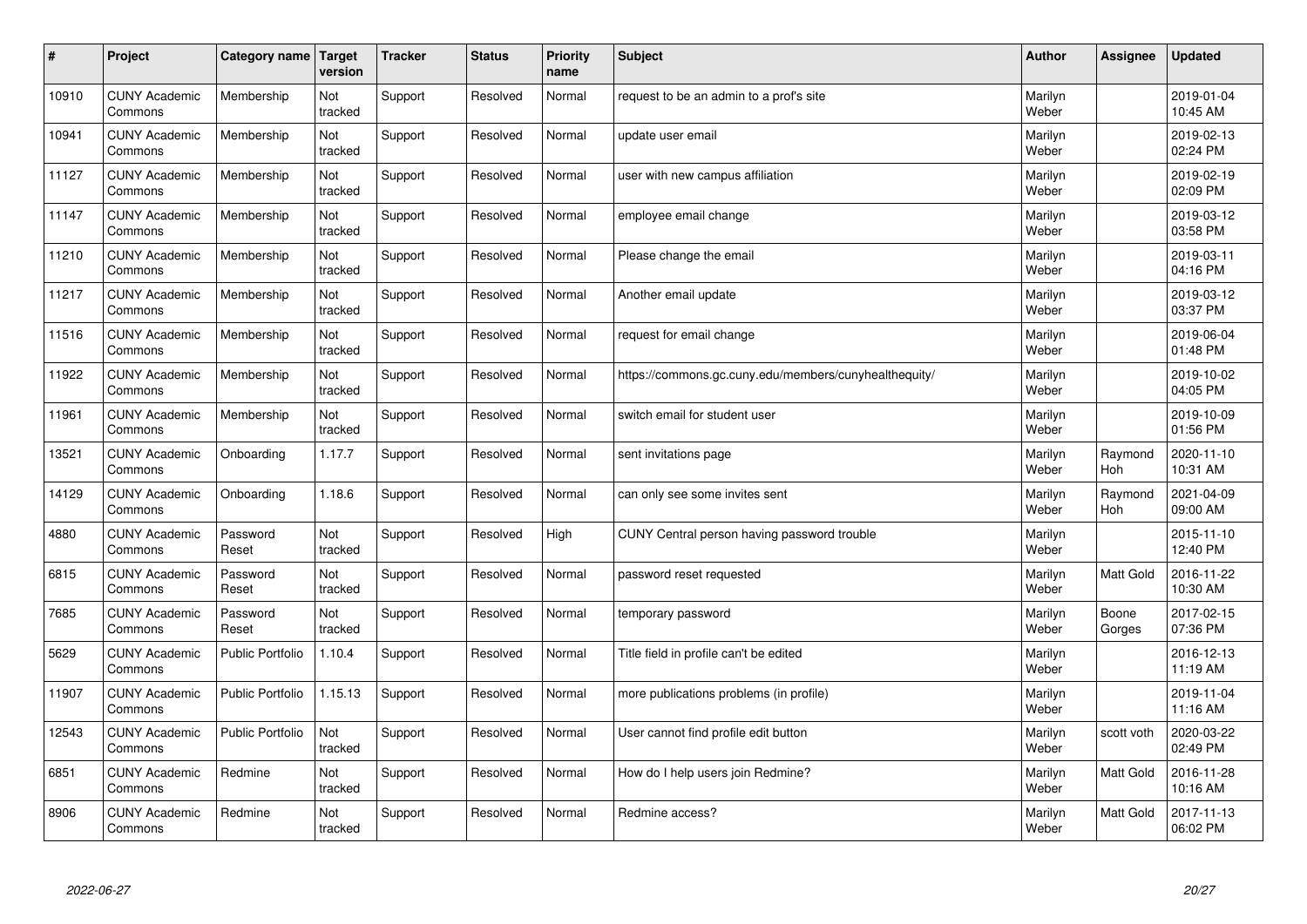| $\sharp$ | Project                         | Category name   Target   | version        | <b>Tracker</b> | <b>Status</b> | <b>Priority</b><br>name | <b>Subject</b>                                                              | <b>Author</b>    | Assignee              | <b>Updated</b>         |
|----------|---------------------------------|--------------------------|----------------|----------------|---------------|-------------------------|-----------------------------------------------------------------------------|------------------|-----------------------|------------------------|
| 12346    | <b>CUNY Academic</b><br>Commons | Redmine                  |                | Support        | Resolved      | Normal                  | another Redmine request                                                     | Marilyn<br>Weber | <b>Matt Gold</b>      | 2020-01-30<br>08:20 PM |
| 15269    | <b>CUNY Academic</b><br>Commons | Redmine                  | Not<br>tracked | Support        | Resolved      | Normal                  | Segal Theater sites                                                         | Marilyn<br>Weber |                       | 2022-02-07<br>04:11 PM |
| 5019     | <b>CUNY Academic</b><br>Commons | Registration             | Not<br>tracked | Support        | Resolved      | Normal                  | Forgotten password for user with new email address                          | Marilyn<br>Weber | Marilyn<br>Weber      | 2015-12-11<br>04:18 PM |
| 5037     | <b>CUNY Academic</b><br>Commons | Registration             | Not<br>tracked | Support        | Resolved      | Normal                  | Another Forgotten password for user with new email address                  | Marilyn<br>Weber | Boone<br>Gorges       | 2015-12-22<br>05:24 PM |
| 7613     | <b>CUNY Academic</b><br>Commons | Registration             | Not<br>tracked | Support        | Resolved      | Normal                  | non-matriculated students                                                   | Marilyn<br>Weber | Boone<br>Gorges       | 2017-11-15<br>11:03 AM |
| 9162     | <b>CUNY Academic</b><br>Commons | Registration             | Not<br>tracked | Support        | Resolved      | Normal                  | email change due to user error                                              | Marilyn<br>Weber | <b>Matt Gold</b>      | 2018-02-13<br>11:11 AM |
| 9767     | <b>CUNY Academic</b><br>Commons | Registration             | Not<br>tracked | Support        | Resolved      | Normal                  | user deleted account but now needs one                                      | Marilyn<br>Weber |                       | 2018-05-11<br>02:39 PM |
| 9787     | <b>CUNY Academic</b><br>Commons | Registration             |                | Support        | Resolved      | Normal                  | email change request                                                        | Marilyn<br>Weber | Matt Gold             | 2018-05-16<br>09:55 PM |
| 8934     | <b>CUNY Academic</b><br>Commons | Reply By Email           | 1.12.4         | Support        | Resolved      | High                    | RBE "could not post" email should have info about attempted From<br>address | Marilyn<br>Weber | Raymond<br><b>Hoh</b> | 2017-12-12<br>11:25 AM |
| 13016    | <b>CUNY Academic</b><br>Commons | Shortcodes and<br>embeds | 1.16.15        | Support        | Resolved      | Normal                  | possible to run code examples, like in Jupyter Notebooks?                   | Marilyn<br>Weber |                       | 2020-07-16<br>11:52 AM |
| 13134    | <b>CUNY Academic</b><br>Commons | Site cloning             | 1.17.1         | Support        | Resolved      | Normal                  | New site (a clone) point to old dashboard                                   | Marilyn<br>Weber |                       | 2020-08-12<br>03:22 PM |
| 7836     | <b>CUNY Academic</b><br>Commons | Social Paper             | Not<br>tracked | Support        | Resolved      | Normal                  | missing Social Paper                                                        | Marilyn<br>Weber |                       | 2017-11-15<br>01:31 PM |
| 8893     | <b>CUNY Academic</b><br>Commons | Social Paper             | 1.12.1         | Support        | Resolved      | Normal                  | Social paper won't connect to group?                                        | Marilyn<br>Weber |                       | 2017-12-11<br>01:16 PM |
| 11908    | <b>CUNY Academic</b><br>Commons | Spam/Spam<br>Prevention  | 1.17.7         | Support        | Resolved      | Normal                  | overeager spam filter                                                       | Marilyn<br>Weber | Raymond<br><b>Hoh</b> | 2020-11-05<br>04:36 PM |
| 12395    | <b>CUNY Academic</b><br>Commons | Spam/Spam<br>Prevention  | Not<br>tracked | Support        | Resolved      | Normal                  | comments again being blocked                                                | Marilyn<br>Weber | Raymond<br>Hoh        | 2020-03-10<br>11:13 AM |
| 5985     | <b>CUNY Academic</b><br>Commons | Support                  | Not<br>tracked | Support        | Resolved      | Normal                  | change user's email address (she cannot access old)                         | Marilyn<br>Weber | Boone<br>Gorges       | 2016-09-07<br>01:43 PM |
| 6656     | <b>CUNY Academic</b><br>Commons | Support                  | Not<br>tracked | Support        | Resolved      | Normal                  | Remove user profile                                                         | Marilyn<br>Weber | Matt Gold             | 2016-11-10<br>02:18 PM |
| 13238    | <b>CUNY Academic</b><br>Commons | WordPress -<br>Media     | 1.17.3         | Support        | Resolved      | Normal                  | allow ppsx file?                                                            | Marilyn<br>Weber | Raymond<br><b>Hoh</b> | 2020-09-10<br>11:46 AM |
| 14369    | <b>CUNY Academic</b><br>Commons | WordPress -<br>Media     | Not<br>tracked | Support        | Resolved      | Normal                  | renewed problem with ppsx files                                             | Marilyn<br>Weber |                       | 2021-04-27<br>12:44 PM |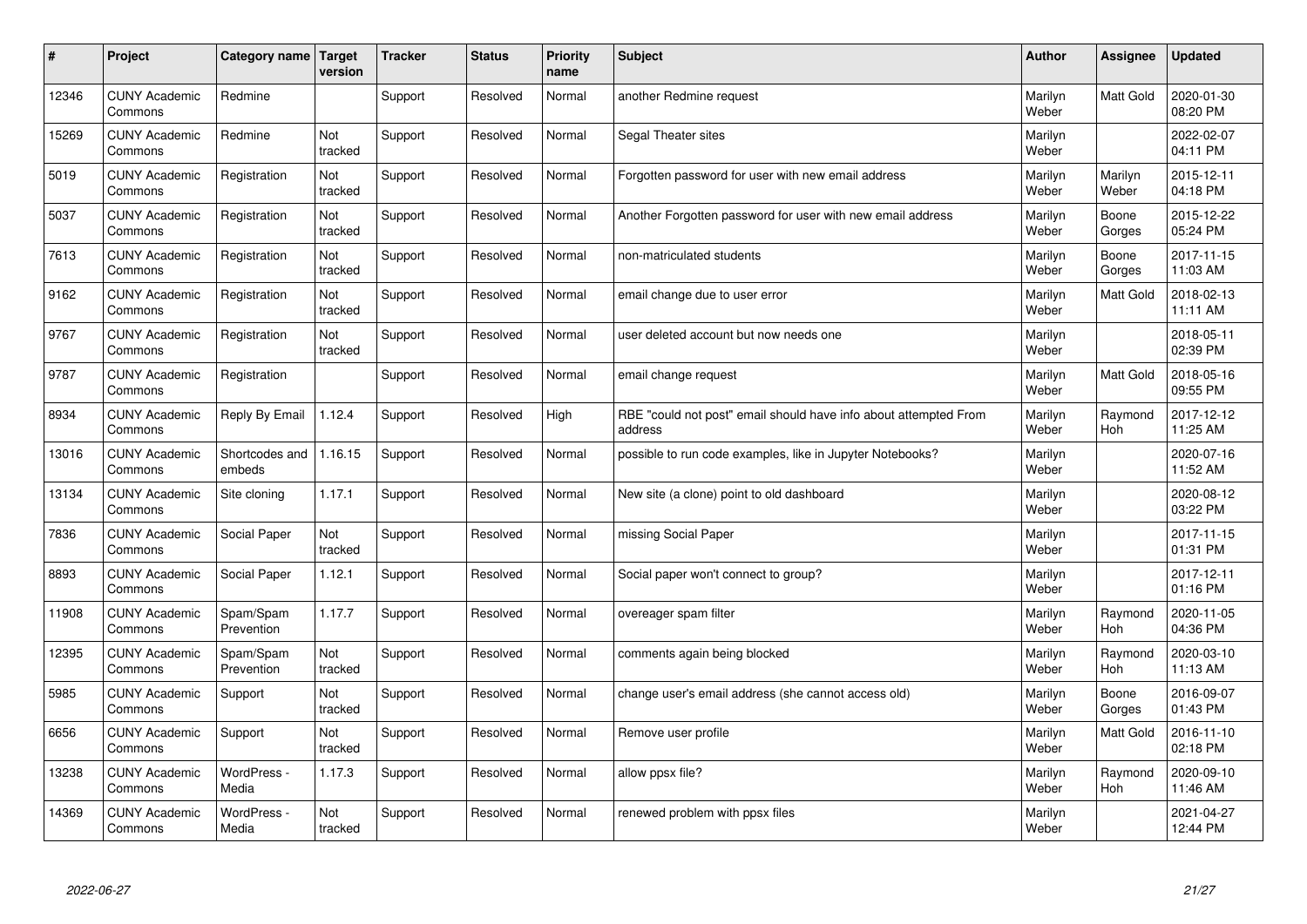| $\sharp$ | Project                         | Category name               | Target<br>version | <b>Tracker</b> | <b>Status</b> | <b>Priority</b><br>name | <b>Subject</b>                                           | <b>Author</b>    | Assignee              | <b>Updated</b>         |
|----------|---------------------------------|-----------------------------|-------------------|----------------|---------------|-------------------------|----------------------------------------------------------|------------------|-----------------------|------------------------|
| 3001     | <b>CUNY Academic</b><br>Commons | <b>WordPress</b><br>(misc)  | Not<br>tracked    | Support        | Resolved      | Normal                  | shortlink requested                                      | Marilyn<br>Weber | Boone<br>Gorges       | 2014-01-30<br>01:26 PM |
| 5753     | <b>CUNY Academic</b><br>Commons | <b>WordPress</b><br>(misc)  | Not<br>tracked    | Support        | Resolved      | Normal                  | merging blogs and groups                                 | Marilyn<br>Weber | Boone<br>Gorges       | 2016-08-29<br>03:09 PM |
| 9499     | <b>CUNY Academic</b><br>Commons | <b>WordPress</b><br>(misc)  | Not<br>tracked    | Support        | Resolved      | Normal                  | tiny question - preventing dates on posts?               | Marilyn<br>Weber | Raymond<br><b>Hoh</b> | 2018-04-04<br>03:55 PM |
| 9541     | <b>CUNY Academic</b><br>Commons | <b>WordPress</b><br>(misc)  | Not<br>tracked    | Support        | Resolved      | Normal                  | repeating header banner                                  | Marilyn<br>Weber | Raymond<br><b>Hoh</b> | 2018-04-06<br>12:33 PM |
| 10133    | <b>CUNY Academic</b><br>Commons | <b>WordPress</b><br>(misc)  | Not<br>tracked    | Support        | Resolved      | Normal                  | two Commons sites to be migrated elsewhere               | Marilyn<br>Weber |                       | 2018-12-10<br>03:54 PM |
| 12393    | <b>CUNY Academic</b><br>Commons | WordPress<br>(misc)         |                   | Support        | Resolved      | High                    | size limit for files                                     | Marilyn<br>Weber |                       | 2020-02-18<br>10:13 AM |
| 7745     | <b>CUNY Academic</b><br>Commons | <b>WordPress</b><br>Plugins | 1.10.13           | Support        | Resolved      | Normal                  | Featured Video Plus plugin requested                     | Marilyn<br>Weber |                       | 2017-03-03<br>01:51 PM |
| 8308     | <b>CUNY Academic</b><br>Commons | <b>WordPress</b><br>Plugins | Not<br>tracked    | Support        | Resolved      | Normal                  | WP Migration plugin                                      | Marilyn<br>Weber |                       | 2017-11-15<br>01:27 PM |
| 8446     | <b>CUNY Academic</b><br>Commons | <b>WordPress</b><br>Plugins | 1.11.14           | Support        | Resolved      | Normal                  | request for multiple accordion menu plugins              | Marilyn<br>Weber |                       | 2018-05-07<br>09:57 PM |
| 8576     | <b>CUNY Academic</b><br>Commons | WordPress<br>Plugins        | 1.11.11           | Support        | Resolved      | Normal                  | Digital Measures plugin request                          | Marilyn<br>Weber |                       | 2017-09-01<br>03:44 PM |
| 8693     | <b>CUNY Academic</b><br>Commons | WordPress<br>Plugins        |                   | Support        | Resolved      | Normal                  | Existing blog wants to replace Mailpoet with Newsletters | Marilyn<br>Weber |                       | 2017-09-12<br>02:24 PM |
| 8908     | <b>CUNY Academic</b><br>Commons | <b>WordPress</b><br>Plugins | 1.12.2            | Support        | Resolved      | Normal                  | Plugin request from Steve Brier                          | Marilyn<br>Weber |                       | 2017-11-27<br>11:39 AM |
| 9026     | <b>CUNY Academic</b><br>Commons | <b>WordPress</b><br>Plugins | 1.12.6            | Support        | Resolved      | Normal                  | plugin request from Carlos Guevara                       | Marilyn<br>Weber |                       | 2018-01-03<br>09:33 AM |
| 9078     | <b>CUNY Academic</b><br>Commons | WordPress<br>Plugins        | 1.12.7            | Support        | Resolved      | Normal                  | arcgis web maps?                                         | Marilyn<br>Weber | Raymond<br><b>Hoh</b> | 2018-01-23<br>11:11 AM |
| 9087     | <b>CUNY Academic</b><br>Commons | <b>WordPress</b><br>Plugins | 1.12.7            | Support        | Resolved      | Normal                  | request for WP Social Sharing                            | Marilyn<br>Weber |                       | 2018-01-23<br>11:17 AM |
| 9500     | <b>CUNY Academic</b><br>Commons | <b>WordPress</b><br>Plugins | 1.12.12           | Support        | Resolved      | Normal                  | PowerPoint in the media library?                         | Marilyn<br>Weber | Raymond<br><b>Hoh</b> | 2018-04-12<br>02:28 PM |
| 9888     | <b>CUNY Academic</b><br>Commons | WordPress<br>Plugins        | 1.13.3            | Support        | Resolved      | Normal                  | Business directory Plug-in request                       | Marilyn<br>Weber |                       | 2018-06-12<br>11:52 AM |
| 9965     | <b>CUNY Academic</b><br>Commons | WordPress<br>Plugins        | 1.13.4            | Support        | Resolved      | Normal                  | plug-in request for OneTone Companion                    | Marilyn<br>Weber | Raymond<br><b>Hoh</b> | 2018-06-26<br>12:00 PM |
| 10240    | <b>CUNY Academic</b><br>Commons | WordPress<br>Plugins        | 1.13.8            | Support        | Resolved      | Normal                  | require-featured-image plug-in request                   | Marilyn<br>Weber |                       | 2018-08-29<br>05:15 PM |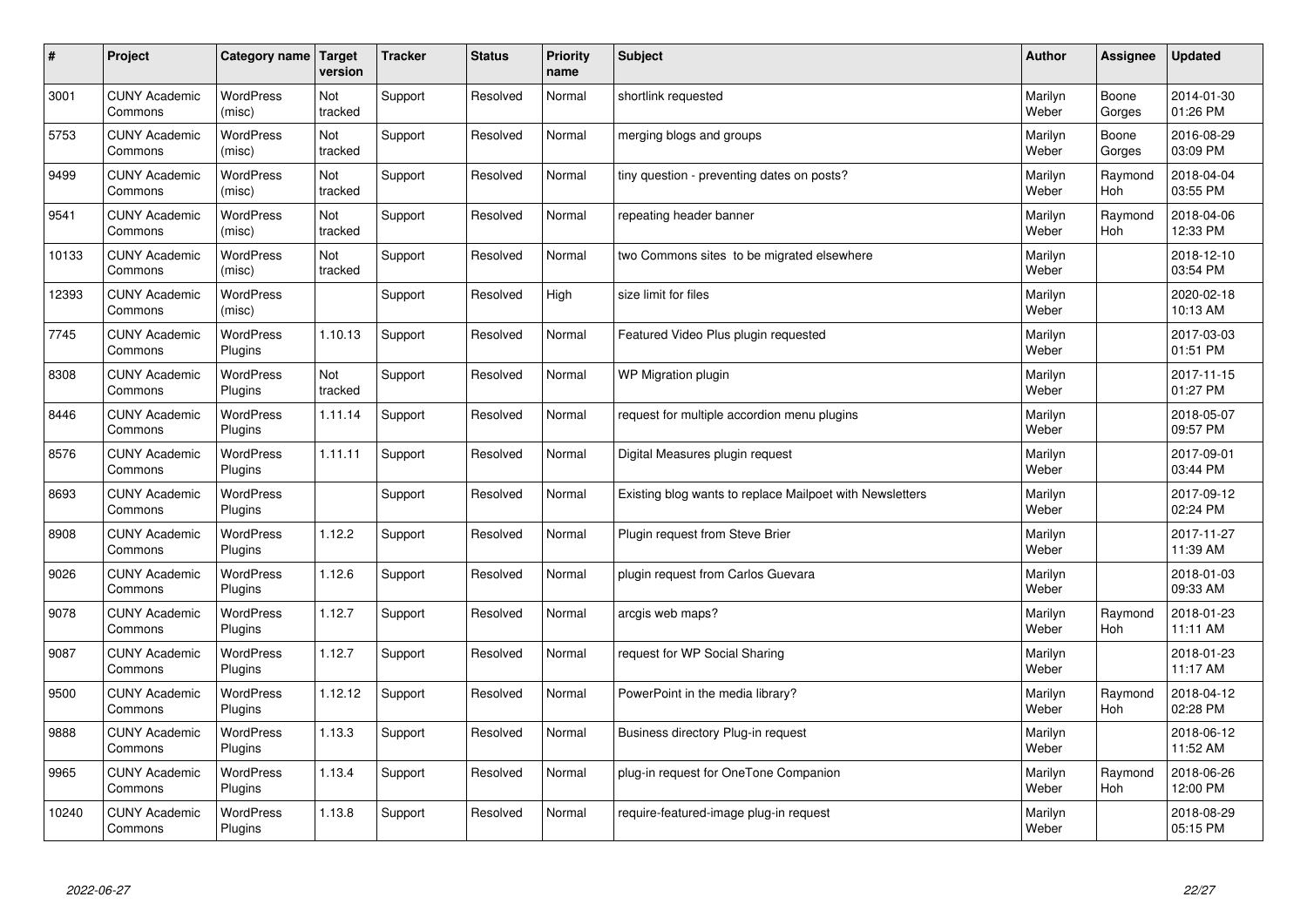| $\pmb{\#}$ | Project                         | Category name                     | Target<br>version | <b>Tracker</b> | <b>Status</b> | <b>Priority</b><br>name | <b>Subject</b>                                      | <b>Author</b>    | Assignee        | <b>Updated</b>         |
|------------|---------------------------------|-----------------------------------|-------------------|----------------|---------------|-------------------------|-----------------------------------------------------|------------------|-----------------|------------------------|
| 11205      | <b>CUNY Academic</b><br>Commons | <b>WordPress</b><br>Plugins       | Not<br>tracked    | Support        | Resolved      | Normal                  | problems with Google calendar                       | Marilyn<br>Weber | Raymond<br>Hoh  | 2019-03-11<br>02:17 PM |
| 11813      | <b>CUNY Academic</b><br>Commons | WordPress<br>Plugins              | 1.15.9            | Support        | Resolved      | Normal                  | 'Change Password Protected Message" plugin requests | Marilyn<br>Weber |                 | 2019-09-10<br>05:57 PM |
| 11832      | <b>CUNY Academic</b><br>Commons | <b>WordPress</b><br>Plugins       | 1.15.11           | Support        | Resolved      | Normal                  | Yoast SEO premium for sexgenlab.org                 | Marilyn<br>Weber |                 | 2019-10-08<br>11:22 AM |
| 12676      | <b>CUNY Academic</b><br>Commons | <b>WordPress</b><br>Plugins       | 1.16.10           | Support        | Resolved      | Normal                  | request for Require Post Category plug-in           | Marilyn<br>Weber |                 | 2020-04-28<br>11:03 AM |
| 13184      | <b>CUNY Academic</b><br>Commons | <b>WordPress</b><br>Plugins       | 1.17.2            | Support        | Resolved      | Normal                  | google translate plugin                             | Marilyn<br>Weber |                 | 2020-08-25<br>11:36 AM |
| 13741      | <b>CUNY Academic</b><br>Commons | <b>WordPress</b><br>Plugins       | 1.18.3            | Support        | Resolved      | Normal                  | Ensemble Video Plugin                               | Marilyn<br>Weber |                 | 2021-01-26<br>04:43 PM |
| 13841      | <b>CUNY Academic</b><br>Commons | <b>WordPress</b><br>Plugins       | 1.18.3            | Support        | Resolved      | Normal                  | Folders plugin request                              | Marilyn<br>Weber | Boone<br>Gorges | 2021-01-26<br>04:43 PM |
| 13846      | <b>CUNY Academic</b><br>Commons | WordPress<br>Plugins              | 1.18.3            | Support        | Resolved      | Normal                  | Yoast SEO plugin problem                            | Marilyn<br>Weber |                 | 2021-01-19<br>05:34 PM |
| 13935      | <b>CUNY Academic</b><br>Commons | <b>WordPress</b><br>Plugins       | 1.18.4            | Support        | Resolved      | Low                     | Add Users sidebar widget not working                | Marilyn<br>Weber |                 | 2021-02-09<br>11:05 AM |
| 13944      | <b>CUNY Academic</b><br>Commons | <b>WordPress</b><br>Plugins       | 1.18.4            | Support        | Resolved      | Normal                  | 3D FlipBook request                                 | Marilyn<br>Weber |                 | 2021-02-09<br>11:05 AM |
| 14012      | <b>CUNY Academic</b><br>Commons | <b>WordPress</b><br>Plugins       | 1.18.5            | Support        | Resolved      | Normal                  | Open External Links in a New Window plugin?         | Marilyn<br>Weber | Boone<br>Gorges | 2021-03-02<br>02:07 PM |
| 14077      | <b>CUNY Academic</b><br>Commons | <b>WordPress</b><br>Plugins       | 1.18.7            | Support        | Resolved      | Normal                  | Elementor Pro plugin for the slider                 | Marilyn<br>Weber | Raymond<br>Hoh  | 2021-03-23<br>11:43 AM |
| 14265      | <b>CUNY Academic</b><br>Commons | <b>WordPress</b><br>Plugins       | 1.18.10           | Support        | Resolved      | Normal                  | separate the tag cloud in the blog sidebar          | Marilyn<br>Weber | Boone<br>Gorges | 2021-05-12<br>05:19 PM |
| 14534      | <b>CUNY Academic</b><br>Commons | WordPress<br>Plugins              | 1.18.12           | Support        | Resolved      | Normal                  | Share This Image plugin?                            | Marilyn<br>Weber |                 | 2021-06-08<br>11:50 AM |
| 15654      | <b>CUNY Academic</b><br>Commons | <b>WordPress</b><br>Plugins       | 1.19.6            | Support        | Resolved      | Normal                  | Numerous Copies of Events showing up                | Marilyn<br>Weber | Boone<br>Gorges | 2022-03-22<br>11:30 AM |
| 7460       | <b>CUNY Academic</b><br>Commons | WordPress<br><b>Themes</b>        | 1.10.8            | Support        | Resolved      | Normal                  | install Independent Publisher theme?                | Marilyn<br>Weber | Boone<br>Gorges | 2017-01-21<br>09:34 PM |
| 8941       | <b>CUNY Academic</b><br>Commons | WordPress<br>Themes               | 1.13.1            | Support        | Resolved      | Normal                  | Theme request: ColorNews                            | Marilyn<br>Weber |                 | 2018-05-08<br>10:42 AM |
| 10059      | <b>CUNY Academic</b><br>Commons | WordPress<br>Themes               | Not<br>tracked    | Support        | Resolved      | Normal                  | Magazine Premium theme for new site                 | Marilyn<br>Weber |                 | 2020-02-17<br>03:39 PM |
| 11211      | <b>CUNY Academic</b><br>Commons | <b>WordPress</b><br><b>Themes</b> | 1.14.8            | Support        | Resolved      | Normal                  | user needs to edit the HTML coding                  | Marilyn<br>Weber |                 | 2019-03-12<br>11:20 AM |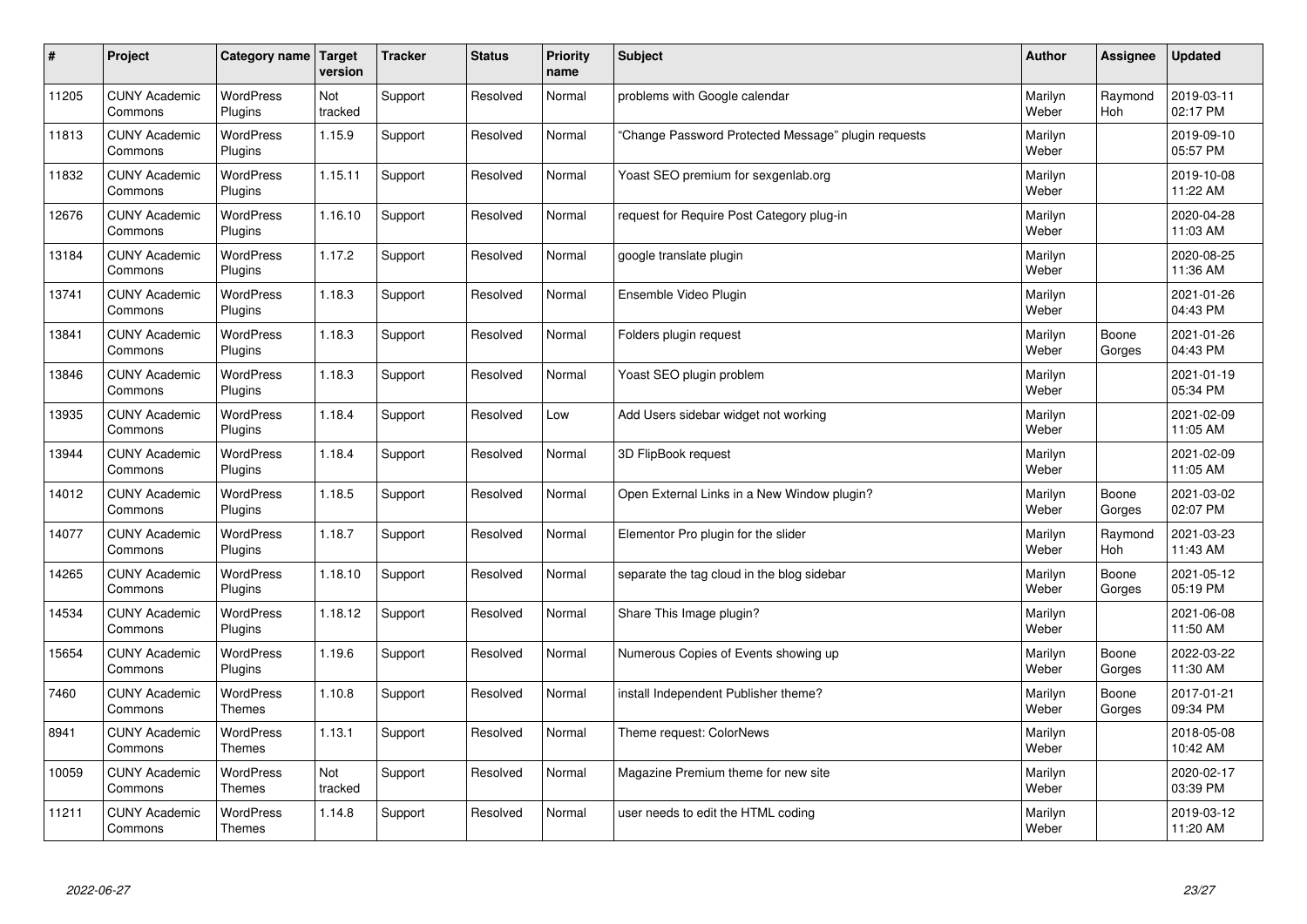| $\vert$ # | Project                         | Category name   Target            | version        | <b>Tracker</b> | <b>Status</b> | <b>Priority</b><br>name | <b>Subject</b>                                                | <b>Author</b>    | Assignee              | <b>Updated</b>         |
|-----------|---------------------------------|-----------------------------------|----------------|----------------|---------------|-------------------------|---------------------------------------------------------------|------------------|-----------------------|------------------------|
| 11866     | <b>CUNY Academic</b><br>Commons | <b>WordPress</b><br><b>Themes</b> | 1.15.10        | Support        | Resolved      | Normal                  | problem with project widget and the 'skills' to generate tags | Marilyn<br>Weber | Raymond<br>Hoh        | 2019-09-19<br>03:20 PM |
| 11976     | <b>CUNY Academic</b><br>Commons | <b>WordPress</b><br><b>Themes</b> | Not<br>tracked | Support        | Resolved      | Normal                  | ColorMag request                                              | Marilyn<br>Weber |                       | 2021-02-01<br>10:25 AM |
| 12137     | <b>CUNY Academic</b><br>Commons | <b>WordPress</b><br><b>Themes</b> | Not<br>tracked | Support        | Resolved      | Normal                  | media player problem                                          | Marilyn<br>Weber |                       | 2019-12-12<br>08:52 PM |
| 12302     | <b>CUNY Academic</b><br>Commons | WordPress<br><b>Themes</b>        | 1.16.4         | Support        | Resolved      | Normal                  | Pictorio theme request                                        | Marilyn<br>Weber | Raymond<br><b>Hoh</b> | 2020-01-28<br>11:44 AM |
| 13185     | <b>CUNY Academic</b><br>Commons | <b>WordPress</b><br><b>Themes</b> | 1.17.2         | Support        | Resolved      | Normal                  | Less theme?                                                   | Marilyn<br>Weber |                       | 2020-08-25<br>11:26 AM |
| 13512     | <b>CUNY Academic</b><br>Commons | <b>WordPress</b><br><b>Themes</b> | 1.17.7         | Support        | Resolved      | Normal                  | theme update                                                  | Marilyn<br>Weber |                       | 2020-11-16<br>04:46 PM |
| 14270     | <b>CUNY Academic</b><br>Commons | WordPress<br><b>Themes</b>        | 1.18.8         | Support        | Resolved      | Normal                  | grid theme?                                                   | Marilyn<br>Weber |                       | 2021-04-13<br>11:20 AM |
| 14734     | <b>CUNY Academic</b><br>Commons | WordPress<br><b>Themes</b>        | 1.18.18        | Support        | Resolved      | Normal                  | missing section of Sujatha Fernandes' site                    | Marilyn<br>Weber | Raymond<br><b>Hoh</b> | 2021-09-06<br>04:15 PM |
| 13116     | <b>CUNY Academic</b><br>Commons | ZenDesk                           | 1.17.1         | Support        | Resolved      | Normal                  | support/send us a message link obscured                       | Marilyn<br>Weber | Raymond<br>Hoh        | 2020-07-29<br>09:33 PM |
| 15686     | <b>CUNY Academic</b><br>Commons | ZenDesk                           | Not<br>tracked | Support        | Resolved      | Low                     | ZenDesk introducing "triggers"                                | Marilyn<br>Weber |                       | 2022-03-22<br>09:37 AM |
| 8195      | <b>CUNY Academic</b><br>Commons |                                   |                | Support        | Rejected      | Normal                  | possible to make the Profile pic semi-hidden?                 | Marilyn<br>Weber |                       | 2017-05-24<br>11:00 PM |
| 9033      | <b>CUNY Academic</b><br>Commons |                                   |                | Support        | Rejected      | Normal                  | Site search terms                                             | Marilyn<br>Weber |                       | 2017-12-22<br>01:10 PM |
| 9275      | <b>CUNY Academic</b><br>Commons |                                   |                | Support        | Rejected      | Normal                  | soft chalk page?                                              | Marilyn<br>Weber | Boone<br>Gorges       | 2018-04-09<br>10:37 AM |
| 9518      | <b>CUNY Academic</b><br>Commons |                                   | Not<br>tracked | Support        | Rejected      | Normal                  | problems with site on Internet Explorer                       | Marilyn<br>Weber | Raymond<br>Hoh        | 2019-03-11<br>11:18 PM |
| 9587      | <b>CUNY Academic</b><br>Commons |                                   |                | Support        | Rejected      | Normal                  | possible request for the "PDF Poster" plugin                  | Marilyn<br>Weber |                       | 2018-04-24<br>10:52 AM |
| 9684      | <b>CUNY Academic</b><br>Commons |                                   |                | Support        | Rejected      | Normal                  | SEO cleanup for newlaborforum.cuny.edu                        | Marilyn<br>Weber |                       | 2018-04-30<br>10:29 AM |
| 9885      | <b>CUNY Academic</b><br>Commons |                                   |                | Support        | Rejected      | Normal                  | Publications field problem                                    | Marilyn<br>Weber |                       | 2018-06-06<br>01:18 PM |
| 10838     | <b>CUNY Academic</b><br>Commons |                                   | 1.15.3         | Support        | Rejected      | Normal                  | two plugin/theme requests from a digital fellow               | Marilyn<br>Weber |                       | 2019-06-11<br>10:31 AM |
| 10850     | <b>CUNY Academic</b><br>Commons |                                   |                | Support        | Rejected      | Normal                  | Gravity form being resent                                     | Marilyn<br>Weber |                       | 2018-12-20<br>10:18 PM |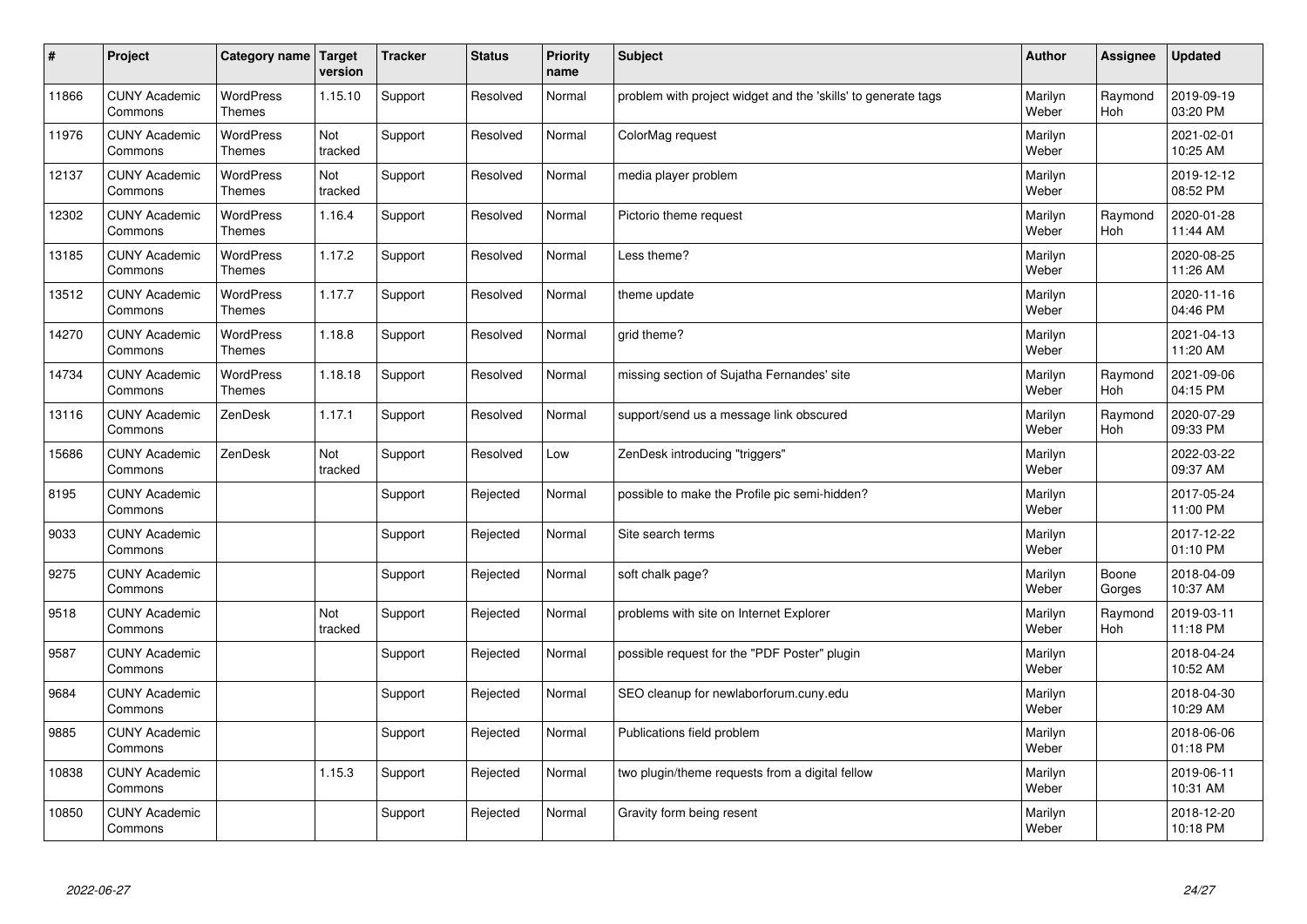| $\vert$ # | Project                         | Category name   Target     | version        | <b>Tracker</b> | <b>Status</b> | <b>Priority</b><br>name | <b>Subject</b>                                                                 | <b>Author</b>    | Assignee        | <b>Updated</b>         |
|-----------|---------------------------------|----------------------------|----------------|----------------|---------------|-------------------------|--------------------------------------------------------------------------------|------------------|-----------------|------------------------|
| 11267     | <b>CUNY Academic</b><br>Commons |                            |                | Support        | Rejected      | Normal                  | signing up with a nonCUNY signup code from the Register page                   | Marilyn<br>Weber |                 | 2019-03-26<br>03:00 PM |
| 12205     | <b>CUNY Academic</b><br>Commons |                            |                | Support        | Rejected      | Normal                  | possible update to the 2019 theme?                                             | Marilyn<br>Weber |                 | 2020-01-14<br>12:08 PM |
| 12986     | <b>CUNY Academic</b><br>Commons |                            |                | Support        | Rejected      | Normal                  | Someone is trying to create accounts using random CUNY entity emails           | Marilyn<br>Weber |                 | 2020-07-02<br>09:47 PM |
| 13121     | <b>CUNY Academic</b><br>Commons |                            |                | Support        | Rejected      | Normal                  | embed a DropBox Paper file                                                     | Marilyn<br>Weber |                 | 2020-08-25<br>10:56 AM |
| 13160     | <b>CUNY Academic</b><br>Commons |                            |                | Support        | Rejected      | Normal                  | site not working on iphone                                                     | Marilyn<br>Weber |                 | 2020-08-25<br>10:58 AM |
| 13169     | <b>CUNY Academic</b><br>Commons |                            | 1.17.4         | Support        | Rejected      | Normal                  | footer logo image has no alt-text                                              | Marilyn<br>Weber |                 | 2020-09-22<br>10:18 AM |
| 13201     | <b>CUNY Academic</b><br>Commons |                            |                | Support        | Rejected      | Low                     | PDF embedder                                                                   | Marilyn<br>Weber |                 | 2020-09-29<br>11:37 AM |
| 13217     | <b>CUNY Academic</b><br>Commons |                            |                | Support        | Rejected      | Normal                  | upload recordings of our past webinars?                                        | Marilyn<br>Weber |                 | 2020-08-25<br>07:56 AM |
| 13916     | <b>CUNY Academic</b><br>Commons |                            |                | Support        | Rejected      | Normal                  | <b>Custom Sidebars</b>                                                         | Marilyn<br>Weber |                 | 2021-02-23<br>10:45 AM |
| 13918     | <b>CUNY Academic</b><br>Commons |                            | Not<br>tracked | Support        | Rejected      | Normal                  | MailPoet Newsletters Premium plugin                                            | Marilyn<br>Weber |                 | 2021-02-09<br>11:01 AM |
| 14016     | <b>CUNY Academic</b><br>Commons |                            |                | Support        | Rejected      | Normal                  | PDFs not downloading                                                           | Marilyn<br>Weber |                 | 2021-02-22<br>11:00 AM |
| 14360     | <b>CUNY Academic</b><br>Commons |                            |                | Support        | Rejected      | Normal                  | danielgerouldarchives.org?                                                     | Marilyn<br>Weber |                 | 2021-04-27<br>10:42 AM |
| 14625     | <b>CUNY Academic</b><br>Commons |                            | Not<br>tracked | Support        | Rejected      | Normal                  | image won't appear in slideshow.                                               | Marilyn<br>Weber |                 | 2021-07-27<br>10:33 AM |
| 14711     | <b>CUNY Academic</b><br>Commons |                            |                | Support        | Rejected      | Normal                  | Custom Facebook Feed plugin problem                                            | Marilyn<br>Weber |                 | 2022-04-27<br>04:29 PM |
| 14972     | <b>CUNY Academic</b><br>Commons |                            |                | Support        | Rejected      | Normal                  | Mailchimp plugin                                                               | Marilyn<br>Weber |                 | 2021-11-17<br>02:13 PM |
| 15022     | <b>CUNY Academic</b><br>Commons |                            |                | Support        | Rejected      | High                    | ArabStages                                                                     | Marilyn<br>Weber |                 | 2021-12-06<br>10:16 AM |
| 9996      | <b>CUNY Academic</b><br>Commons | Membership                 | Not<br>tracked | Support        | Rejected      | Normal                  | user email change request                                                      | Marilyn<br>Weber |                 | 2018-07-16<br>10:49 AM |
| 5988      | <b>CUNY Academic</b><br>Commons | Support                    |                | Support        | Rejected      | Normal                  | Forbidden error when trying to join                                            | Marilyn<br>Weber | Boone<br>Gorges | 2016-09-08<br>01:42 PM |
| 13012     | <b>CUNY Academic</b><br>Commons | <b>WordPress</b><br>(misc) |                | Support        | Rejected      | Normal                  | icon image associated with the teaching template's Creative Commons<br>License | Marilyn<br>Weber | Raymond<br>Hoh  | 2020-08-25<br>10:56 AM |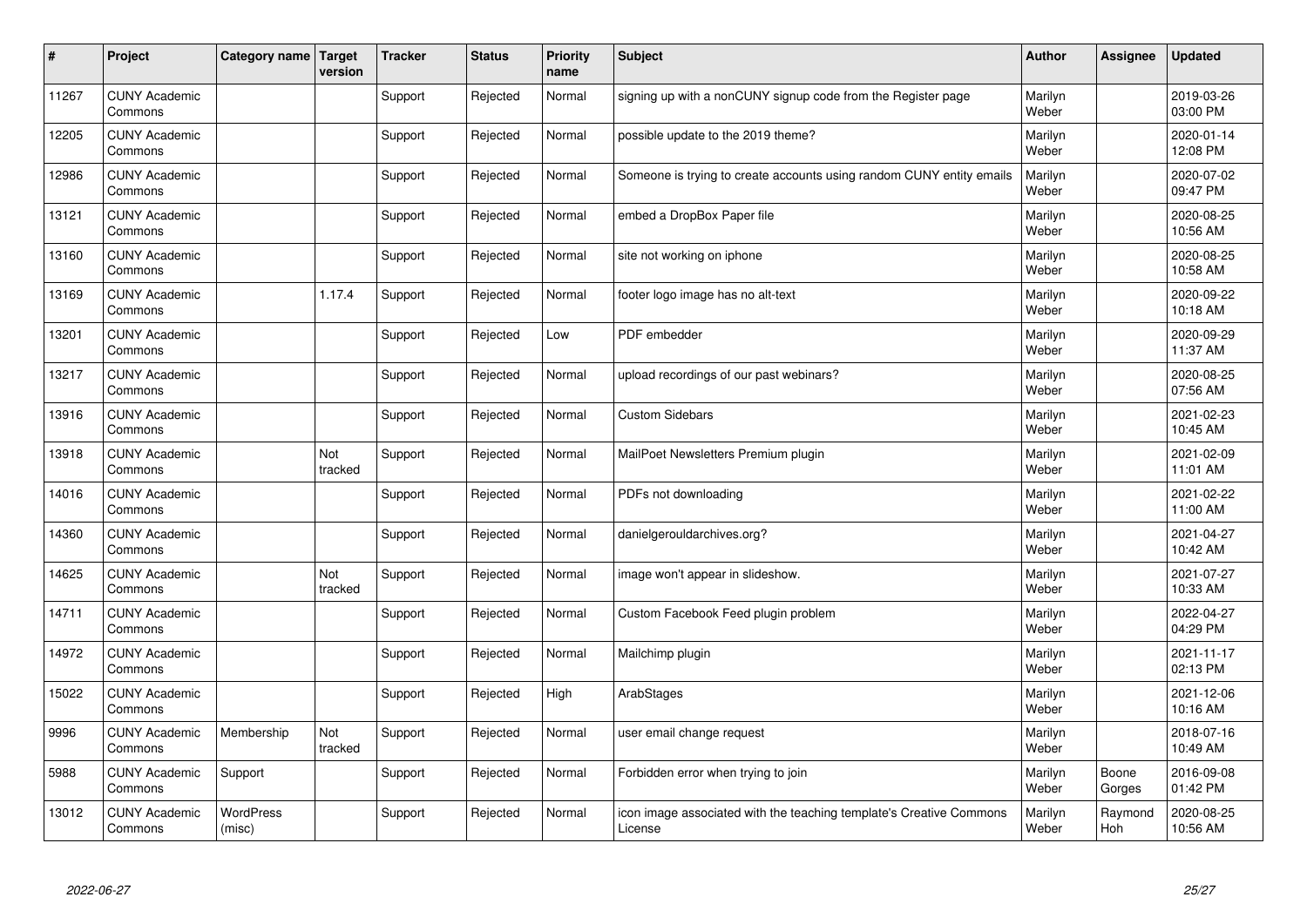| $\vert$ # | Project                         | Category name   Target      | version        | <b>Tracker</b> | <b>Status</b> | <b>Priority</b><br>name | <b>Subject</b>                                              | <b>Author</b>    | <b>Assignee</b>       | <b>Updated</b>         |
|-----------|---------------------------------|-----------------------------|----------------|----------------|---------------|-------------------------|-------------------------------------------------------------|------------------|-----------------------|------------------------|
| 14606     | <b>CUNY Academic</b><br>Commons | <b>WordPress</b><br>(misc)  | Not<br>tracked | Support        | Rejected      | Normal                  | calendar wrong month                                        | Marilyn<br>Weber |                       | 2021-07-23<br>12:11 PM |
| 5083      | <b>CUNY Academic</b><br>Commons | <b>WordPress</b><br>Plugins | 1.9.5          | Support        | Rejected      | Normal                  | creating a shortcode for the iframe code of the google form | Marilyn<br>Weber | Marilyn<br>Weber      | 2016-01-12<br>04:25 PM |
| 7668      | <b>CUNY Academic</b><br>Commons | WordPress<br>Plugins        |                | Support        | Rejected      | Normal                  | lframes question                                            | Marilyn<br>Weber |                       | 2017-04-11<br>09:29 PM |
| 8071      | <b>CUNY Academic</b><br>Commons | <b>WordPress</b><br>Plugins | Not<br>tracked | Support        | Rejected      | Normal                  | Anthologize                                                 | Marilyn<br>Weber |                       | 2017-05-10<br>10:15 AM |
| 9955      | <b>CUNY Academic</b><br>Commons | <b>WordPress</b><br>Plugins | 1.13.4         | Support        | Rejected      | Normal                  | docx converter plugin?                                      | Marilyn<br>Weber |                       | 2018-06-26<br>11:39 AM |
| 15610     | <b>CUNY Academic</b><br>Commons | <b>WordPress</b><br>Plugins | Not<br>tracked | Support        | Rejected      | Normal                  | Loops & Logic plugin                                        | Marilyn<br>Weber | Raymond<br><b>Hoh</b> | 2022-03-19<br>11:16 AM |
| 7700      | <b>CUNY Academic</b><br>Commons |                             | Not<br>tracked | Support        | Abandoned     | Normal                  | slow loading Page on site                                   | Marilyn<br>Weber | Boone<br>Gorges       | 2017-11-15<br>11:02 AM |
| 7724      | <b>CUNY Academic</b><br>Commons |                             | Not<br>tracked | Support        | Abandoned     | Normal                  | User name confusion                                         | Marilyn<br>Weber | Boone<br>Gorges       | 2017-11-15<br>11:12 AM |
| 10571     | <b>CUNY Academic</b><br>Commons |                             | Not<br>tracked | Support        | Abandoned     | Normal                  | newsletter queue problem                                    | Marilyn<br>Weber |                       | 2018-12-10<br>03:58 PM |
| 13288     | <b>CUNY Academic</b><br>Commons |                             |                | Support        | Abandoned     | Normal                  | log in problems on iPhone 6                                 | Marilyn<br>Weber |                       | 2020-10-27<br>10:26 AM |
| 13584     | <b>CUNY Academic</b><br>Commons |                             |                | Support        | Abandoned     | Normal                  | Graphy theme question                                       | Marilyn<br>Weber |                       | 2021-09-14<br>10:41 AM |
| 13596     | <b>CUNY Academic</b><br>Commons |                             |                | Support        | Abandoned     | Normal                  | invited as Author but show as Contributor                   | Marilyn<br>Weber |                       | 2021-09-14<br>10:41 AM |
| 13637     | <b>CUNY Academic</b><br>Commons |                             |                | Support        | Abandoned     | Normal                  | All-in-One Migration plugin request                         | Marilyn<br>Weber |                       | 2020-12-08<br>10:46 AM |
| 14148     | <b>CUNY Academic</b><br>Commons |                             |                | Support        | Abandoned     | Normal                  | post notification problem                                   | Marilyn<br>Weber |                       | 2021-09-14<br>10:43 AM |
| 14389     | <b>CUNY Academic</b><br>Commons |                             |                | Support        | Abandoned     | Normal                  | WebflowIO?                                                  | Marilyn<br>Weber |                       | 2021-09-14<br>10:45 AM |
| 14850     | <b>CUNY Academic</b><br>Commons |                             |                | Support        | Abandoned     | Normal                  | brooklyn waterfront site "connection not secure"            | Marilyn<br>Weber |                       | 2022-04-27<br>04:56 PM |
| 9134      | <b>CUNY Academic</b><br>Commons | Membership                  | Not<br>tracked | Support        | Abandoned     | Normal                  | former user                                                 | Marilyn<br>Weber | Matt Gold             | 2019-09-18<br>10:26 AM |
| 9726      | <b>CUNY Academic</b><br>Commons | WordPress<br>Plugins        | Not<br>tracked | Support        | Abandoned     | Normal                  | technical error on Contact page                             | Marilyn<br>Weber |                       | 2018-12-10<br>03:53 PM |
| 9133      | <b>CUNY Academic</b><br>Commons |                             |                | Support        | Duplicate     | Normal                  | webrecorder.io                                              | Marilyn<br>Weber |                       | 2018-01-29<br>10:34 AM |